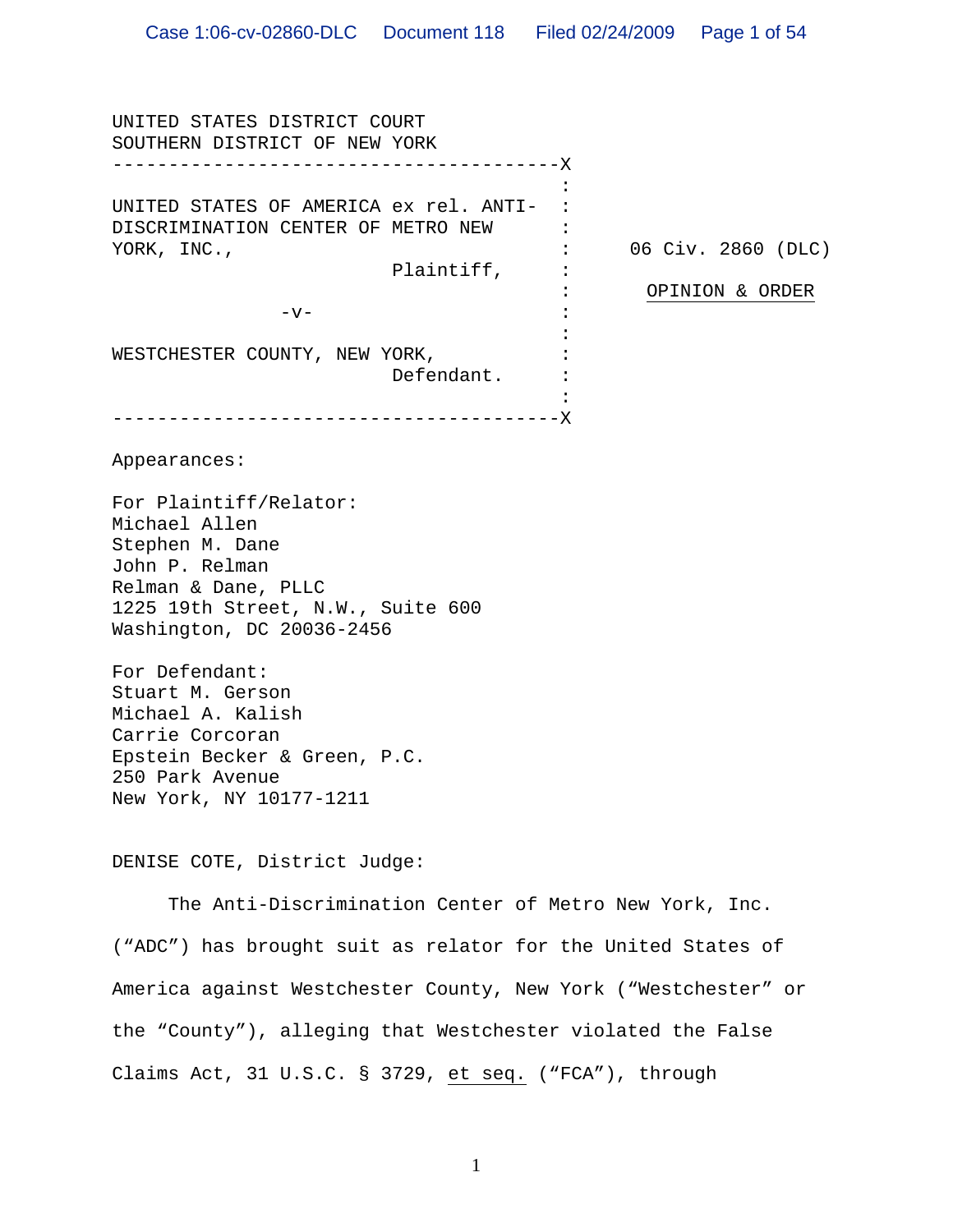certifications made to the Secretary of Housing and Urban Development ("HUD") between April 2000 and April 2006 to obtain over \$52 million in federal funding for housing and community development. On July 13, 2007, this Court denied the County's motion to dismiss, rejecting its contention that it had no legal obligation to consider race when it analyzed impediments to fair housing in connection with its certifications. The Court held that a grantee that certifies to the federal government that it will affirmatively further fair housing as a condition to its receipt of federal funds must analyze "the existence and impact of race discrimination on housing opportunities and choice in its jurisdiction." United States ex rel. Anti-Discrimination Center of Metro New York, Inc. v. Westchester Cty., 495 F. Supp. 2d 375, 376 (2007). $^1$ 

Discovery having been completed, the ADC has now brought a motion for partial summary judgment, contending that there is no genuine issue of material fact that the County knowingly submitted false certifications that it would affirmatively further fair housing ("AFFH") by, inter alia, failing to analyze

 $\overline{a}$ 

<sup>&</sup>lt;sup>1</sup> The Court also denied the County's motion to dismiss for lack of subject matter jurisdiction, finding that the statutory bar to jurisdiction set forth in 31 U.S.C. § 3730(e)(4) did not apply to the instant qui tam action. Anti-Discrimination Center, 495 F. Supp. 2d at 379-83. While the County restates its contention that the Court is without subject matter jurisdiction, this Court declines to reconsider its decision on the issue.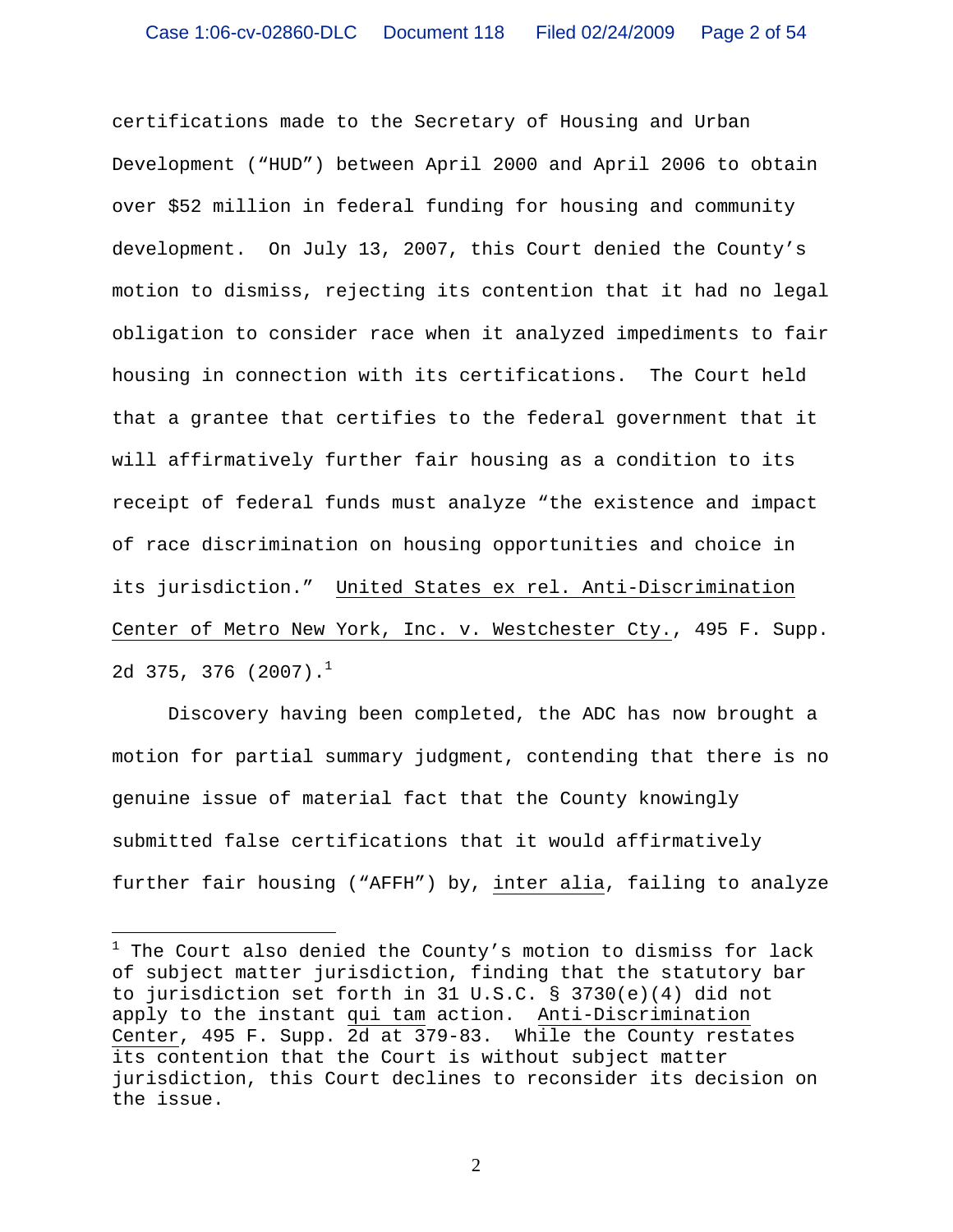impediments to fair housing choice within the County in terms of race. The County has filed a cross-motion for summary judgment, arguing that it did properly analyze race, and that even if its certifications were false in that regard, it did not make them with the requisite knowledge for liability to be imposed under the FCA. Those motions were fully submitted on November 14, 2008. For the following reasons, ADC's motion for partial summary judgment is granted in part and denied in part, and the County's motion for summary judgment is denied in full.

Before describing the evidentiary record created through this motion practice and the legal analysis of the ADC's FCA claims, a brief summary of the parties' contentions is in order. ADC contends that Westchester is a racially segregated county, and that to obtain the HUD funds at issue here the County had to analyze and record its analysis of the impediments to fair housing choice, and then take appropriate actions to overcome those impediments and also record those actions. ADC contends that, despite certifying to the federal government that it had taken each of these steps, the County did none of these things, instead focusing exclusively on obtaining federal funds to increase the stock of affordable housing within the County, and ignoring the fact that its actions were increasing patterns of segregation. ADC identifies several tactics that it contends the County could have (and should have) utilized to reduce the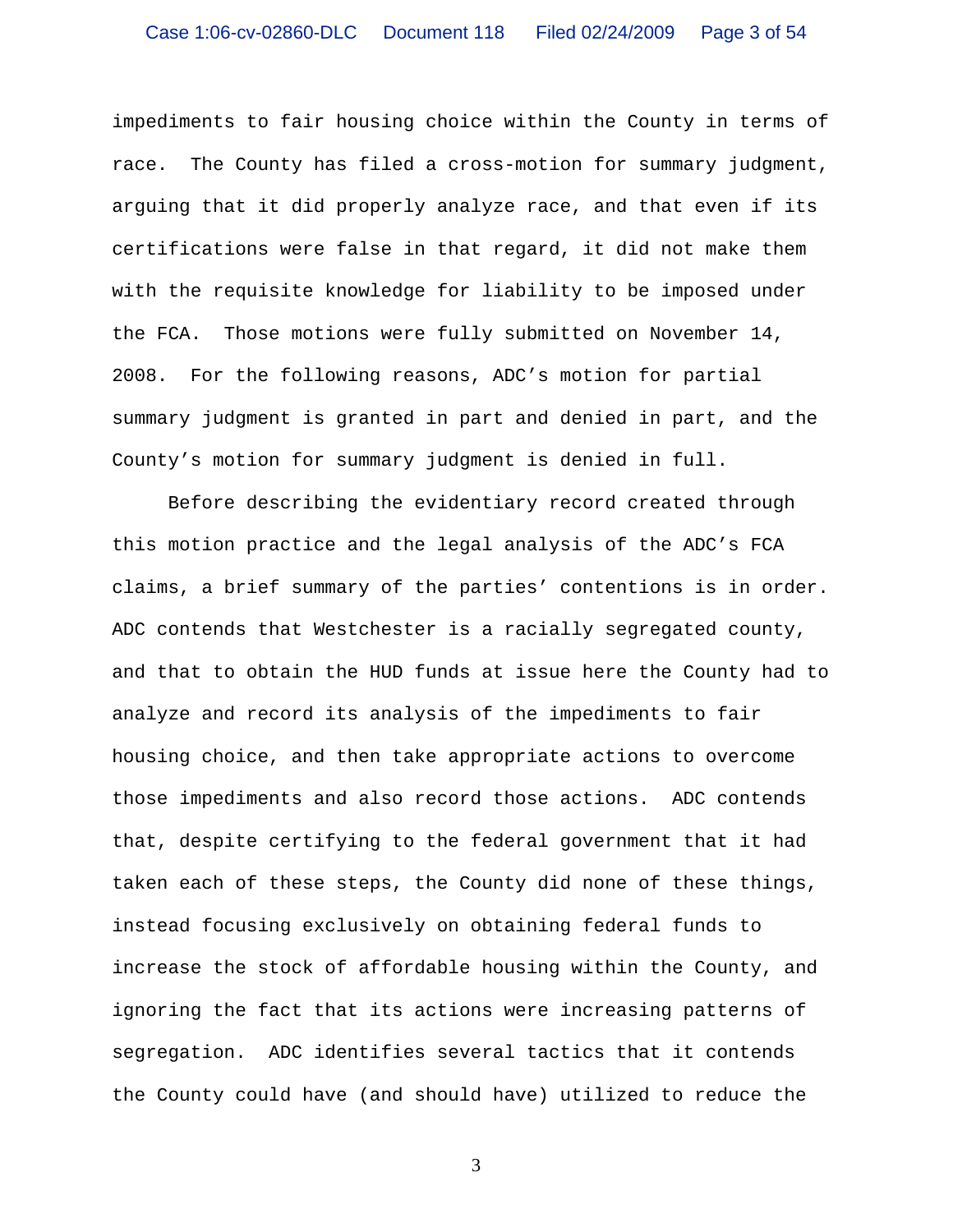barriers to fair housing choice based on race within its jurisdiction.

The County has taken a variety of tacks in defending these charges. In addition to disputing that it was required to analyze race when analyzing impediments to fair housing choice, it contends principally that in any event it did analyze race, determined that racial segregation and discrimination were not significant barriers to fair housing choice, and concluded that the most pressing impediment to fair housing was the lack of affordable housing stock. It argues that it did an outstanding job in increasing the stock of affordable housing within the County, and that this litigation represents little more than a policy dispute over the most effective means for addressing local government resistance to integration and affordable housing. The County has adopted a policy of cooperation with municipalities, in light of what it terms "political reality" and due to its belief that cooperation is the most productive avenue for increasing the stock of affordable housing in the County.

#### BACKGROUND

The undisputed facts of record, or, where disputed, taken in the light most favorable to the County, establish the following.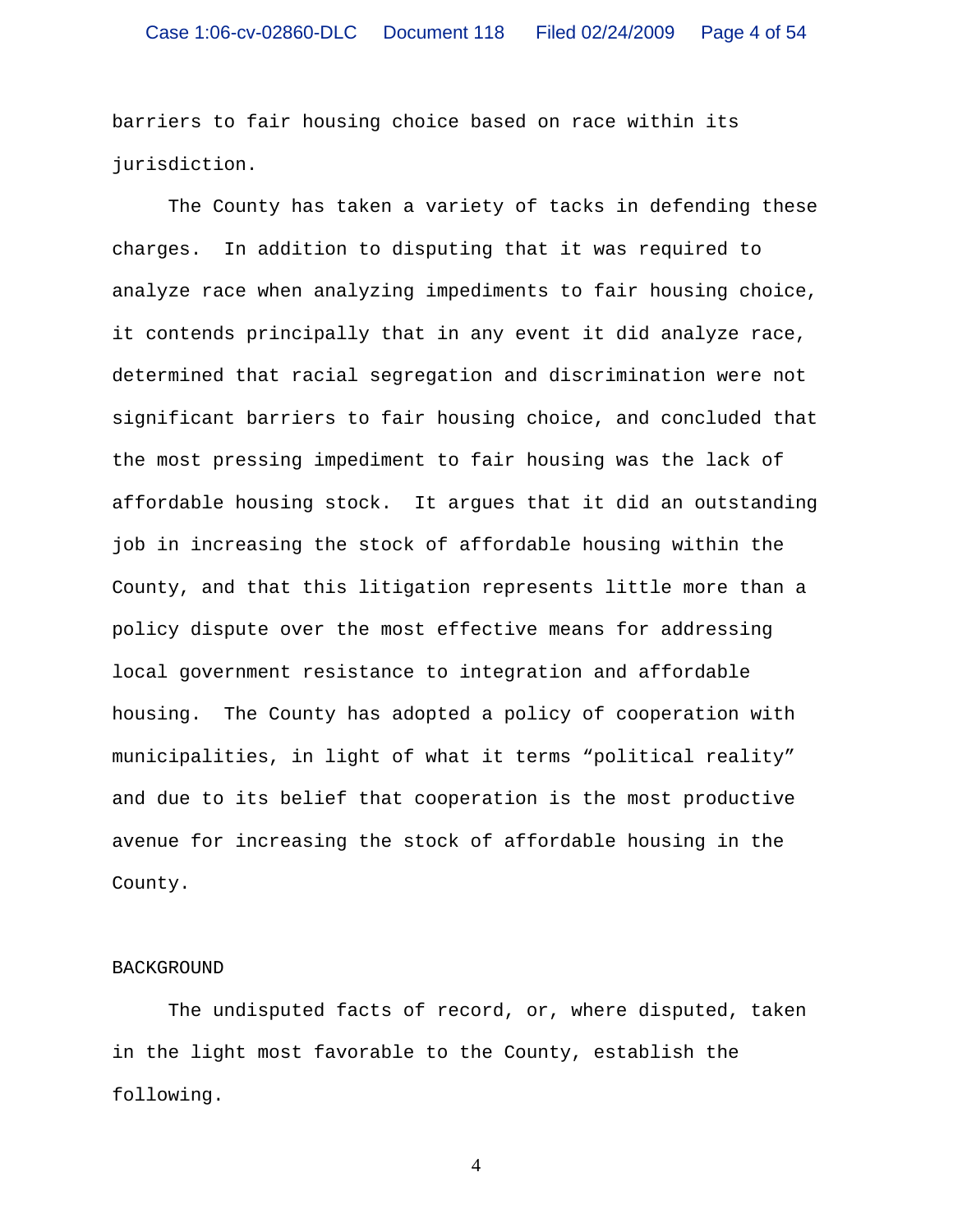#### A. Statutory and Regulatory Framework

Westchester County is comprised of 45 municipal entities. All of the municipalities are part of the Westchester Urban County Consortium ("Consortium"), except for the municipalities of Mount Pleasant, Mount Vernon, New Rochelle, White Plains, and Yonkers. The County applied to HUD for federal funding, including Community Development Block Grants ("CDBG"), on behalf of itself and the Consortium each year from April 1, 2000 to April 1, 2006 ("the false claims period"). $^2$ 

The United States grants housing and community developmentrelated funding to state and local entities. In order to receive certain federal funding, including CDBG funds, the County was required to certify that it would meet a variety of fair housing obligations, including that the County would AFFH. Specifically, grant recipients are required to make certifications to HUD that, inter alia, "the grant will be conducted and administered in conformity with the Civil Rights Act of 1964 and the Fair Housing Act, and the grantee will affirmatively further fair housing." 42 U.S.C. § 5304(b)(2). To AFFH, the County was required to undertake three tasks: to "conduct an analysis of impediments to fair housing choice within the area, take appropriate actions to overcome the

 $\overline{a}$ 

 $^2$  For ease of reference, this Opinion refers to the submissions the County submitted on behalf of the Consortium as the County's submissions.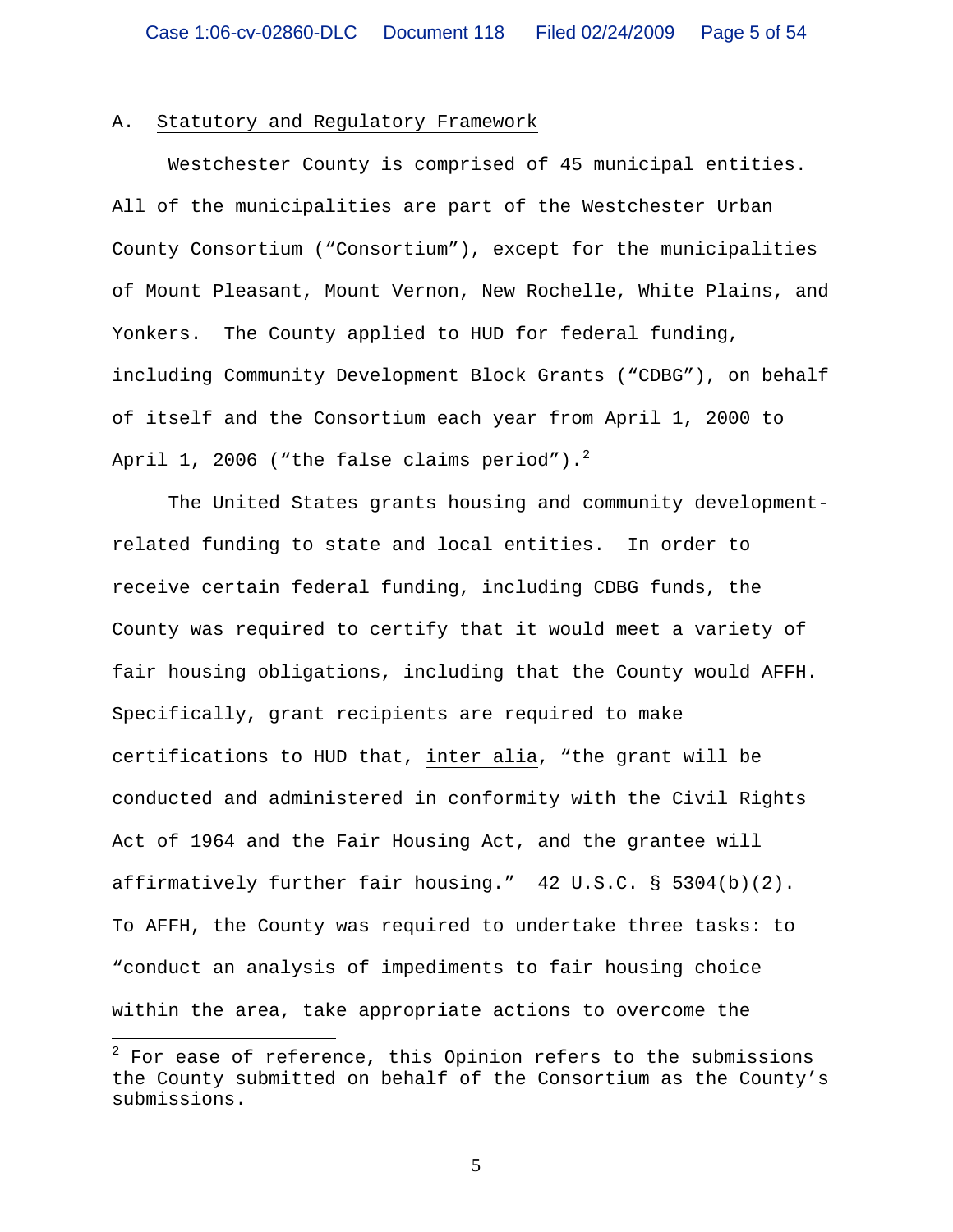effects of any impediments identified through that analysis, and maintain records reflecting the analysis and actions in this regard." 24 C.F.R. § 91.425(a)(1)(i), see also id. § 570.601(a)(2). It is undisputed that the County was aware of its AFFH obligations during the false claims period, and that

United States during the period.

Westchester entered into Cooperation Agreements with municipalities participating in the Consortium. The agreements pertained to, inter alia, CDBG grants, and provided that

the County made claims for payments of grant funds from the

the County is prohibited from expending community development block grant funds for activities in or in support of any local government that does not affirmatively further fair housing within its jurisdiction or that impedes the County's action to comply with its fair housing certifications.

These Cooperation Agreements were submitted to HUD every three years.

## B. The Requirement to Consider Race

As set forth more fully in Anti-Discrimination Center, 495 F. Supp. 2d at 387-89, the statutory and regulatory framework set forth above -- in requiring the grantee of funds to certify that the grant will be "conducted and administered" in conformity with the Civil Rights Act of 1964 and the Fair Housing Act ("FHA"), and to certify that the grantee will AFFH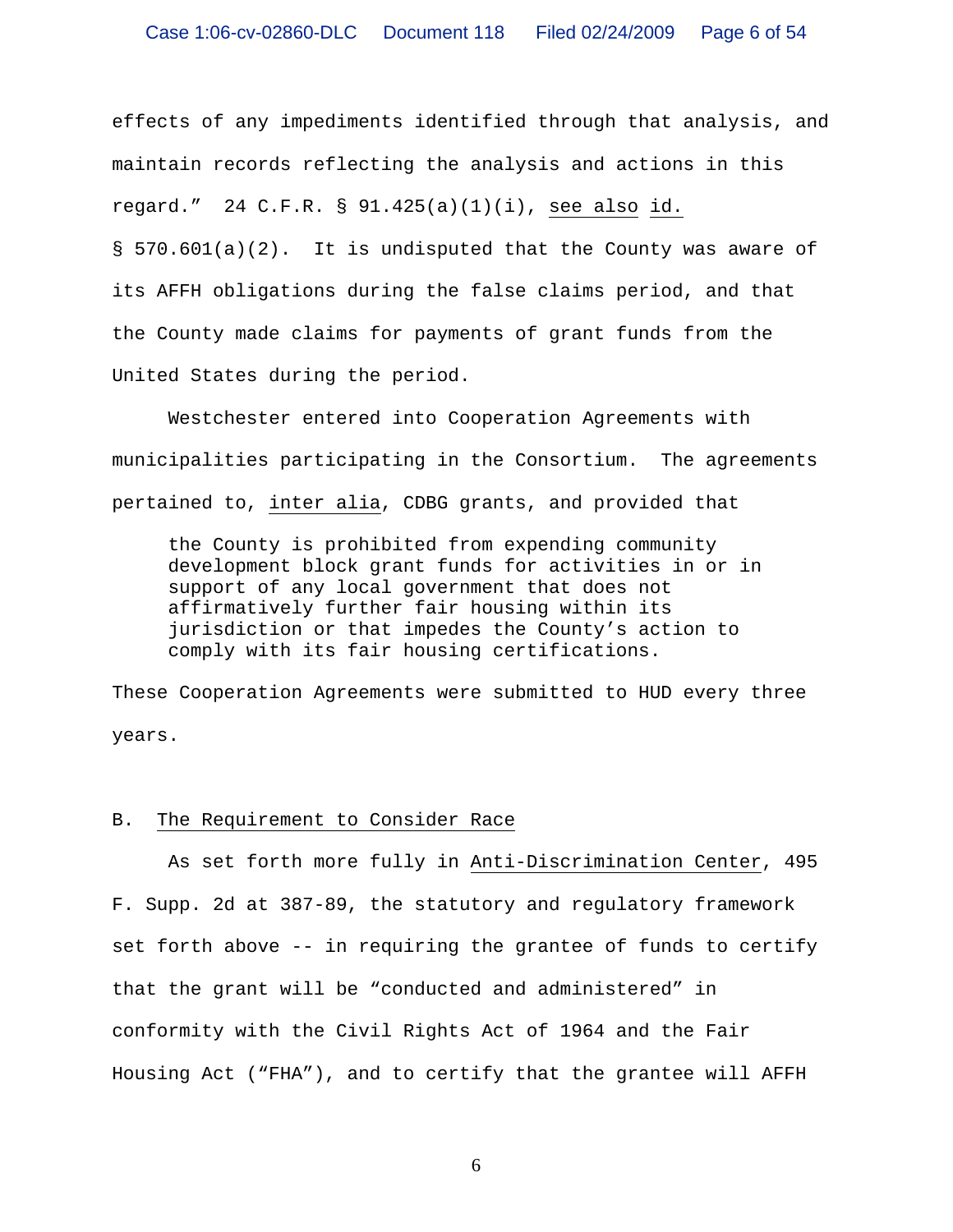-- requires the grantee to analyze the impact of race on housing opportunities and choice in its jurisdiction. In identifying impediments to fair housing choice, it must analyze impediments erected by race discrimination or segregation, and if such impediments exist, it must take appropriate action to overcome the effects of those impediments.  $Id.$  at 387.<sup>3</sup>

#### C. The County's AFFH Certifications

 $\overline{a}$ 

By the year 2000, Norma Drummond, a member of the County's Planning Department, was the person responsible for the County's administration of the grants associated with the County's affordable housing program and CDBG program. As discussed above, one of the County's duties as part of the requirement to AFFH was to conduct an analysis of impediments or AI, as it is customarily called. Two AIs were reduced to writing during the false claims period and included within the County's "Consolidated Plans" presented to HUD in 2000 and in 2004.

<sup>&</sup>lt;sup>3</sup> While the Opinion used the term "consider" as well as the term "analyze," the regulation requires an analysis and a record of that analysis from the entity applying for the federal government funds. Thus, the Opinion rejected the County's claim in its motion to dismiss that it had no legal obligation to consider or analyze race.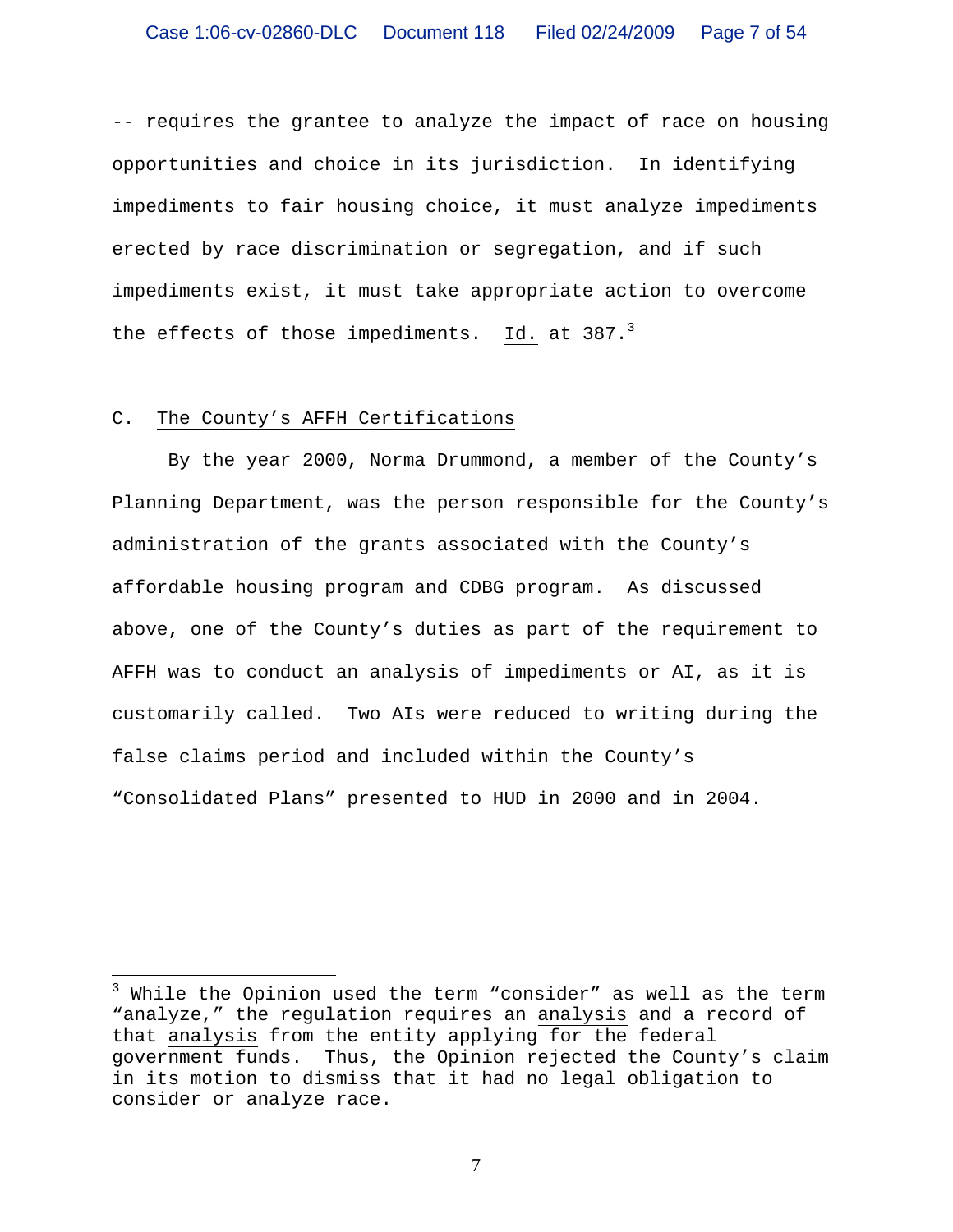## 1. Consolidated Plans and Related Submissions

 The County's Consolidated Plans addressed housing and community development goals for four federal grant programs. $^4$ Consolidated Plans serve four main functions: they are "[a] planning document for the jurisdiction," "[a] submission for federal funds under HUD's formula grant programs," "[a] strategy to be followed in carrying out HUD programs," and "[a] management tool for assessing performance and tracking results." 24 C.F.R. § 91.1(b). Consolidated Plans are required to describe, inter alia, the jurisdiction's "general priorities for allocating investment geographically within the jurisdiction . . . and among different activities and needs" for the following categories: affordable housing, public housing, homelessness, other special needs (including the elderly, disabled, persons with alcohol or drug addiction, persons with HIV/AIDS and their families, and public housing residents), and

nonhousing development pursuant to the CDBG program. Id.

§ 91.215.

<u>.</u>

As part of the Consolidated Plan process, the County was required to make Action Plan submissions to HUD. The Action Plans were annual submissions that addressed the goals and objectives for the County as they related to the categories

 $^4$  Besides the CDBG grant program, the Consolidated Plan addressed the Emergency Shelter Grant, HOME Investment Partnership, and Housing Opportunities for Persons with AIDS programs.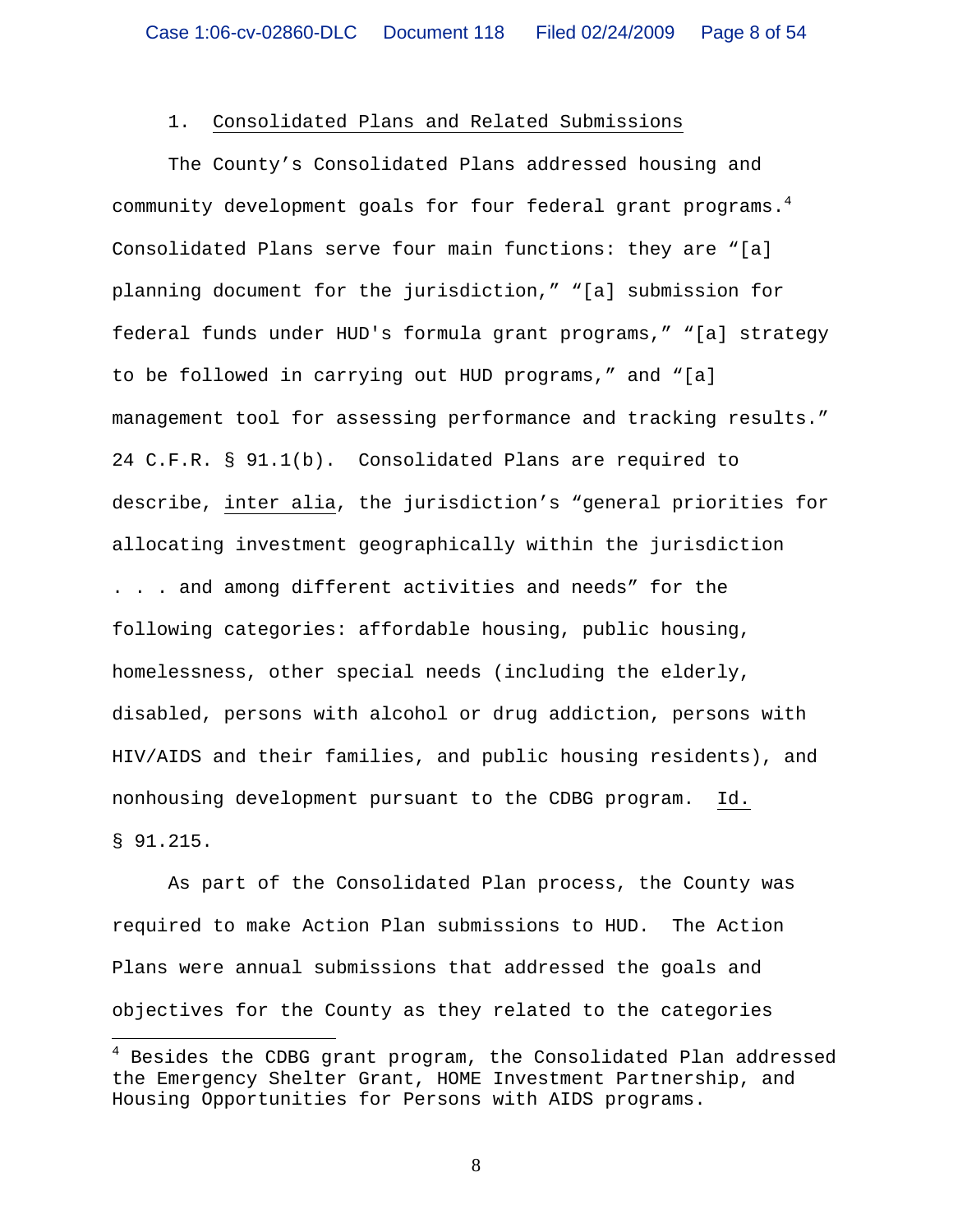discussed above. See id. § 91.220; id. § 91.420. The Action Plans included the County's annual applications for funding, as well as the County's annual express certification that it would AFFH. See id. § 91.225; id. § 91.425. The County also made annual submissions, called Consolidated Annual Performance and Evaluation Reports ("CAPERs"), reviewing the "progress it has made in carrying out its strategic plan and its action plan" over the previous year. Id. § 91.520(a).

During the false claims period, the County submitted two Consolidated Plans (one covering the years 2000-2004 and one covering the years 2004-2008). It also submitted annual Action Plans (with express AFFH certifications) and CAPERs for each of the years 2000-2006. In its annual certifications during the false claims period, the County certified that it would: "affirmatively further fair housing, which means it will conduct an analysis of impediments to fair housing choice within the jurisdiction, take appropriate actions to overcome the effects of any impediments identified through that analysis, and maintain records reflecting that analysis and actions in this regard." The County included its 2000 and 2004 AIs in the Consolidated Plans it submitted to HUD, although the regulations did not require that the AIs themselves be submitted to HUD.

The County's 2000 AI was one of eight components of the County's 2000-2004 Consolidated Plan, and each component was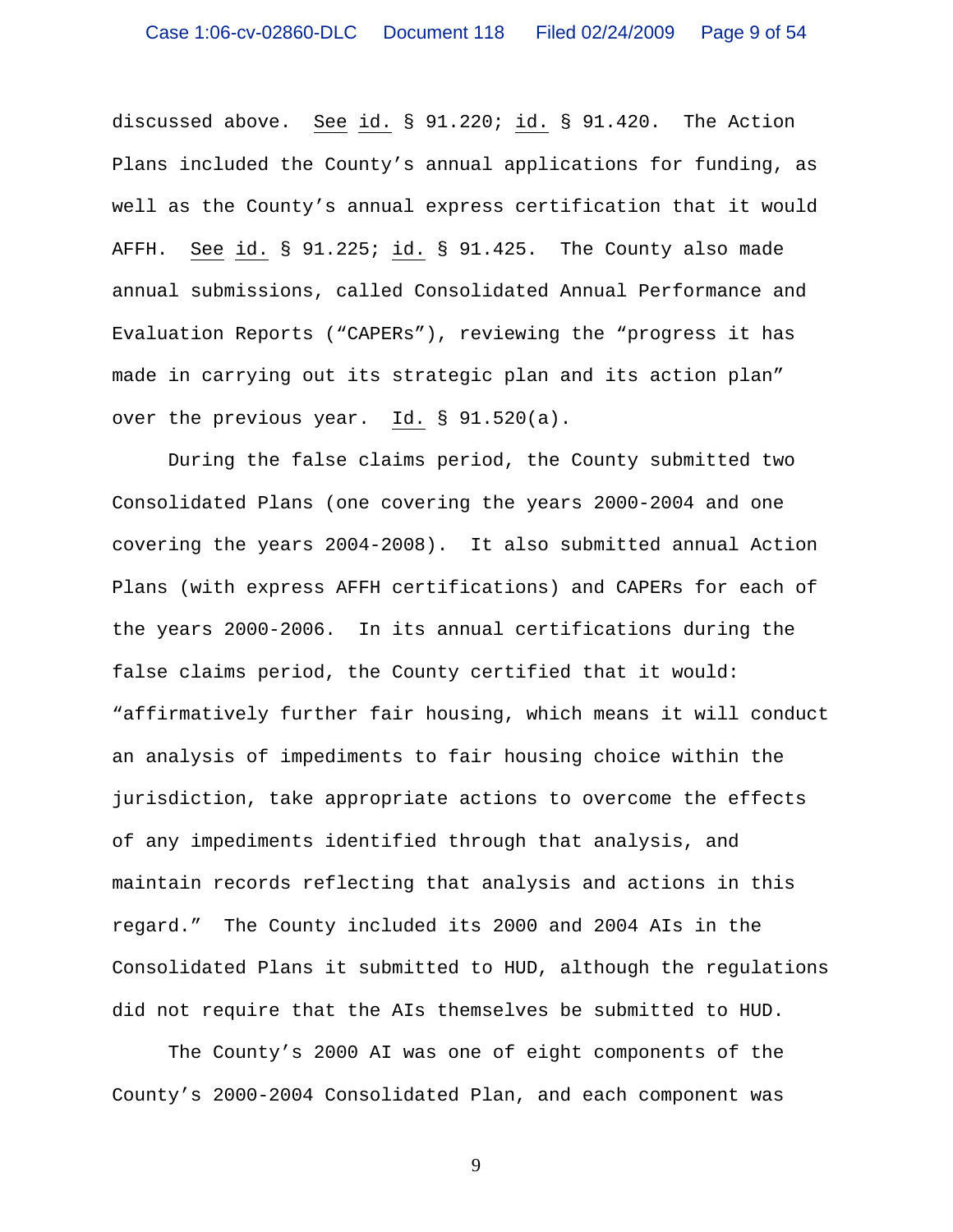discussed in separate chapters of the Consolidated Plan. In the chapter of the 2000-2004 Consolidated Plan addressed to the projected housing needs of the County for the next five years, the plan included figures showing the Consortium's 1990 population by race, and also by race and income level. The 2000-2004 Consolidated Plan also identified communities in the County that had "areas of minority concentration," and identified which municipalities in the Consortium had the largest black population, as well as which ones had the largest gain in black population during the 1980s. It also noted that blacks made up between .1% and 16% of all homeowners in the Consortium's municipalities, and between 1 and 30% of the renters in the Consortium's municipalities. The 2000-2004 Consolidated Plan also reviewed the waiting list for Section 8 rental assistance, and broke down the waiting list by race. The 2000-2004 Consolidated Plan noted that "[l]ow-income families and individuals and those with special housing needs (e.g., mentally ill, disabled and persons with AIDS) are frequently excluded from housing opportunities due to illegal discrimination," and that the non-profit housing counseling agency Westchester Residential Opportunities ("WRO") reported that they received approximately 120 housing discrimination complaints in 1999.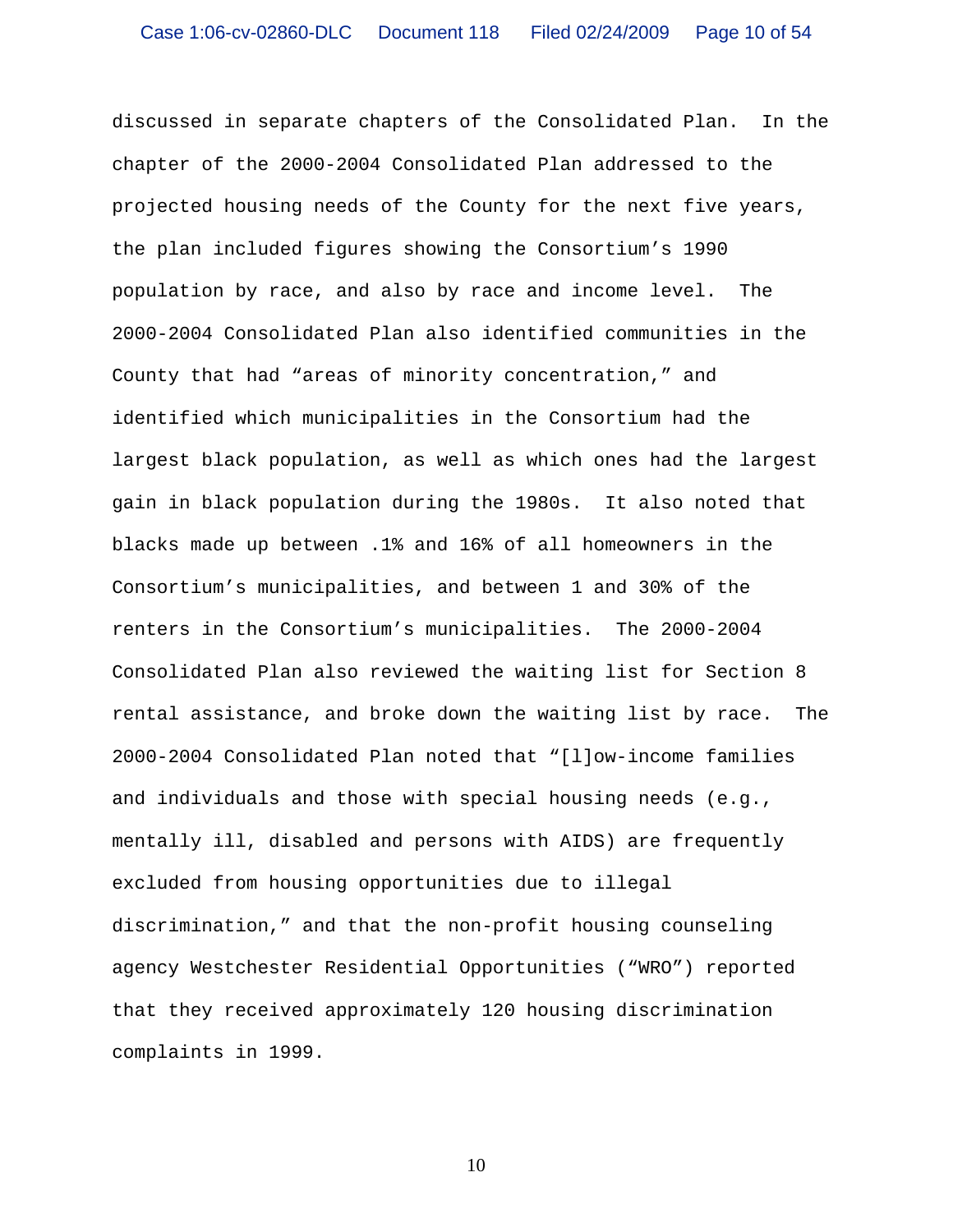Similarly, in the County's 2004-2008 Consolidated Plan, the County noted that a key finding of the housing needs component of the Consolidated Plan (one of the nine components of the Consolidated Plan) was that while 72% of households in the Consortium own their own homes, only 46% of black households and 35% of Hispanic households own their own homes. In the Housing and Homeless Needs Assessment Component, the County identified "impacted areas" of the County, which were defined as areas that had populations that were over 40% minority or 40% "poverty." The plan identified the municipalities in the Consortium that had the highest minority populations. The 2004-2008 plan noted that "[m]inorities are priced out of the expensive homeownership market," citing the finding regarding the percentage of homeownership among all Consortium households and among minorities. The Appendix to the Consolidated Plan for 2004-2008 includes, inter alia, data tables from the 2000 census, including tables showing 1) population by race and Hispanic Origin, 2) the population by age, 3) cost-burdened owners and renters, 4) overcrowded housing units, and 5) housing deficiencies. The appendix also includes tables showing housing problems for Hispanic households and black, non-Hispanic households. These tables showed the percentage of these populations that experienced housing problems at different income levels, where having "any housing problem" was defined as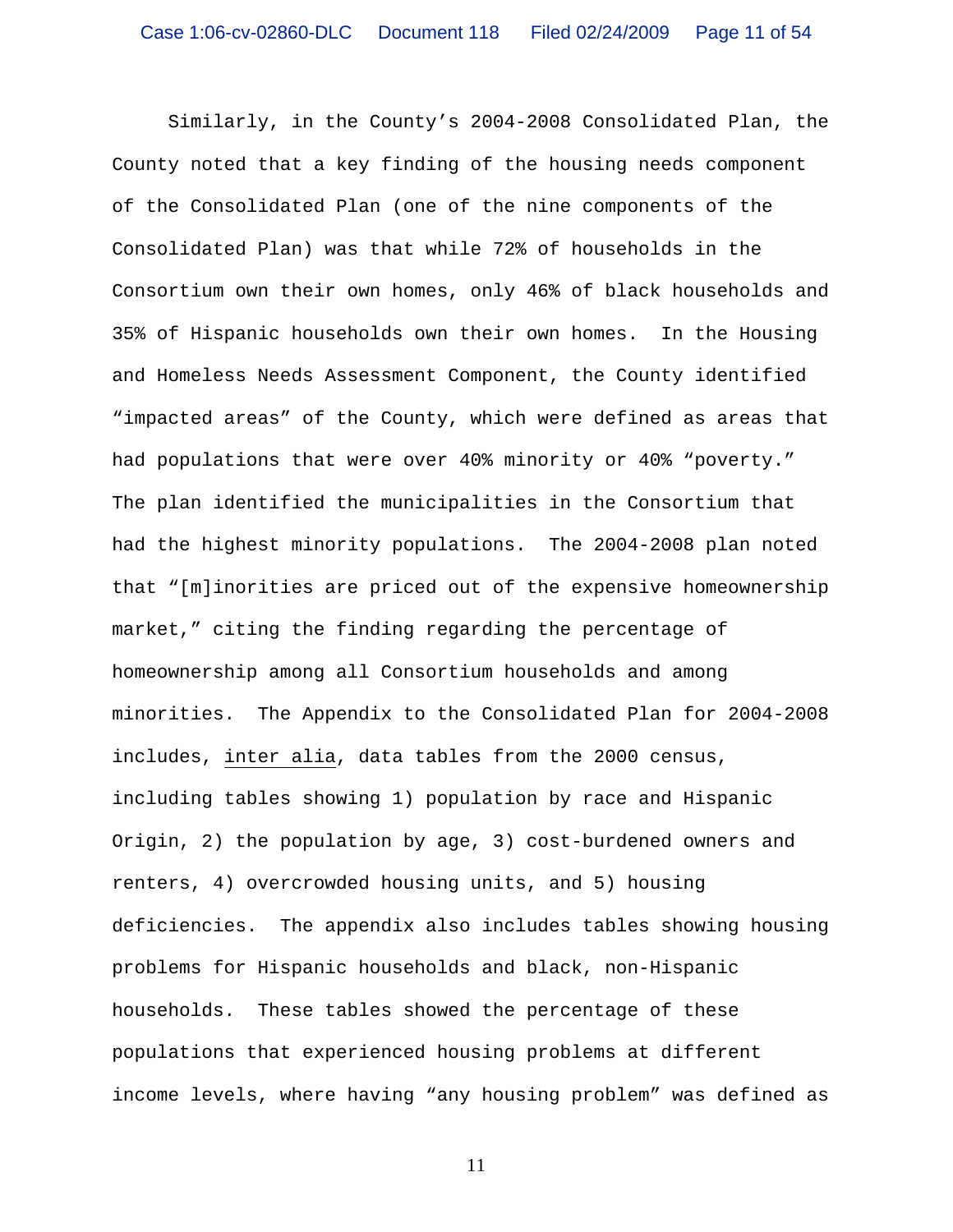a "cost burden [of] greater than 30% of income and/or without complete kitchen or plumbing facilities."

## 2. Materials and Communications Relating to the

## Preparation of AIs

The County had received a copy of the HUD Fair Housing Planning Guide ("HUD Guide") by April 1, 2000. The purpose of the HUD Guide is to help grantees fulfill the "fair housing requirements" of grants such as the CDBG. As for the requirement to AFFH, HUD stated in the Guide that it interpreted the objectives of conducting the AI, taking appropriate actions, and maintaining records reflecting the analysis and actions taken, to mean, inter alia, to "[a]nalyze and eliminate housing discrimination in the jurisdiction" and to "[p]rovide opportunities for inclusive patterns of housing occupancy regardless of race, color, religion, sex, familial status, disability and national origin." An AI involves an "assessment of conditions, both public and private, affecting fair housing choice for all protected classes." Such impediments are "actions, omissions or decisions" which "restrict housing choices or the availability of housing choices," or which have the effect of doing so, based on "race, color, religion, sex, disability, familial status, or national origin," including "[p]olicies, practices, or procedures that appear neutral on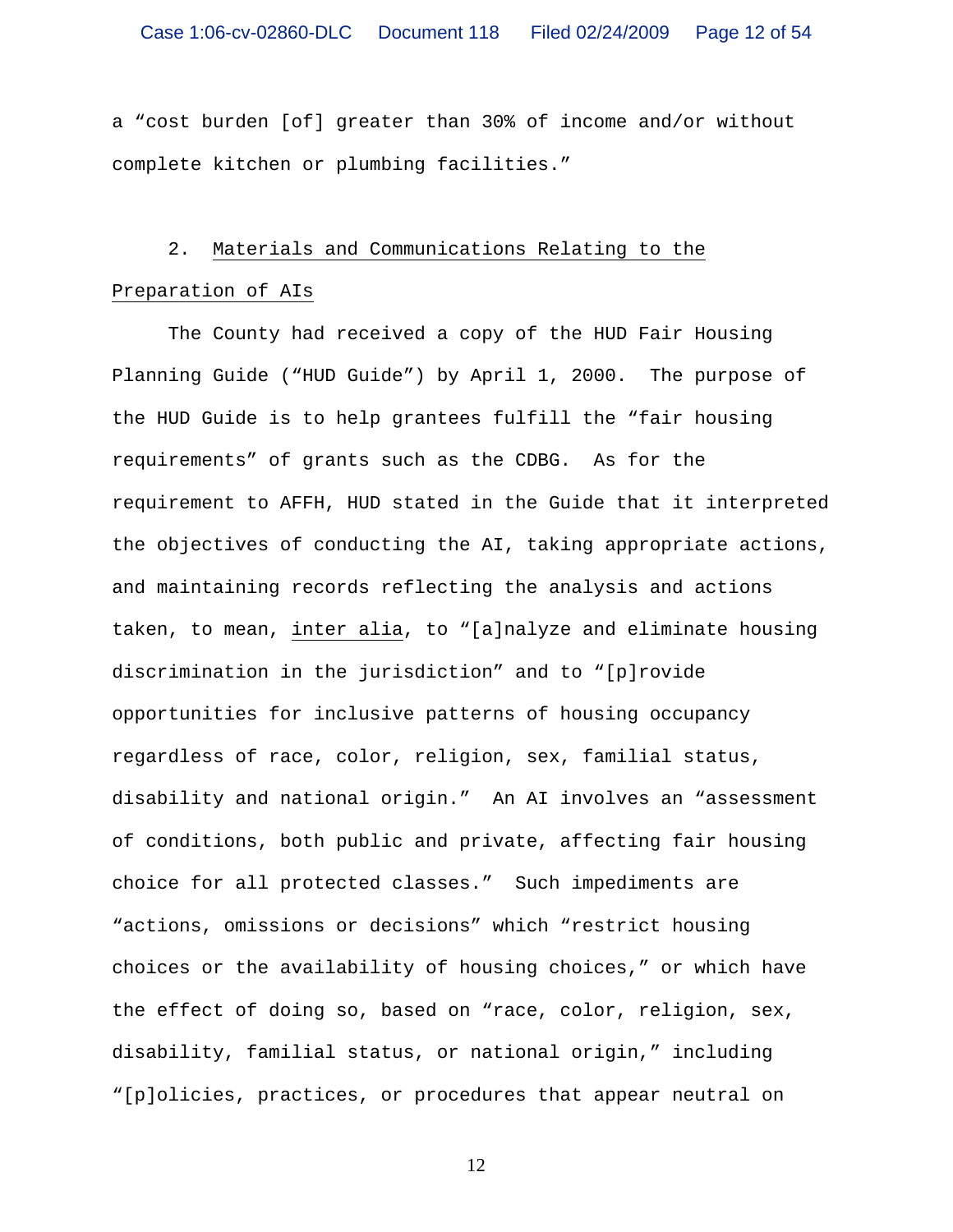their face." HUD's suggested AI format includes a housing profile describing "the degree of segregation and restricted housing by race, ethnicity, disability status, and families with children; [and] how segregation and restricted housing supply occurred."

 The HUD Guide also explains the relationship of the AI to the Consolidated Plan, noting that the consolidated document includes, among other things, the community development plan and the submissions for various housing and development programs, including the CDBG. The HUD Guide notes that many of the fair housing problems that relate to housing choice for low and moderate income housing programs are addressed already elsewhere in the consolidated plan. The Guide cautions, however, that grantees should prepare AI's using a "Fair Housing Perspective," and that this means that while

the explanation of barriers to affordable housing to be included in the Consolidated Plan may contain a good deal of relevant AI information[, it] may not go far or deep enough into factors that have made poor housing conditions more severe for certain groups in the lower-income population than for others. Jurisdictions should be aware of the extent to which discrimination or other causes that may have a discriminatory effect play a role in producing the more severe conditions for certain groups.

(Emphasis supplied).

The distinction between AFFH actions and affordable housing activities is further explained in the HUD Guide: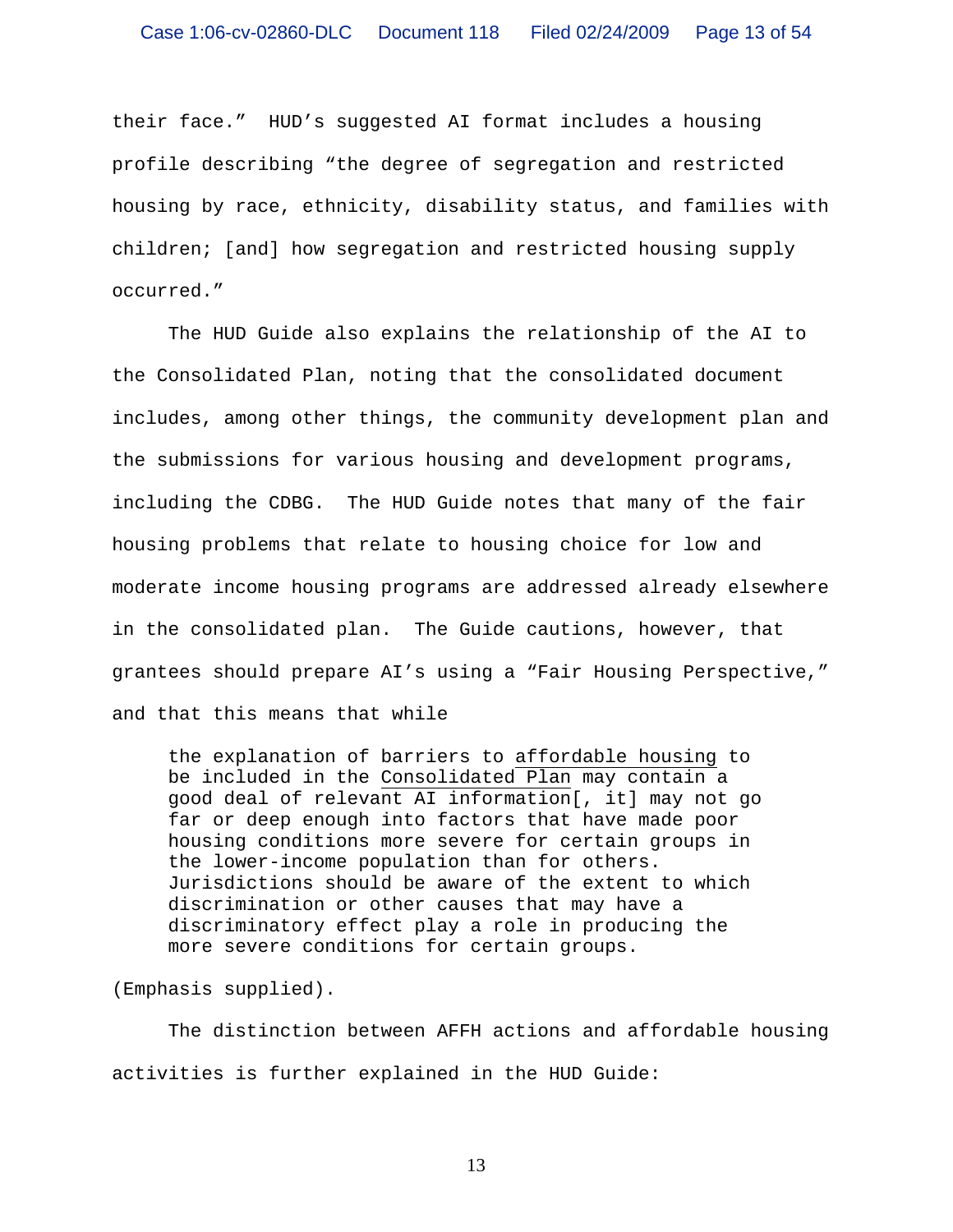The two concepts are not equivalent but they are also not entirely separate. When a jurisdiction undertakes to build or rehabilitate housing for low- and moderate-income families, for example, this action is not in and of itself sufficient to affirmatively further fair housing. It may be providing an extremely useful service by increasing the supply of decent, safe, and sanitary affordable housing. Providing adequate housing and improving existing neighborhoods are vital functions and should always be encouraged.

 Additionally, the provision of affordable housing is often important to minority families and to persons with disabilities because they are disproportionately represented among those that would benefit from lowcost housing. When steps are taken to assure that the housing is fully available to all residents of the community, regardless of race, color, national origin, gender, handicap, or familial status, those are the actions that affirmatively further fair housing.

(Emphasis supplied).

 The HUD Guide informed grantees that "AIs are not to be submitted to, or be approved by, HUD. However, HUD could request submission of the AI in the event of a complaint or as part of routine monitoring." Rather, the HUD Guide explained that jurisdictions should provide a summary of the AI, along with the jurisdiction's accomplishments for the past year, as part of the CAPER submission.

Prior to the false claims period, the County received a letter from HUD, dated July 17, 1996, in relation to its 1996 Consolidated Plan submissions. The letter set forth "matters of advice" for "areas for future improvement." One such matter of advice informed the County that its AI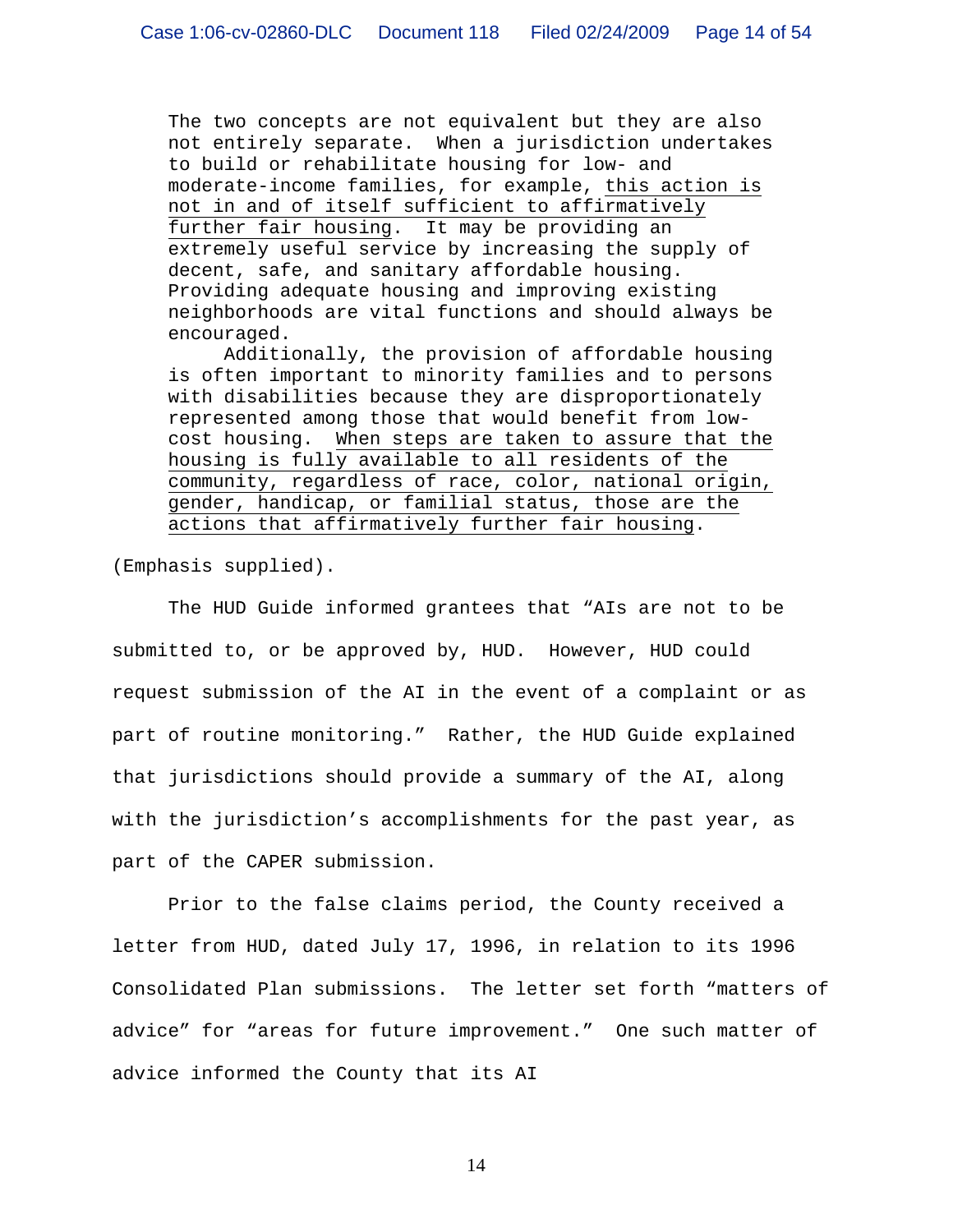should contain a description of the degree of segregation and restricted housing by race, ethnicity, disability status and families with children; explain how segregation and restricted housing supply occurred; and relate this information by neighborhood and cost of housing. Minorities should be categorized as follows: Black, Hispanic, Asian, Pacific-Islander, and American Indian/Alaskan Native. In addition, the County should submit data on the housing needs of homeless individuals and families by race/ethnicity in subsequent Consolidated Plan submissions.

 Additionally, the County had its own internal documents from before the false claims period relating to its AFFH obligations and the preparation of AIs. One such document, which is an outline of the County's Fair Housing Plan ("FHP"), sets forth the requirements that the County conduct an AI, set out actions to be taken, and maintain records. The end of the outline contains the following reminder: "Remember: This [the FHP] is not a report on affordable housing, but FAIR HOUSING!!!" Similarly, in a July 1996 letter to WRO, an employee of the County's planning department thanked the WRO for meeting to discuss the FHP. The letter went on to say that

[w]hile this document [the FHP] is required by HUD to analyze Fair Housing throughout the Westchester Urban County Consortium, it will also be a useful tool for future planning and development of affordable housing. As you know, the Planning department has prepared several reports that address affordable housing, which should not be confused with the Fair Housing Plan. The goals of the Fair Housing Plan are: 1) to analyze barriers to housing that are based on race, religion, sex, disabilities, familial status, or national origin; 2) to develop strategies to remove those barriers; and 3) to maintain records of Fair Housing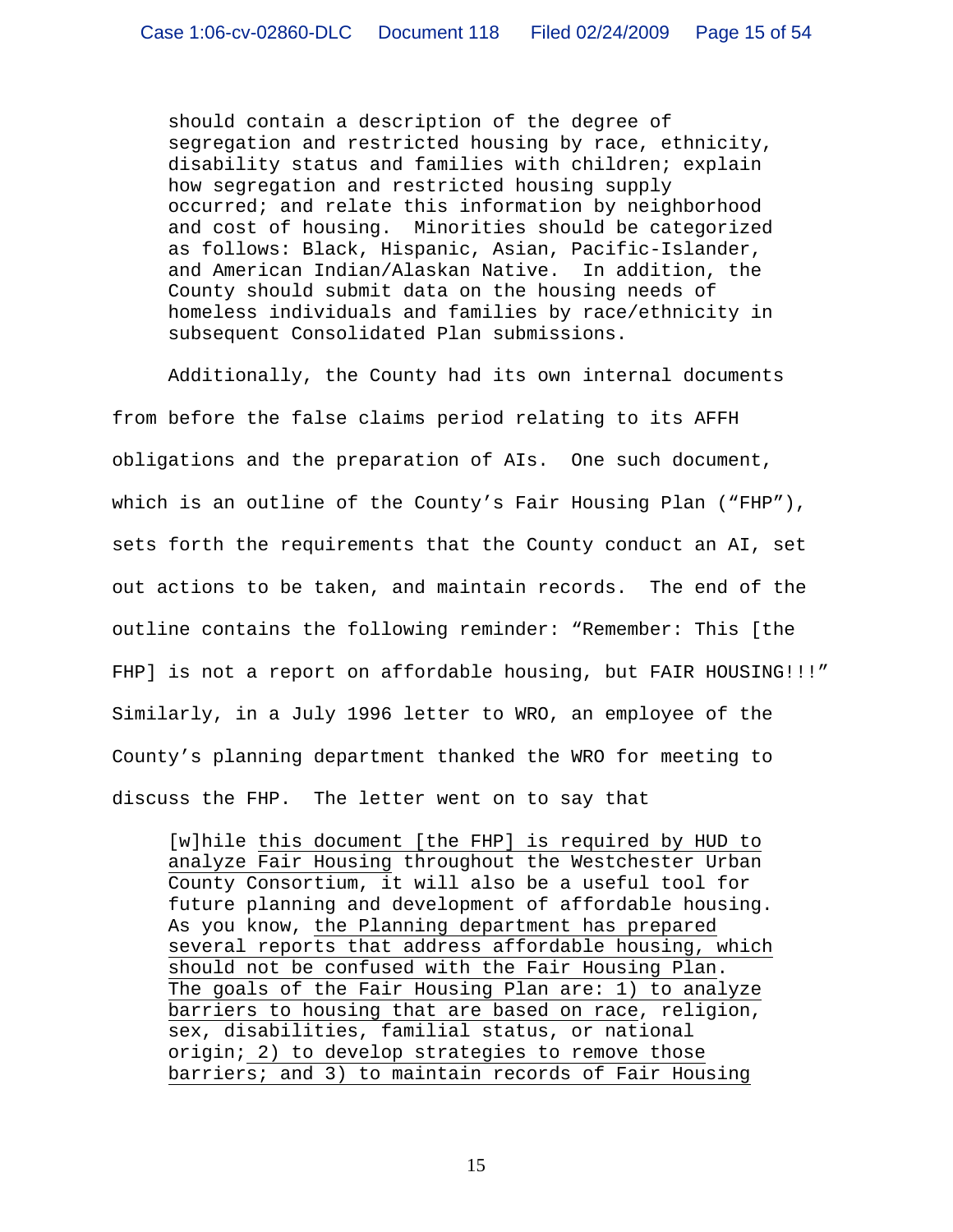efforts, thus indicating the County's commitment to fair housing choice.

(Emphasis supplied).

In 2002, Drummond attended HUD-sponsored training regarding AFFH. The training materials were titled "Affirmatively Furthering Fair Housing[:] Conducting the Analysis of Impediments and Beyond." Those materials noted that "[d]uring the past thirty-seven years, Congress has spent more than one trillion dollars in a failed attempt to remedy the effects of a dual housing market in America," and they traced the evolution of the dual market to, inter alia, African-Americans migrating to cities and encountering obstacles "designed to segregate them from the majority, and to maintain a dual society." They explain that "Consolidated Planning blends community and economic development planning with Fair Housing Planning."

## 3. The County's 2000 AI

Chapter Eight of Westchester's 2000-2004 Consolidated Plan is titled "Impediments to Fair Housing." The introduction to the chapter notes that the "Fair Housing Plan (FHP)" is part of the Consolidated Plan process and "consists of: 1) an Analysis of Impediments (AI) which addresses specific restrictions to housing choice; 2) actions taken to overcome the effects of identified impediments and, 3) maintenance of records to support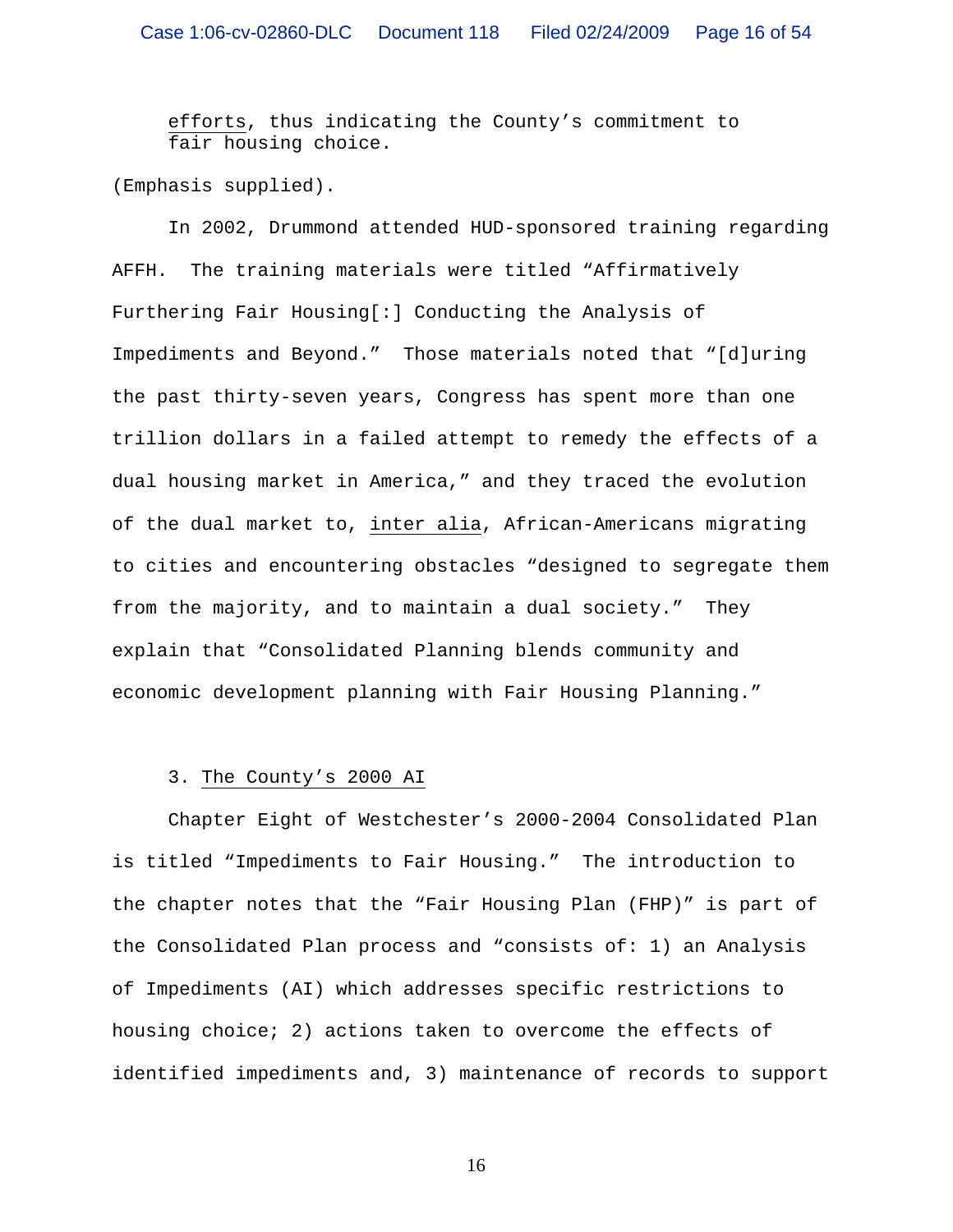the efforts to affirmatively further fair housing." The FHP "includes information gathered from Westchester County agencies, not-for-profit organizations and local municipal officials," and "[a] citizen participation component is part of the process" "to insure . . . that federal funds are actually administered based on the community's agenda." The chapter notes that this participation component is "significant in light of the fact that there are not scores of discrimination complaints on file." The chapter explains that lack of such complaints "does not mean that Westchester County does not experience fair housing complaints," but reflects the fact that "only those who are persistent enough to contact the proper agencies and generate an official complaint will be counted." Thus, the chapter notes that the "[t]he citizen participation component of the FHP will allow residents to work together to remove unfair obstacles to housing choice."

The Analysis of Impediments section of the Chapter provides as follows:

The FHP provides an evaluation of the needs for handicapped persons, larger/smaller families, extended families, and tenure opportunities when planning for their future development.

It is important to note that within Westchester County, the greatest impediment to fair housing is the lack of affordable housing. While there are other restrictions to housing choice, Westchester's housing stock is expensive relative to income and this significantly limits one's housing options.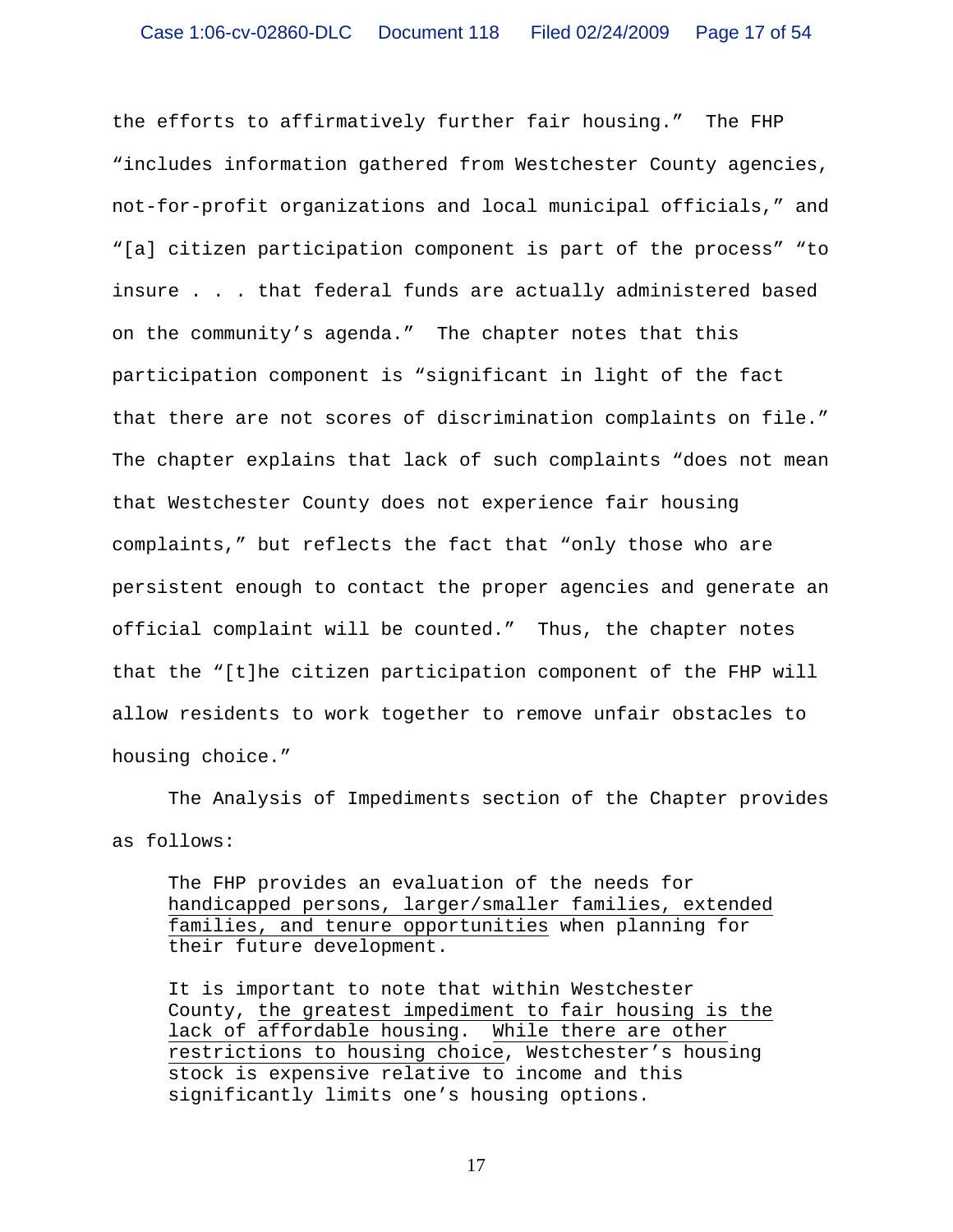(Emphasis supplied).

The AI states that several studies have been prepared regarding the lack of affordable housing, and that while progress has been made, "the lack of affordable housing remains the most significant impediment to fair housing." The AI then lists the 10 "obstacles" that the "Consortium most contends with [sic] in addressing the housing needs of its residents." These obstacles include: 1) the "Lack of Vacant Land"; 2) the "High Cost of Land" which "is often so expensive that it precludes the development of affordable housing thereon" 3) "Limited Availability of Funds" and the "fierce" competition for "other affordable housing dollars"; 4) "Limited Number of Section 8 Certificates and Vouchers"; 5) "Local Opposition" and the fact that "[a]ffordable housing remains a difficult concept to sell to existing homeowners and residents of communities throughout the Consortium" and that "such opposition is particularly strong when it involves proposed developments designed to assist the needs of the extremely low-income and low-income residents"; 6) "Limited Not-For-Profit Capacity" (the AI notes that "[t]ypically, not-for-profits are the most active in the creation of affordable housing"); 7) "High Construction Cost Area" which results in "fewer affordable housing units [that can] be built with the funds available"; 8) "Lengthy Review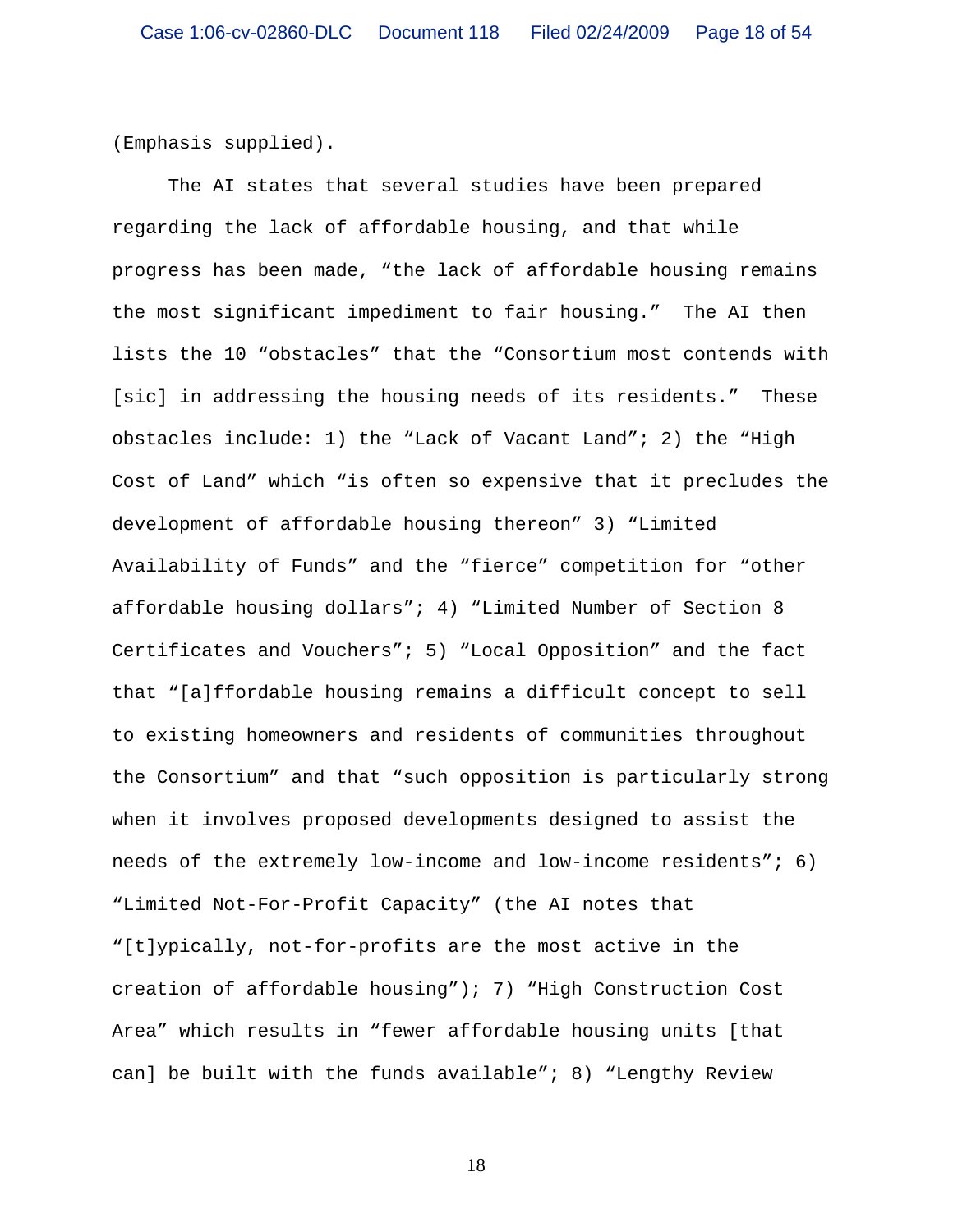Process" which "impede[s] the development of affordable housing"; 9) "Few High Density Zones" which "limits the number of affordable units that may be built"; and  $10$ ) "Higher Rents Required for Some Public Assistance Recipients."

The AI then goes on to discuss obstacles Westchester faces in addressing the housing needs of the homeless and at-risk populations. In this part of the analysis, the report considers obstacles faced by the "physically disabled," "victims of domestic violence[,] or persons with substance abuse additions [sic] or mental disabilities."

In response to the impediments analyzed, the chapter outlines four objectives as "[a]ctions to be taken." These include "[i]ncrease[ing] the supply of affordable housing rental units, particularly large size units for low and extremely lowincome families," "[i]ncrease[ing] the supply of affordable homeownership housing for moderate and middle income families," "[r]educ[ing] the number of elderly households that are cost burdened," and "[i]ncreasing the number of seniors assisted with grants and loans to rehabilitate their homes." The chapter notes that in the "next three years, an estimated 270 units are anticipated for low and moderate income persons."

In the "Maintenance of Records" section of the chapter, the County reports that through the CDBG program, the County provides funds to WRO for fair housing counseling services. WRO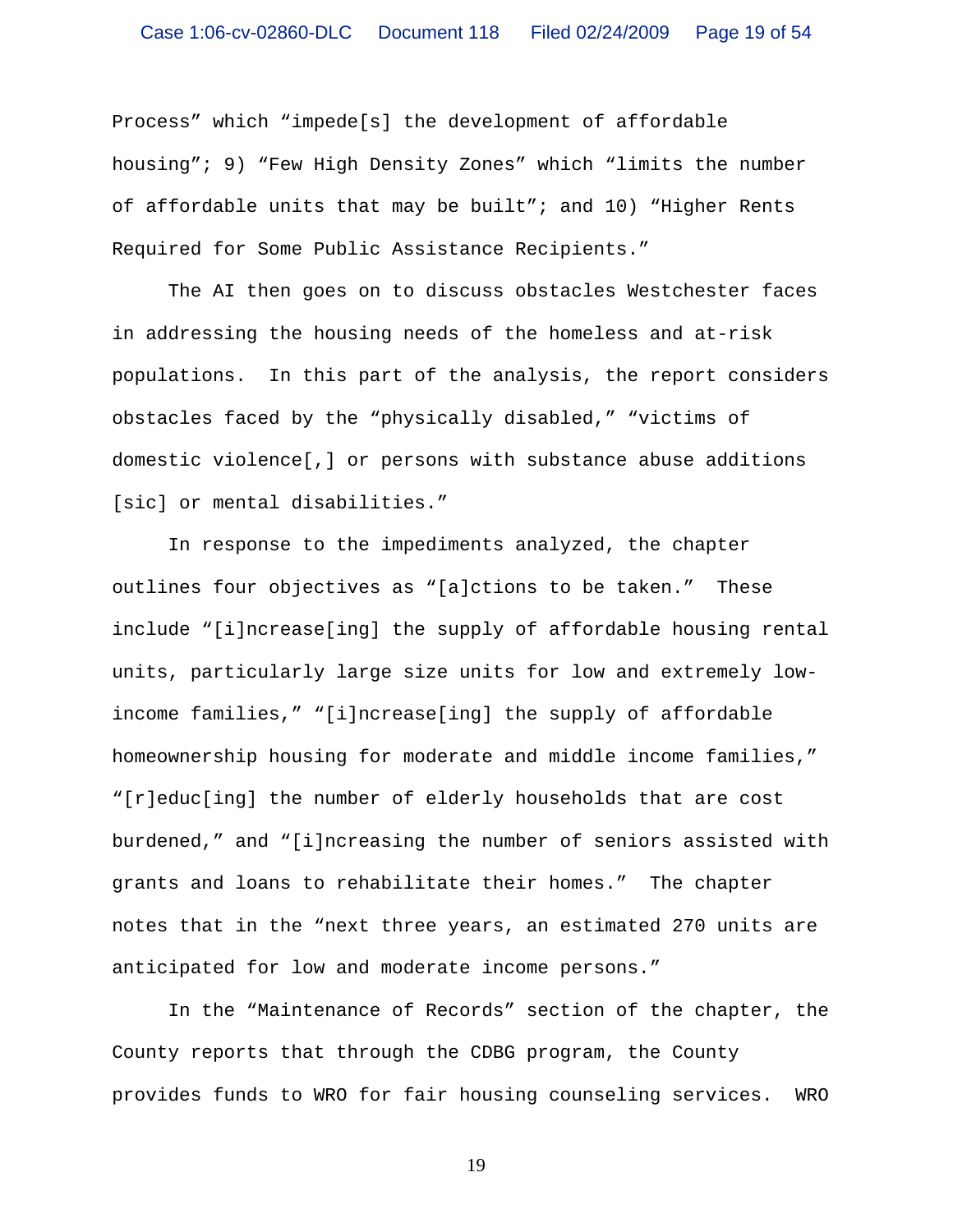"submits monthly progress reports to document the use of these funds and this includes descriptions of the cases and recommended solutions." Such reports are "one source of information to track the issues in the Fair Housing Plan." The chapter states that "residents are also referred to the Human Rights Commission and WRO for support with discrimination cases," and that "[l]ocal banks and the Federal Reserve Bank are resources for identifying potentially discriminatory lending practices throughout the Consortium." The chapter noted that an initial review of Home Mortgage Disclosure Act data did "not identify any restrictive lending patterns," but that "[f]urther investigation would be necessary to assess variables like race, gender, income and age." Additionally, public meetings are held for residents to "discuss fair housing issues."

Chapter Eight of the 2000-2004 Consolidated Plan makes no explicit reference to race or race discrimination as an impediment to fair housing other than as described above. For instance, race discrimination or segregation is not identified as one of the ten obstacles to fair housing. While the chapter mentions obstacles to housing faced by the disabled and those with substance abuse problems, it does not refer to any obstacles to housing based on, inter alia, race, national origin, or sex.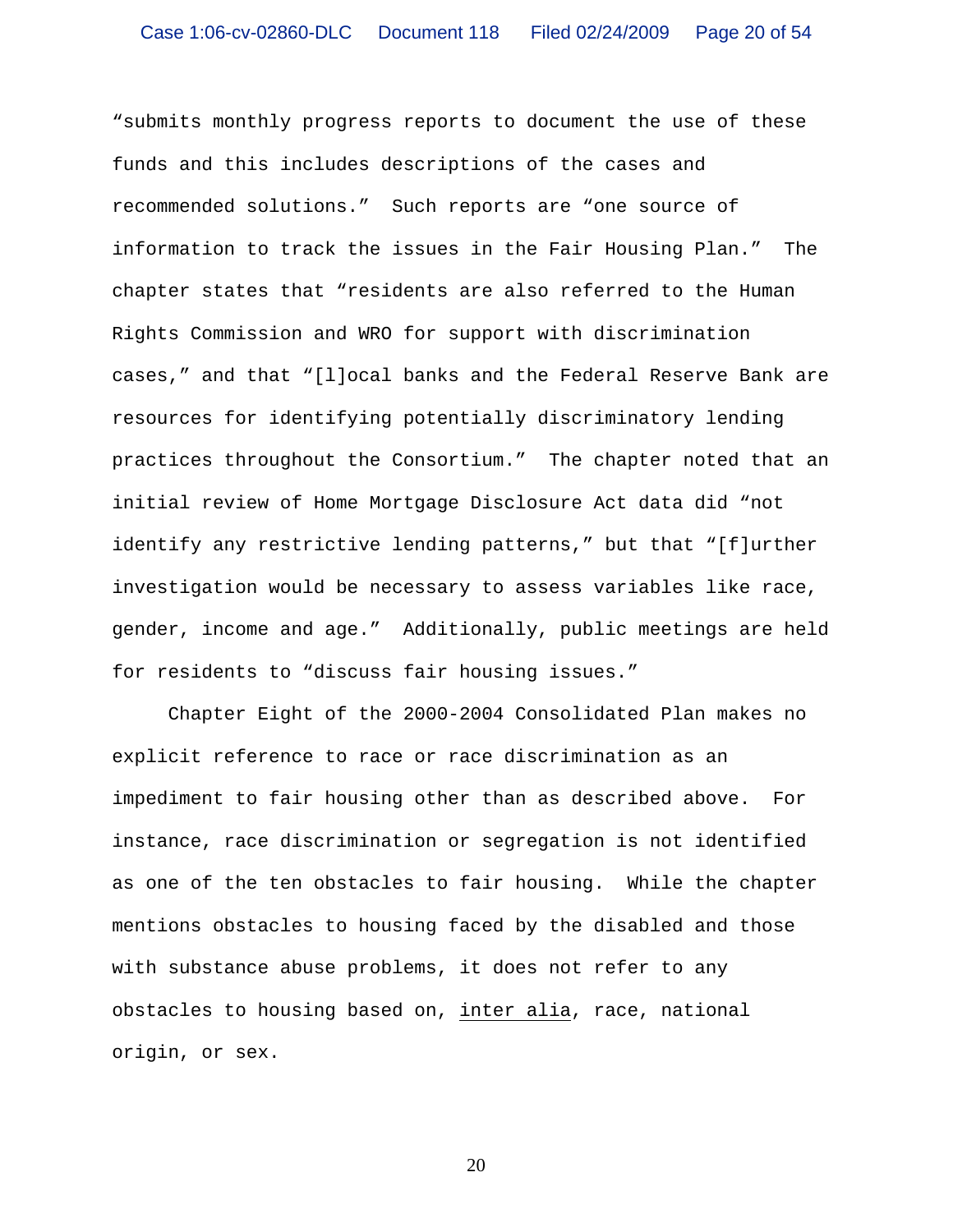## 4. The County's 2004 AI

The County's 2004 AI was part of Chapter Nine (titled "Fair Housing Plan") of Westchester's 2004-2008 Consolidated Plan. The introduction to this chapter states that "the Fair Housing Plan is an evaluation of the needs for handicapped persons, larger/smaller families, extended families, and tenure opportunities when planning for their future development." The Introduction outlines the chapter's three sections: the "[a]nalysis of impediments addressing specific restrictions to housing choice," the "[a]ctions taken to overcome the effects of identified impediments," and "[m]aintenance of records to support the efforts to affirmatively further fair housing."

The AI section lists 13 "Impediments to Affordable<sup>5</sup> Housing Identified."<sup>6</sup> (Emphasis supplied). The identified impediments are 1) "Lack of Affordable Housing in the New York Region"; 2) "Lack of Vacant Land"; 3) "High Cost of Land"; 4) "Limited Availability of Funds"; 5) "Limited Number of Section 8 Vouchers & Other Rental Assistance"; 6) "Local Opposition (NIMBY)"; 7) "Limited Non-Profit Capacity"; 8) "High Construction Costs"; 9) "Lengthy Review Process"; 10) "Few High Density Zones"; 11)

 $\overline{a}$ 

<sup>&</sup>lt;sup>5</sup> As noted above, the regulation requires an analysis of impediments to fair housing choice, not to affordable housing. 24 C.F.R. § 91.425(a)(1)(i).

 $^6$  The thirteenth impediment is included on a slide within the section, but is not listed at the beginning of the section.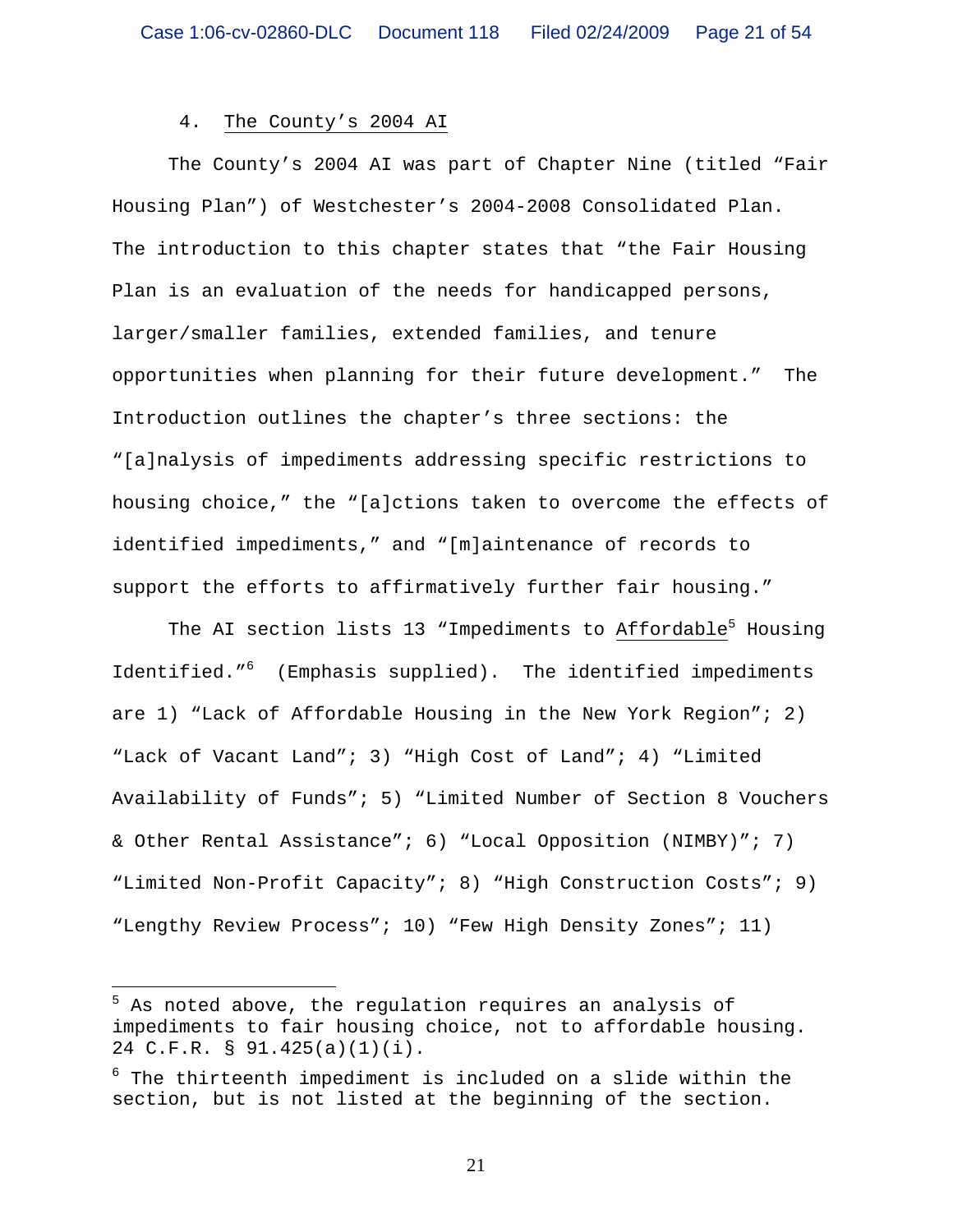"Limited Shelter Allowance for Public Assistance Recipients"; 12) "High Prevalence of Lead-Based Paint in Housing Units;" and 13) "Limited Interest by Landlords and Developers."

In elaborating on these obstacles, the AI notes that the "[g]reatest impediment to fair housing is the lack of affordable housing throughout the New York Region." As in the 2000 AI, the 2004 AI notes that the price of land "often precludes development of affordable units" and that there is "fierce" competition for "affordable housing dollars." The AI notes that Section 8 vouchers are a "major source of assistance for low and very low income families" and that "[r]eluctance by landlords to accept Section 8 continues to be a challenge." As for the obstacle of Local Opposition or NIMBY, the AI notes that "Affordable Housing remains a difficult concept to sell to existing homeowners and residents," especially for proposed developments relating to extremely low income residents. The AI also notes that landlords and developers have limited interest in affordable housing because "[m]ore profit can be made on market rate housing than affordable housing." The 2004 AI also analyzes impediments to meeting the housing needs of the "[u]nderserved," including the "[l]ack of accessible housing units for [the] physically disabled," "NIMBYism and fear of homeless populations," and the "[r]eluctance by many tenants -–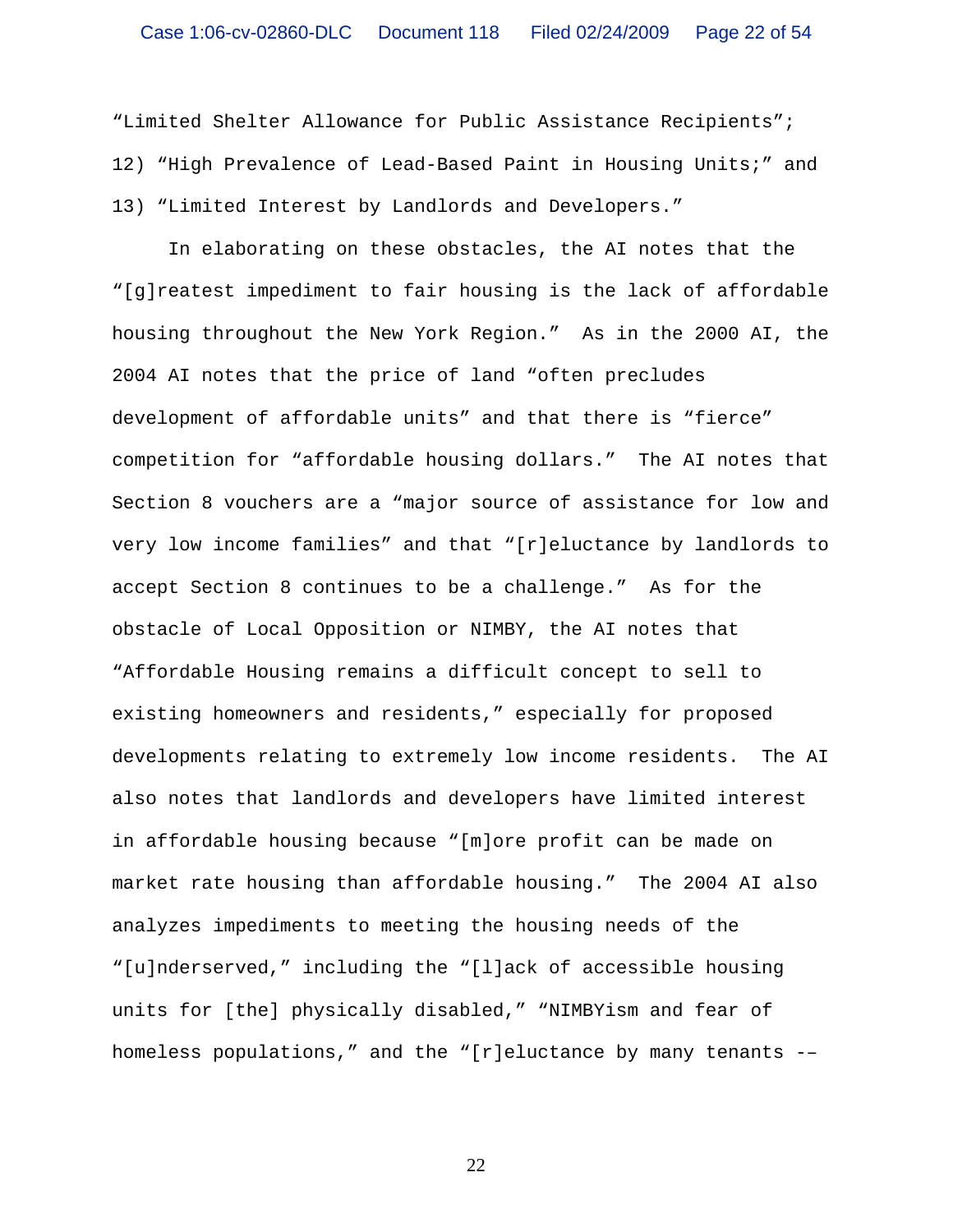especially those with mental illness or addictive behaviors to seek assistance."

In the section of the chapter pertaining to actions to be taken to overcome these identified impediments, five objectives are listed: to "[i]ncrease the supply of affordable housing rental units, particularly large size units for low and extremely low income families," to "[i]ncrease the supply of affordable homeownership units for moderate income families," to "[r]educe the number of elderly households that are cost burdened . . . and ensure appropriate services to meet their needs as they age," to "[i]ncrease the number of seniors assisted with funding to rehabilitate their homes," and to "[c]onduct [a] public relations and marketing campaign to raise awareness of who needs housing." In the Maintenance of Records section of the chapter, in addition to listing the WRO reports and HMDA data mentioned in the 2000 Fair Housing Plan Chapter, the County noted that a Human Rights Commission was established "to process and investigate discrimination complaints."

As in the 2000-2004 Consolidated Plan, Chapter Nine of the 2004-2008 Consolidated Plan makes no explicit reference to race, or race discrimination or segregation as an impediment to fair housing other than as described above. Race discrimination or segregation are not identified as one of the thirteen obstacles to fair housing.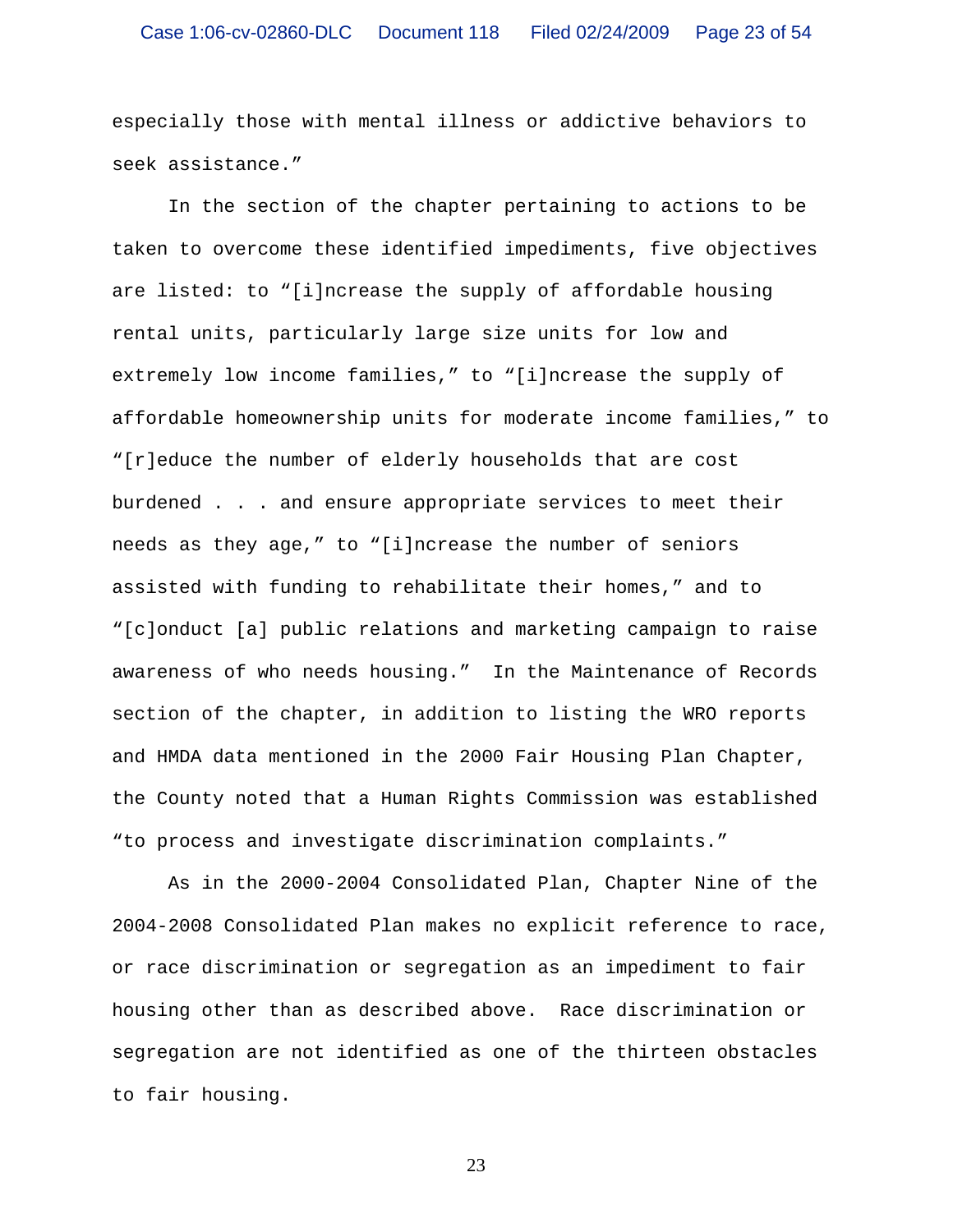#### D. Race and the County

Westchester was aware of the racial makeup of its municipalities (as reflected in the relevant censuses) when it prepared its 2000 and 2004 analyses of impediments to fair housing. According to the 2000 census, over half of the municipalities in the Consortium had African-American populations of 3% or less. In 1999, the Westchester Board of Legislators made a legislative finding that "there is no greater danger to the health, morals, safety, and welfare of the County than the existence of prejudice, intolerance, and antagonism among its residents because of . . . race, color, religion, ethnicity[, and other protected classes]" and that "there ha[d] been repeated instances of intolerance and discrimination committed in Westchester County."

The County's expert witnesses acknowledge the existence of racial "concentration" in parts of the County. An expert witness for the County testified that racial concentration may decrease if affordable housing opportunities were available in predominantly white areas and African-Americans chose to live or move to those areas. The ADC contends that the County's focus on affordable housing in its AI, rather than fair housing, meant that the County did not analyze how its placement of affordable housing affected segregation and racial diversity, and in fact that the County's production and placement of affordable housing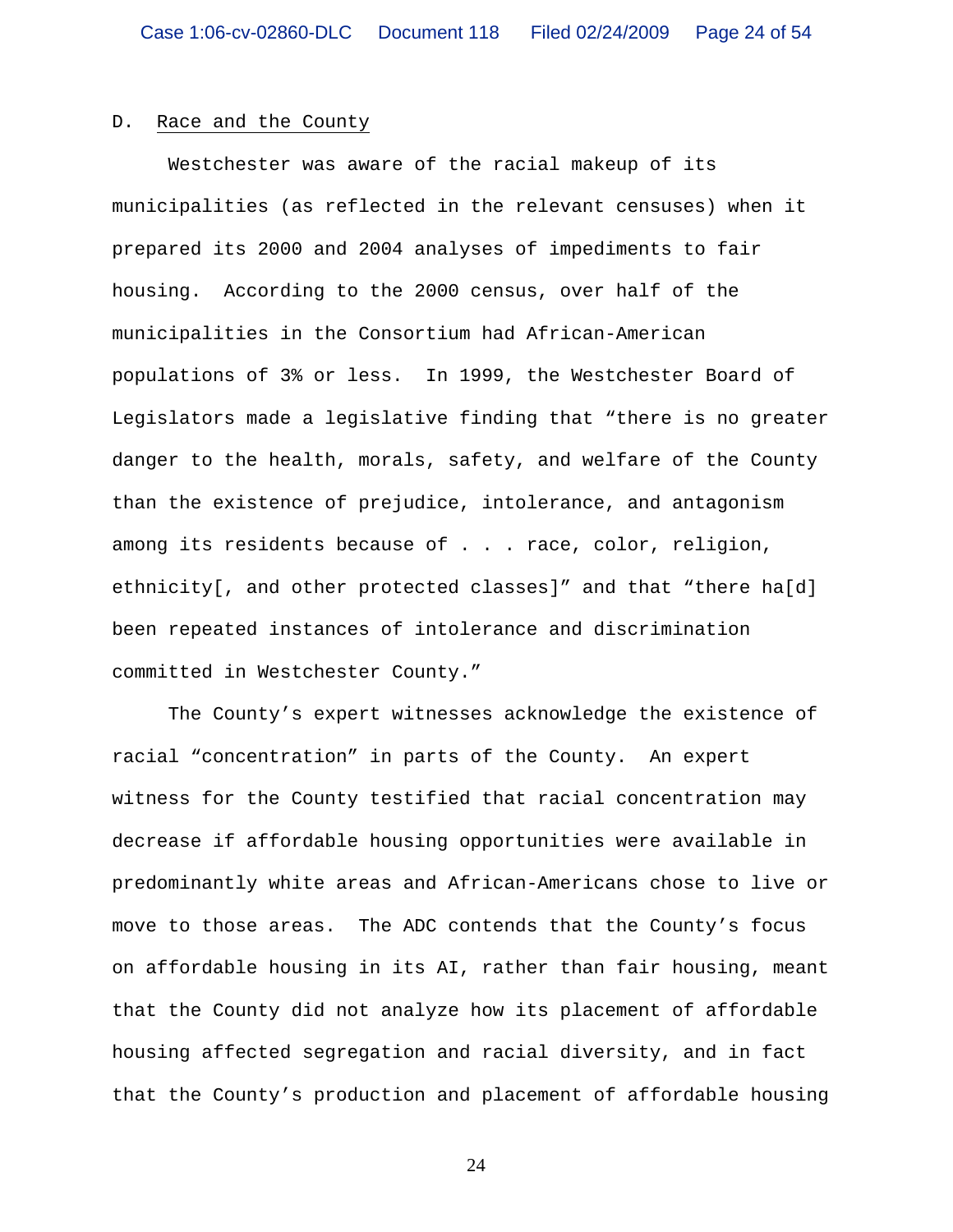increased segregation in the jurisdiction.The County admits that it did not undertake an analysis of whether the production of affordable housing between January 1, 1992 and April 1, 2006, had the effect of increasing or decreasing racial diversity in the neighborhood in which the housing was built.

Drummond testified that she told the ADC that the County "sees discrimination in terms of income, rather than in terms of race." She also testified that she informed the ADC that the County's AI "is seen through the lens of income and affordability, as opposed to race discrimination and segregation by race."

# E. Actions Taken by the County to AFFH and to Provide Affordable Housing

The County has not deemed any municipalities to be failing to AFFH, nor has it deemed any municipalities to be impeding the County's ability to AFFH. As such, the County has not withheld any funds or imposed any sanctions on any participating municipalities for failure to AFFH. When the County considers where to acquire land for affordable housing, it seeks the concurrence of the municipality where the land is situated, and during the false claims period the County would not acquire any such land without the municipality's agreement. The County produced no documentation showing that during the false claims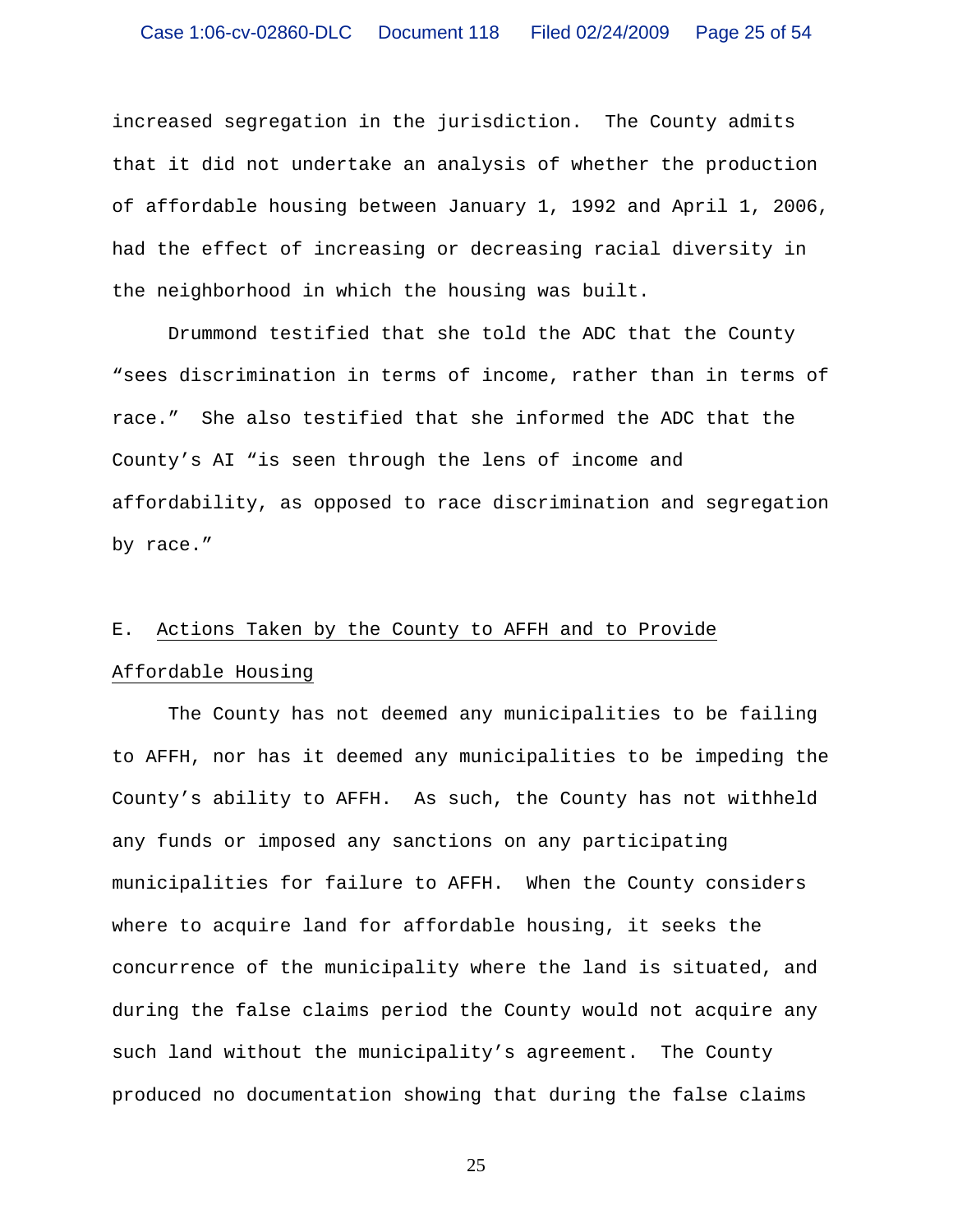period it funded or assisted the production of affordable housing in any municipality where the municipality opposed such production. The County set a goal in a 1993 Affordable Housing Allocation Plan to create 5000 affordable housing units; however, as of July 2005, at least 16 municipal units in the County had not created a single affordable housing unit.

#### F. The County's Requests for Payments from HUD

 The ADC asserts that the County received over \$52 million from HUD in housing and community development funding during the false claims period. Mark Massari, an accountant in the County's Planning Department, explained how the money would actually get from HUD to the County's bank account. He stated that he would use an online system to submit payment vouchers to HUD to draw down the funds from a line of credit. Approximately 25 payment vouchers per month were approved for payment.

#### DISCUSSION

Summary judgment may not be granted unless all of the submissions taken together "show that there is no genuine issue as to any material fact and that the moving party is entitled to a judgment as a matter of law." Fed. R. Civ. P. 56(c). The moving party bears the burden of demonstrating the absence of a material factual question, and in making this determination the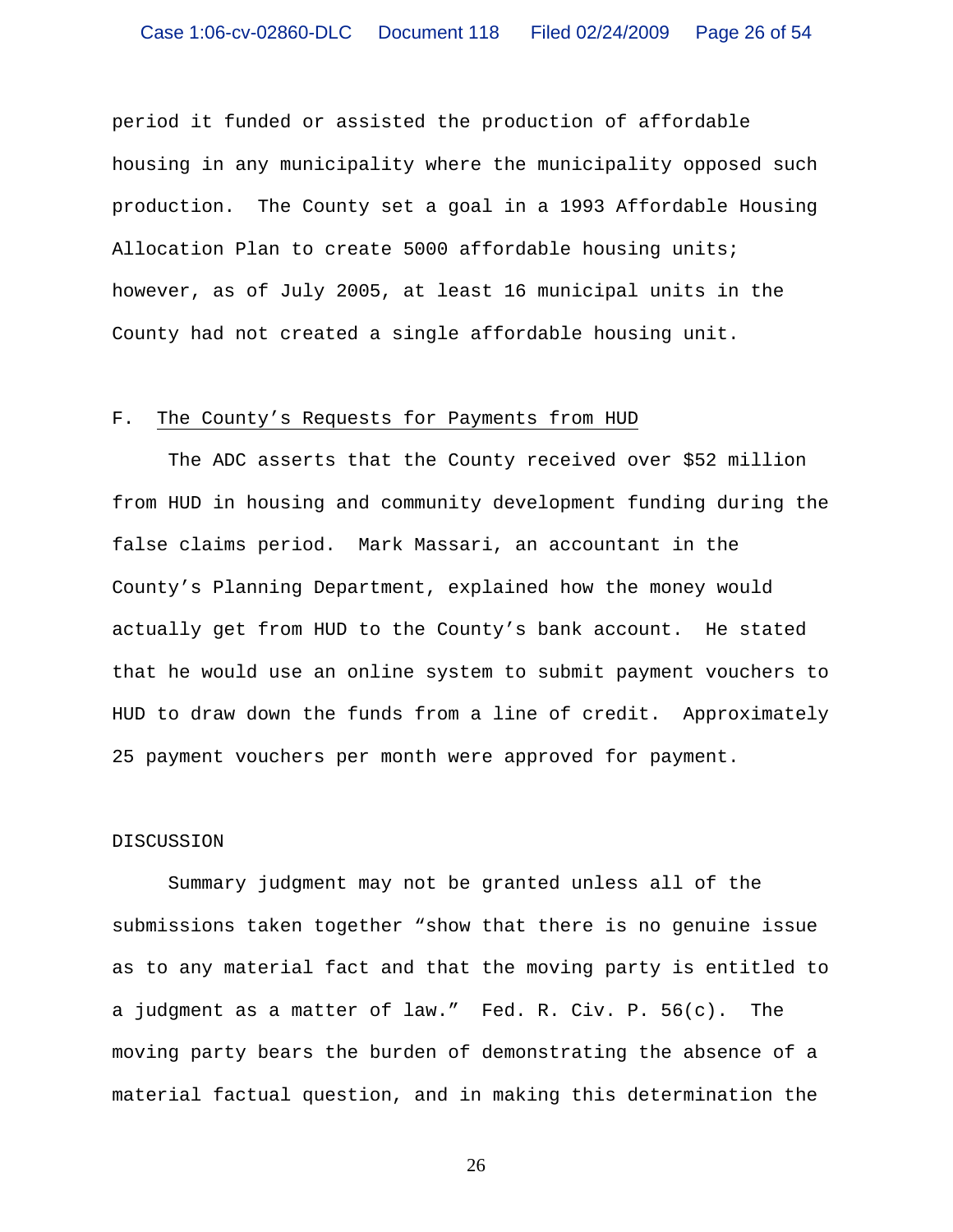court must view all facts in the light most favorable to the non-moving party. Sista v. CDC Ixis N. Am., Inc., 445 F.3d 161, 169 (2d Cir. 2006). When the moving party has asserted facts showing that the non-movant's claims cannot be sustained, the opposing party must "set forth specific facts showing that there is a genuine issue for trial," and cannot rest on the "mere allegations or denials" contained in the pleadings. Fed. R. Civ. P. 56(e); accord Sista, 445 F.3d at 169. That is, the nonmoving party "must do more than simply show that there is some metaphysical doubt as to the material facts." Matsushita Elec. Indus. Co. v. Zenith Radio Corp., 475 U.S. 574, 586 (1986). Only disputes over material facts -- facts that might affect the outcome of the suit under the governing law -- will properly preclude the entry of summary judgment. Anderson v. Liberty Lobby, Inc., 477 U.S. 242, 248 (1986).

 The Second Circuit set forth the elements of a FCA claim in Mikes v. Straus, 274 F.3d 687 (2d Cir. 2001). In order to impose liability under the FCA, the plaintiff must show that defendants "(1) made a claim, (2) to the United States government, (3) that is false or fraudulent, (4) knowing of its falsity, and (5) seeking payment from the federal treasury." Id. at 695. The Second Circuit expressly declined to decide whether a sixth element, damages to the United States, was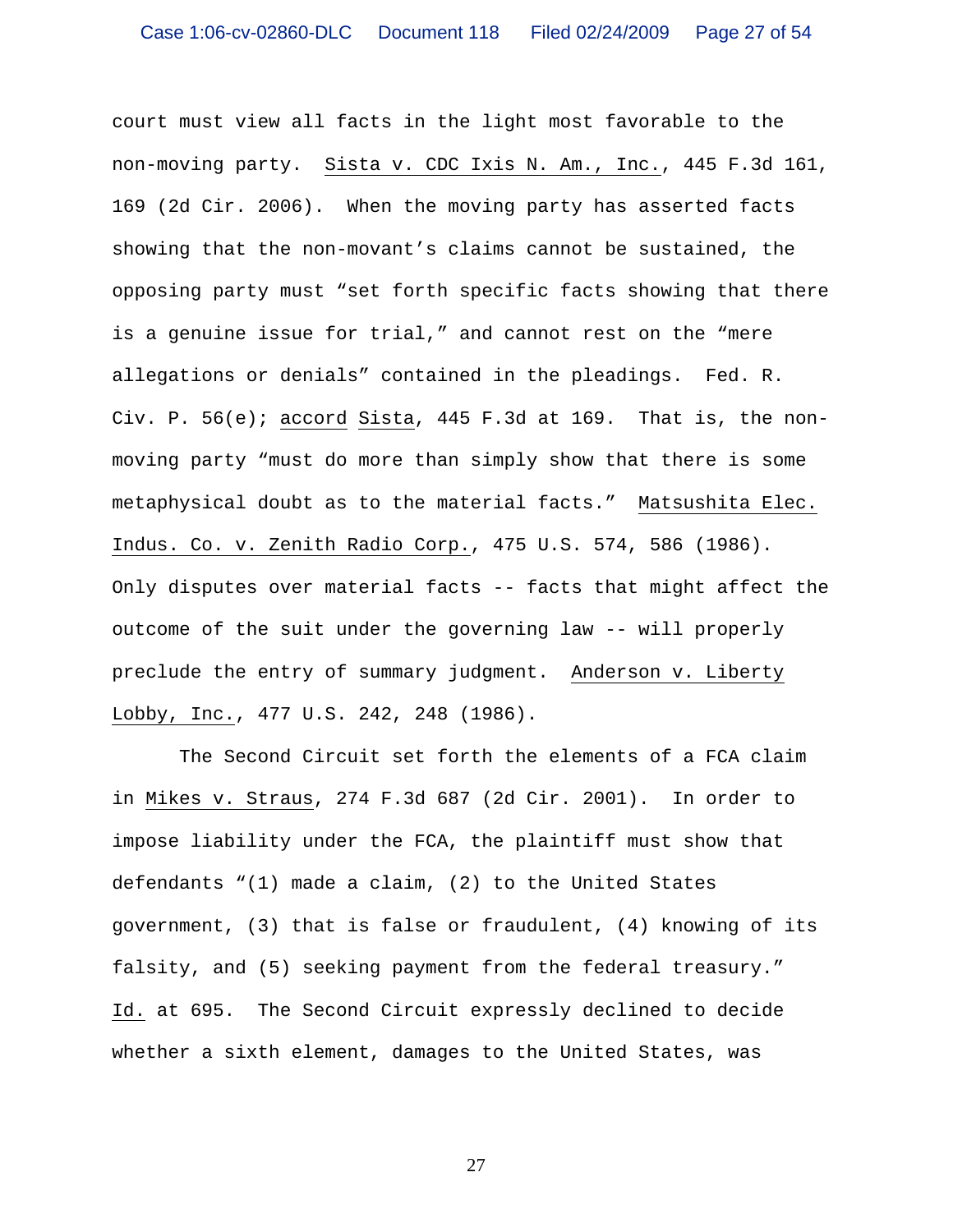required to be proven, noting that there was a split of authority on the issue. Id.

As to the first element, the court noted that the FCA "expansively defines the term 'claim' to cover 'any request or demand, whether under a contract or otherwise, for money or property . . . if the United States Government provides any portion of the money or property which is requested or demanded.'" Id. (quoting 31 U.S.C. § 3729(c)). As to the fifth element, the court found that "the statute reaches only those claims with the potential wrongfully to cause the government to disburse money." Id. at 696.

In the instant case, the only elements of these five that are in dispute are the third and fourth elements, i.e., whether there is no genuine issue of material fact that the County submitted false or fraudulent claims, knowing of their falsity. The County argues that in addition the plaintiff should be required to prove two more elements –- that the falsity was material, and that the United States suffered damages.

## A. False or Fraudulent Claims

 Mikes describes two theories of falsity under the FCA. Under the "legally false" or "certification theory," liability is "predicated upon a false representation of compliance with a federal statute or regulation or a prescribed contractual term."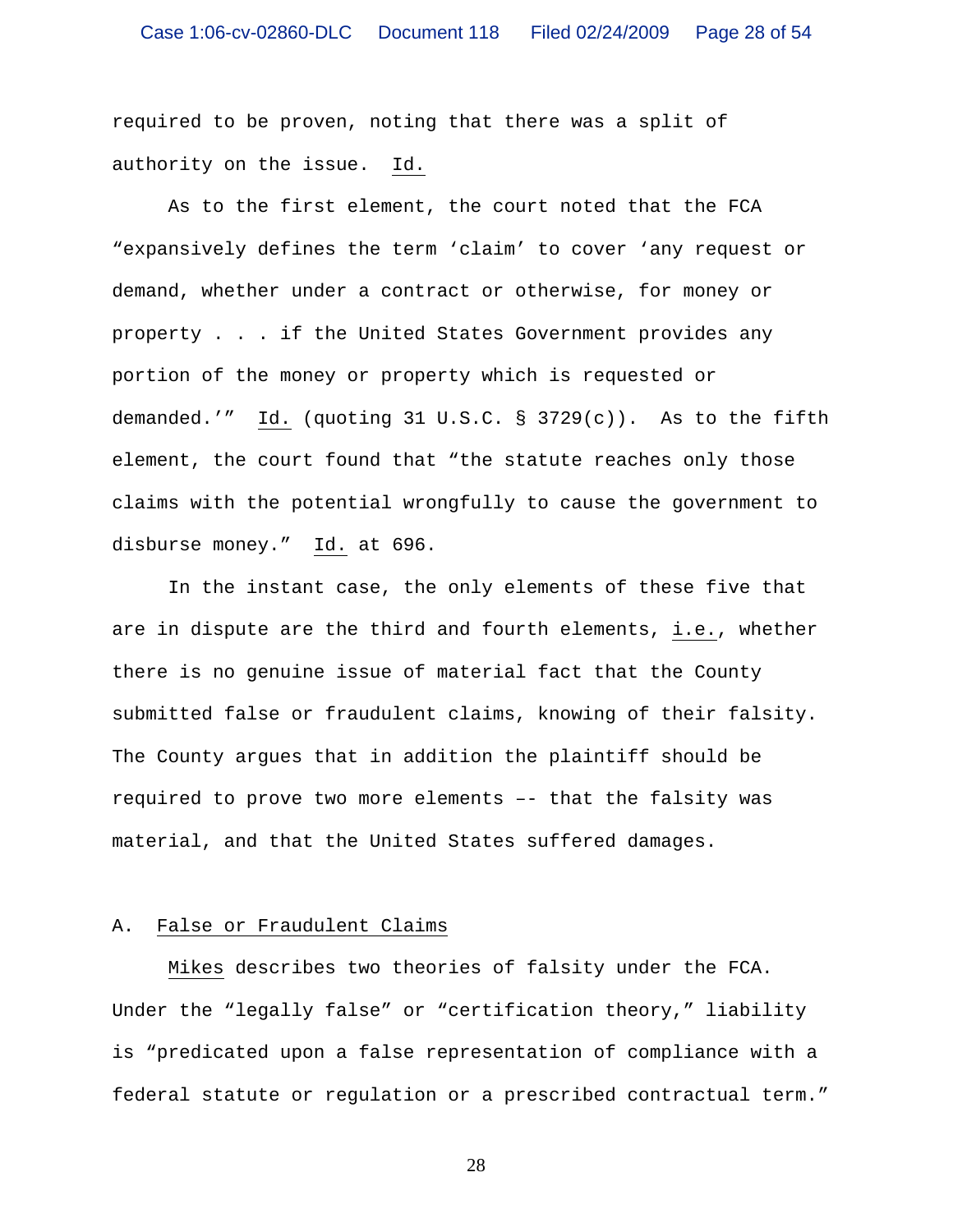Id. at 696-97. The "factually false" certification theory, on the other hand, "involves an incorrect description of goods or services provided or a request for reimbursement for goods or services never provided." Id. at 697.

 In explaining the legally false certification theory of liability, the Second Circuit stated that "a claim for reimbursement made to the government is not legally false simply because the particular service furnished failed to comply with the mandates of a statute, regulation or contractual term that is only tangential to the service for which reimbursement is sought." Id. (emphasis supplied). Because the FCA "is restitutionary and aimed at retrieving ill-begotten funds, it would be anomalous to find liability when the alleged noncompliance would not have influenced the government's decision to pay." Id. Thus, the FCA "does not encompass those instances of regulatory noncompliance that are irrelevant to the government's disbursement decisions." Id. (emphasis supplied). Therefore, the court held that "a claim under the Act is legally false only where a party certifies compliance with a statute or regulation as a condition to governmental payment." Id. Finally, the Second Circuit explained that this holding was related to, but distinct from, adding a materiality element to a claim under the FCA: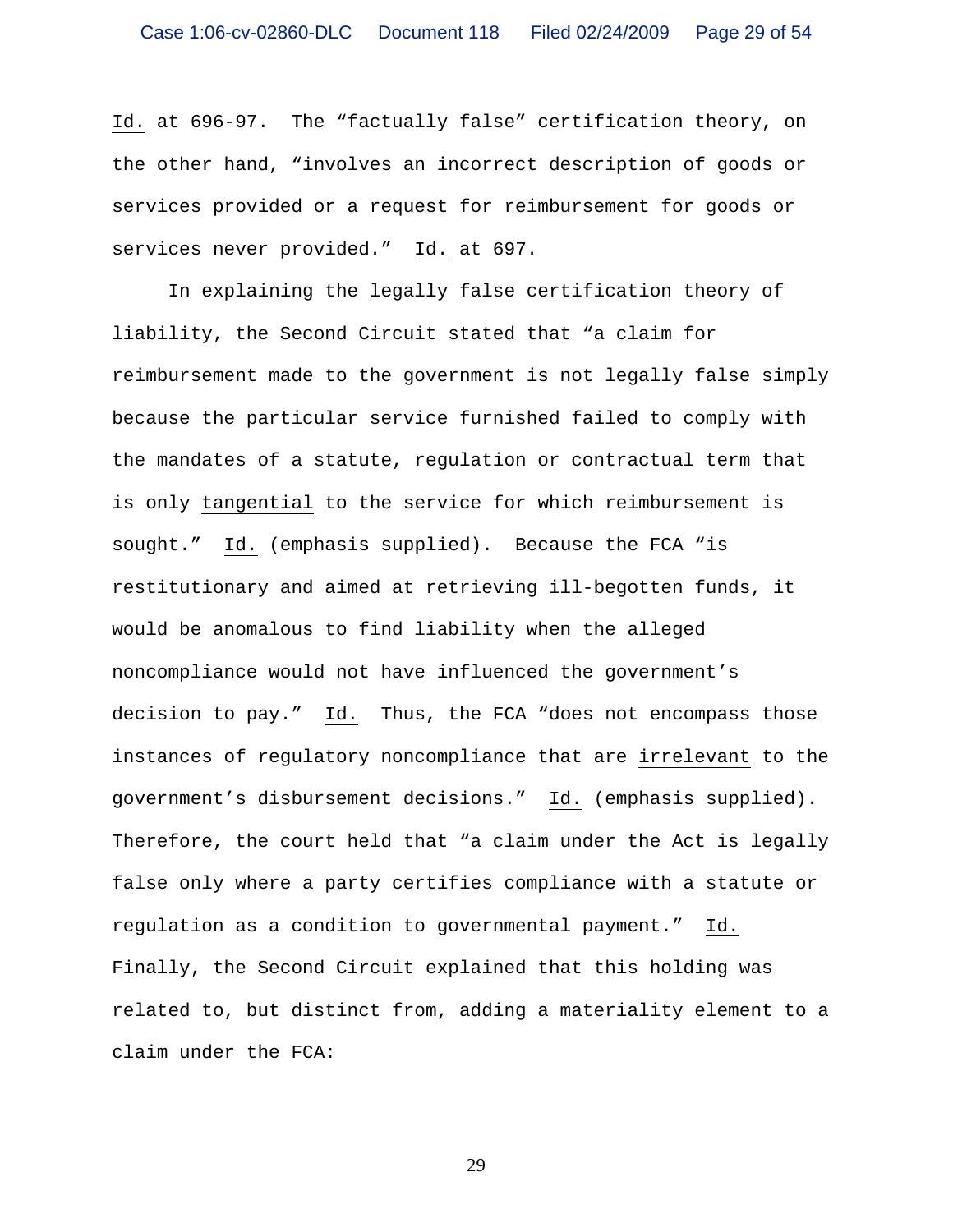We add that although materiality is a related concept, our holding is distinct from a requirement imposed by some courts that a false statement or claim must be material to the government's funding decision. A materiality requirement holds that only a subset of admittedly false claims is subject to False Claims Act liability. We rule simply that not all instances of regulatory noncompliance will cause a claim to become false. We need not and do not address whether the Act contains a separate materiality requirement.

Id. (citation omitted).

 $\overline{a}$ 

 Among legally false certifications, there are both "express" and "implied" false certifications. "An expressly false claim is, as the term suggests, a claim that falsely certifies compliance with a particular statute, regulation or contractual term, where compliance is a prerequisite to payment." Id. at 698.

The ADC principally relies on the "legally false" certification theory, and alleges that the County made both express and implied false certifications. The ADC asserts that the County's seven annual certifications submitted to HUD during the false claims period that it would comply with the duty to AFFH were expressly false, while the approximately 25 requests per month for payments from HUD for housing and community development projects during that same period were impliedly false.<sup>7</sup> The County contends a) that it made only seven express

 $^7$  While the ADC refers in passing to the Cooperation Agreements submitted to HUD during the false claims period as documents which contained implied false certifications, it does not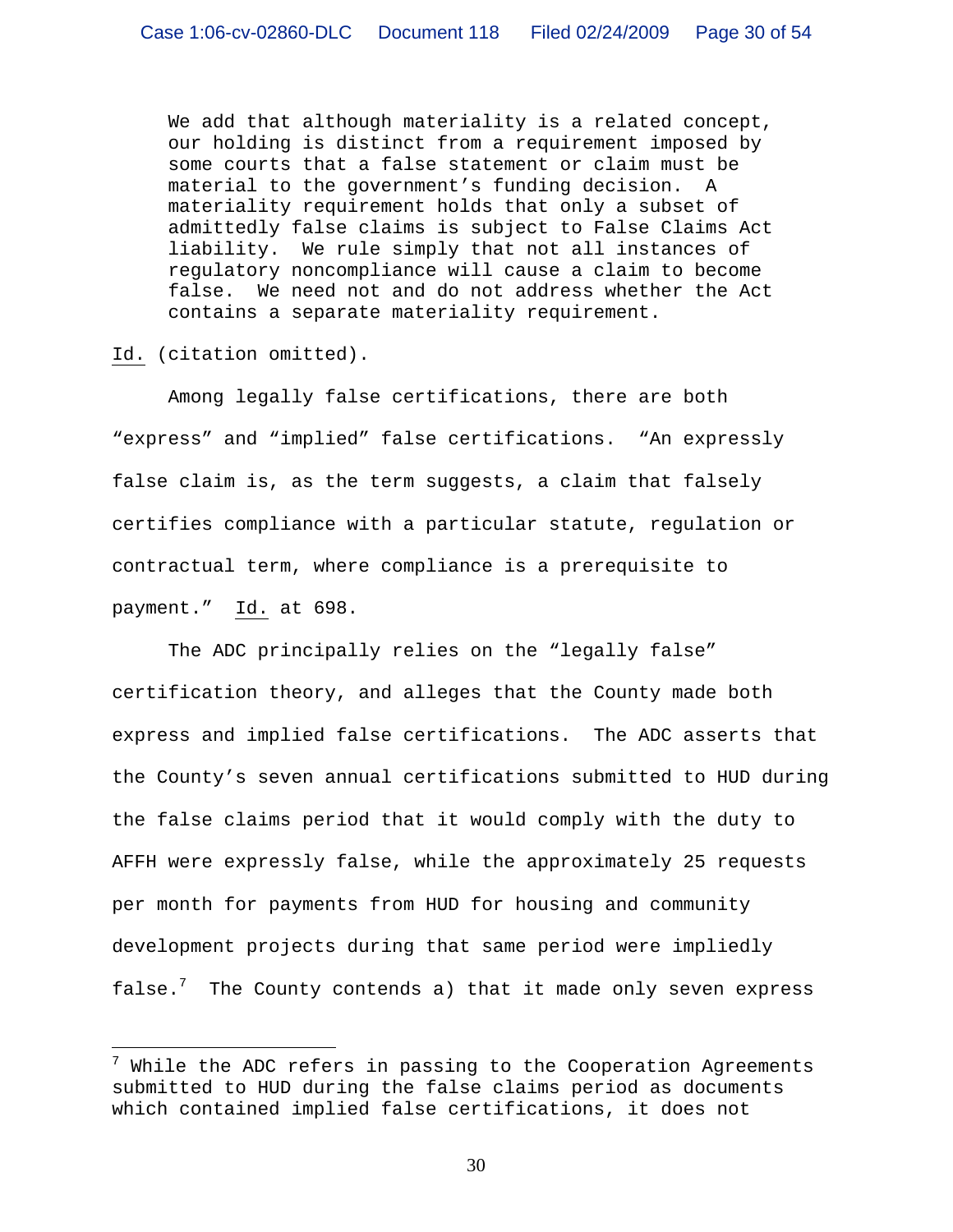certifications, and that its requests for payment were not implied certifications, and b) that none of its certifications (express or implied) were false, because it appropriately complied with its AFFH obligations.

## A. Were the County's Certifications False?

Addressing the latter issue first, the County argues that it truthfully certified that it would AFFH because it complied with its AFFH obligations by, inter alia, conducting an AI and taking appropriate actions to overcome impediments identified in the AI. As discussed above, however, the statutes and regulations require not just any AI, but one that analyzes impediments to fair housing that are related to race. There is no genuine issue of material fact such that a reasonable jury could find that the County analyzed race in conducting its AIs.

A review of the 2000 and 2004 AIs demonstrates that they were conducted through the lens of affordable housing, rather than fair housing and its focus on protected classes such as race. Both AIs are devoted entirely to the lack of affordable housing in the County and related obstacles. While the AIs specify that lack of affordable housing is the "greatest" impediment to fair housing, a determination that affordable

 $\overline{a}$ 

develop this argument and therefore it will not be further discussed.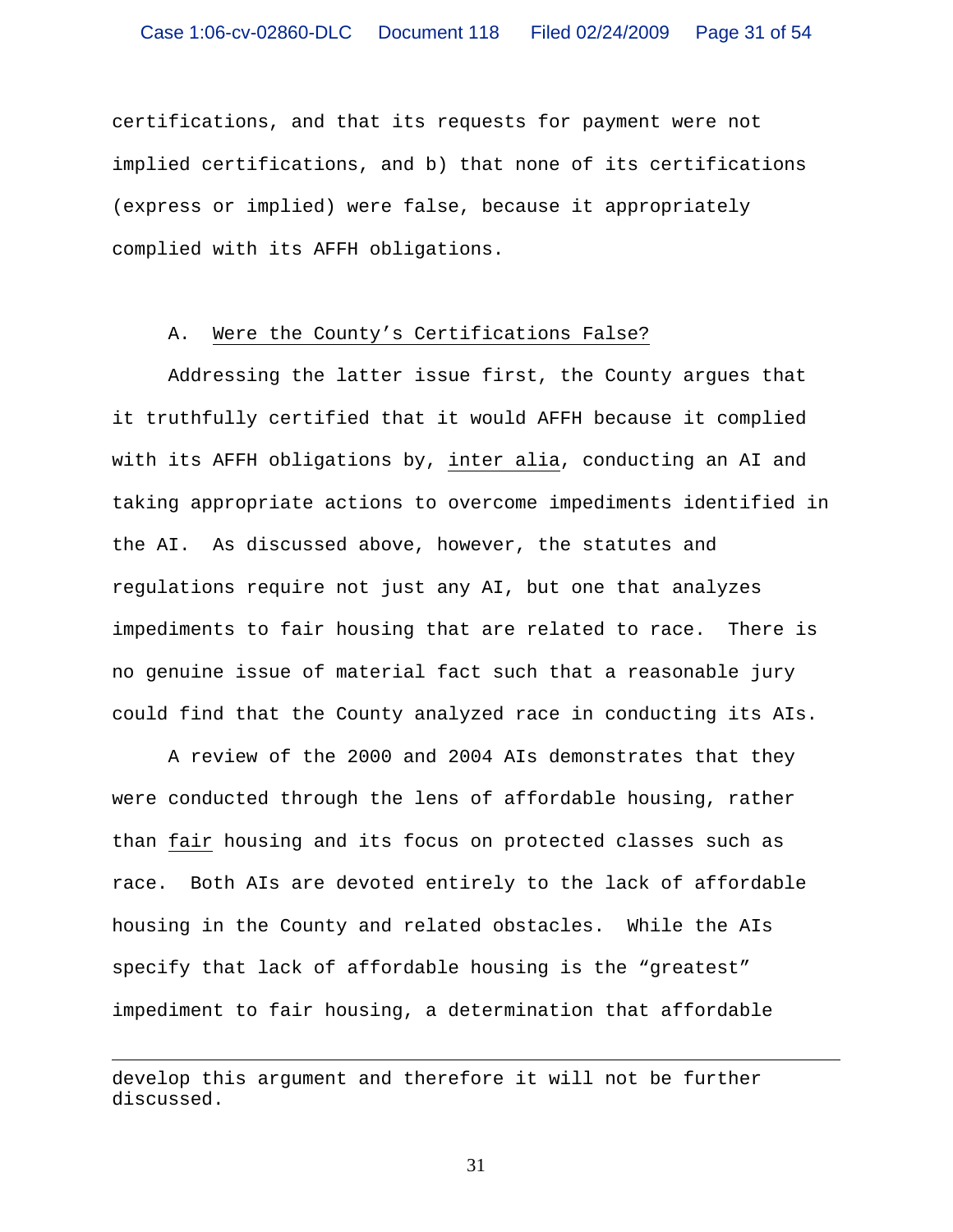housing is the greatest impediment does not absolve the County from its requirement to analyze race-based impediments to fair housing. Despite the regulatory obligation to maintain records reflecting the AI, there is simply no evidence that either of the County's AIs during the false claims period analyzed racebased impediments to fair housing within its jurisdiction.

The County weakly asserts that the AIs were not devoid of any analysis of race because the references in the 2000 and 2004 AIs to an obstacle described as "local opposition" or "NIMBY" should be understood to include local opposition to new affordable housing on several bases, including on the basis of race. ADC disputes that the County used the term NIMBY to refer to a municipality's opposition to integration or to anything other than an individual homeowner's opposition to low-income housing being built in her neighborhood. Even assuming the County's contention to be true, however, such a veiled reference, buried within a finding that local opposition was an obstacle to "affordable" housing, does not reflect any analysis of how race-based opposition impeded fair housing, as distinct from other forms of local opposition. Nor does this reference reflect an analysis of how race-based local opposition might be an impediment to fair, and not just affordable, housing. Without a targeted analysis of race as a potential impediment to fair housing, the County was unprepared to grapple with the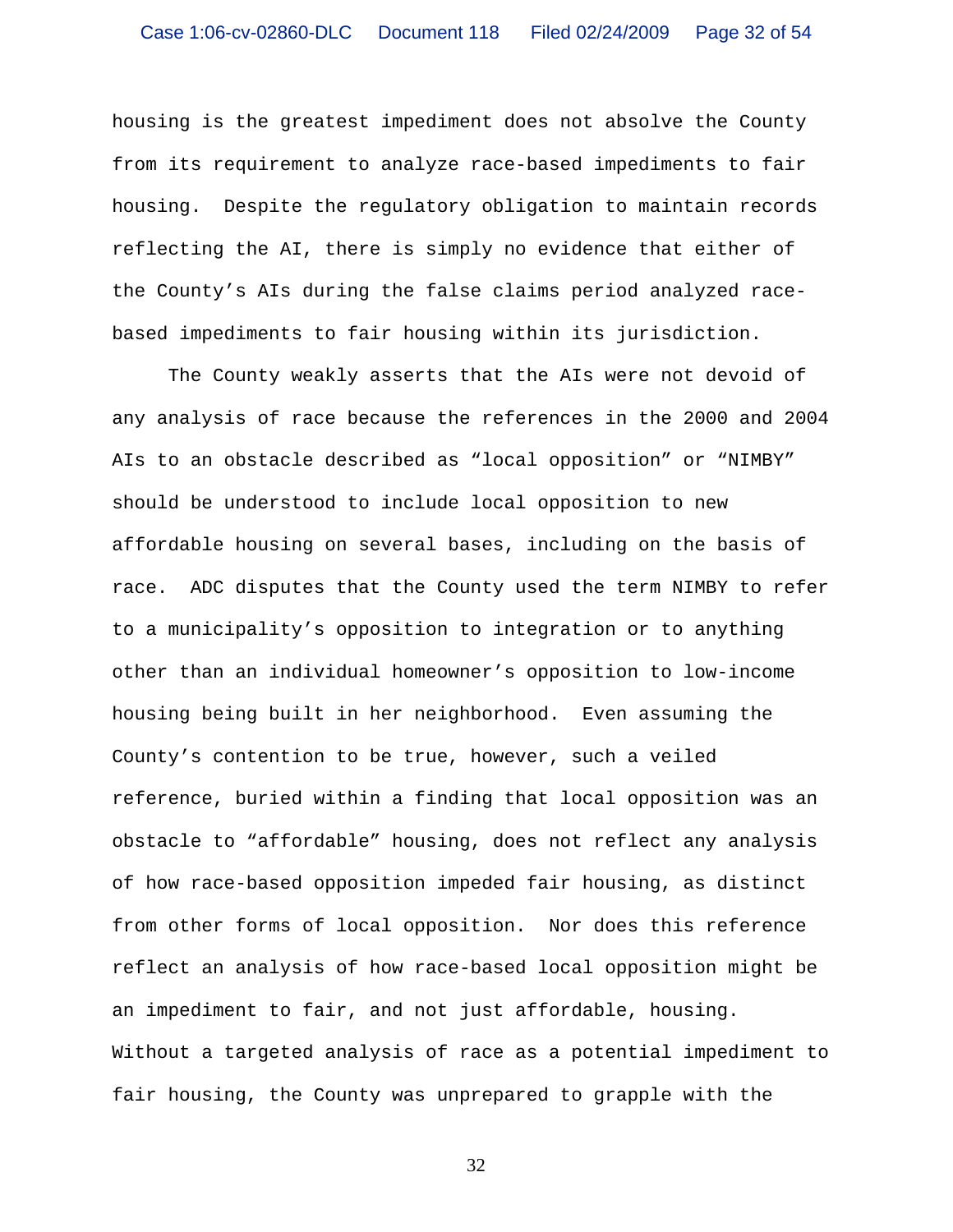second component of its AFFH duty to take appropriate action to overcome the effects of any racial discrimination or segregation it might identify as an impediment. As discussed above, while the Consolidated Plan was to focus broadly on several issues, including affordable housing, the AI was specifically focused on fair housing. The County, however, used its AI to further analyze issues related solely to affordable housing.

Despite the fact that race-based impediments to fair housing were not analyzed in the County's AIs, the County contends that it did fulfill its obligation to analyze race in conducting its AIs, "in that it reviewed discrimination complaints filed with WRO, solicited and considered information on discrimination complaints from public housing agencies and Section 8 offices, analyzed census data, and consulted with a wide variety of sources, including fair housing organizations," and it argues that nothing mandated that it find after reviewing this data that there were race-based impediments to fair housing.<sup>8</sup> While it is true that federal law does not require the

 $\overline{a}$ 

 $^8$  The County's argument in this regard might carry more weight if it took the position that neither discrimination nor segregation nor any other race-based factor was an impediment to fair housing during the false claims period. Tellingly, it does not assert that. Instead, its brief in opposition to the ADC's motion for summary judgment asserts that the information it received "did not reflect that racial discrimination constituted a significant barrier to fair housing" and that it did not find that "any race-based impediments were among the most challenging barriers to fair housing." (Emphasis supplied.) Moreover, even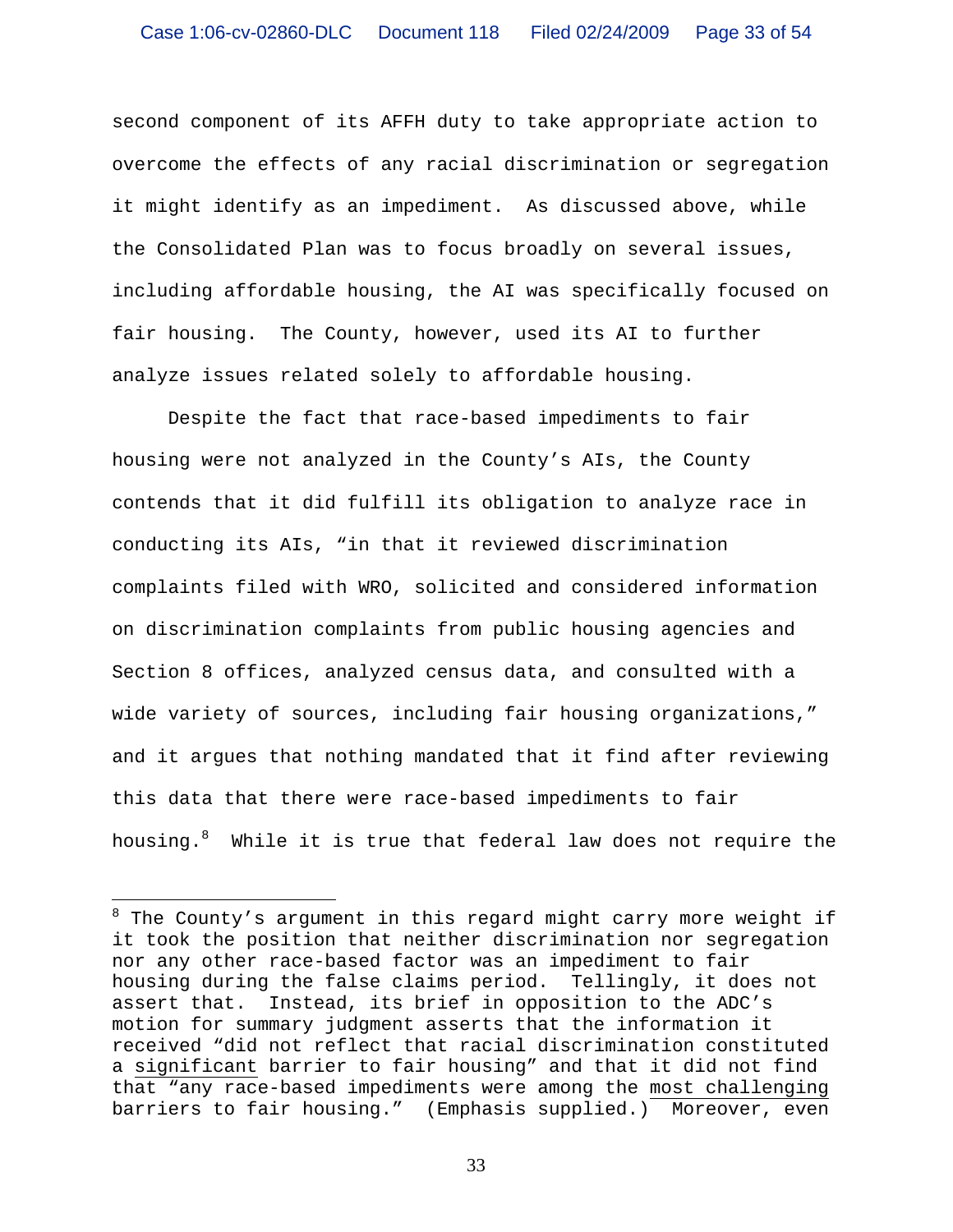County to find evidence of racial discrimination or segregation where none exists, federal law does require that to obtain the HUD funds at issue here, the County had to maintain records of its analysis of whether race created an impediment to fair housing. The County has pointed to no such record other than the AIs contained within the two Consolidated Plans created during the false claims period, and neither those AIs nor the Consolidated Plans taken as a whole contain such an analysis. Thus, no reasonable jury could conclude either that the County appropriately analyzed race in conducting its AIs or that it maintained the required report of that analysis.

Moreover, as discussed above, the HUD Guide explains that pursuing affordable housing is not in and of itself sufficient to affirmatively further fair housing, and that affordable housing data that is found elsewhere in the Consolidated Plan does not go far enough in addressing fair housing concerns for protected classes. Thus, the focus of the AI is to be on "actions, omissions or decisions" which "restrict housing choices or the availability of housing choices," or which have

if grant recipients were excused from the obligation to take actions to overcome the effects of minor impediments to fair housing, the County was still obligated to record its analysis of race-based impediments and it has been unable to point to any record of a contemporaneous analysis, much less one that embodies the conclusions recited in its summary judgment memorandum. Without such a contemporaneous analysis and record, the certification that one existed was false.

 $\overline{a}$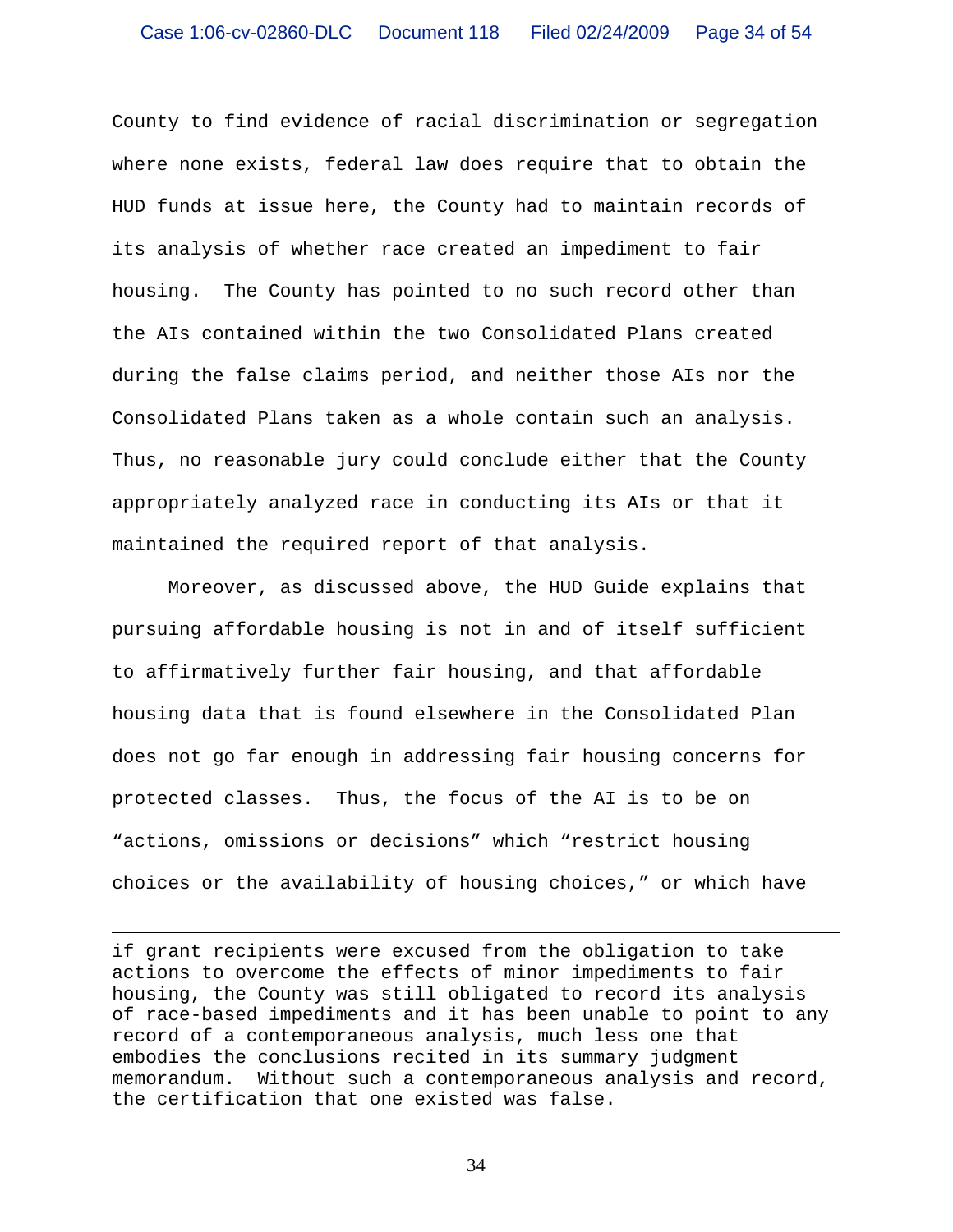the effect of doing so, based on "race, color, religion, sex, disability, familial status, or national origin," including "[p]olicies, practices, or procedures that appear neutral on their face," and HUD suggests that the AI contain a housing profile describing "the degree of segregation and restricted housing by race, ethnicity, disability status, and families with children; [and] how segregation and restricted housing supply occurred." (Emphasis supplied). There is no dispute that the County's AIs did not contain this analysis of segregation and the housing supply.

 The County argues that the HUD Guide is not persuasive on the issue of what is required for an AI. It tries to recast the issues in this litigation as a quibble over whether the County was required to follow the specific tasks and format HUD lays out, which are not spelled out in the case law and statutory and regulatory framework. As already described, however, the County's AIs during the false claims period utterly failed to comply with the regulatory requirement that the County perform and maintain a record of its analysis of the impediments to fair housing choice in terms of race. This failure is only compounded by the County's failure to follow the guidance provided by HUD.

As discussed in Anti-Discrimination Center, 495 F. Supp. 2d at 387, "[i]nterpretations such as those in opinion letters --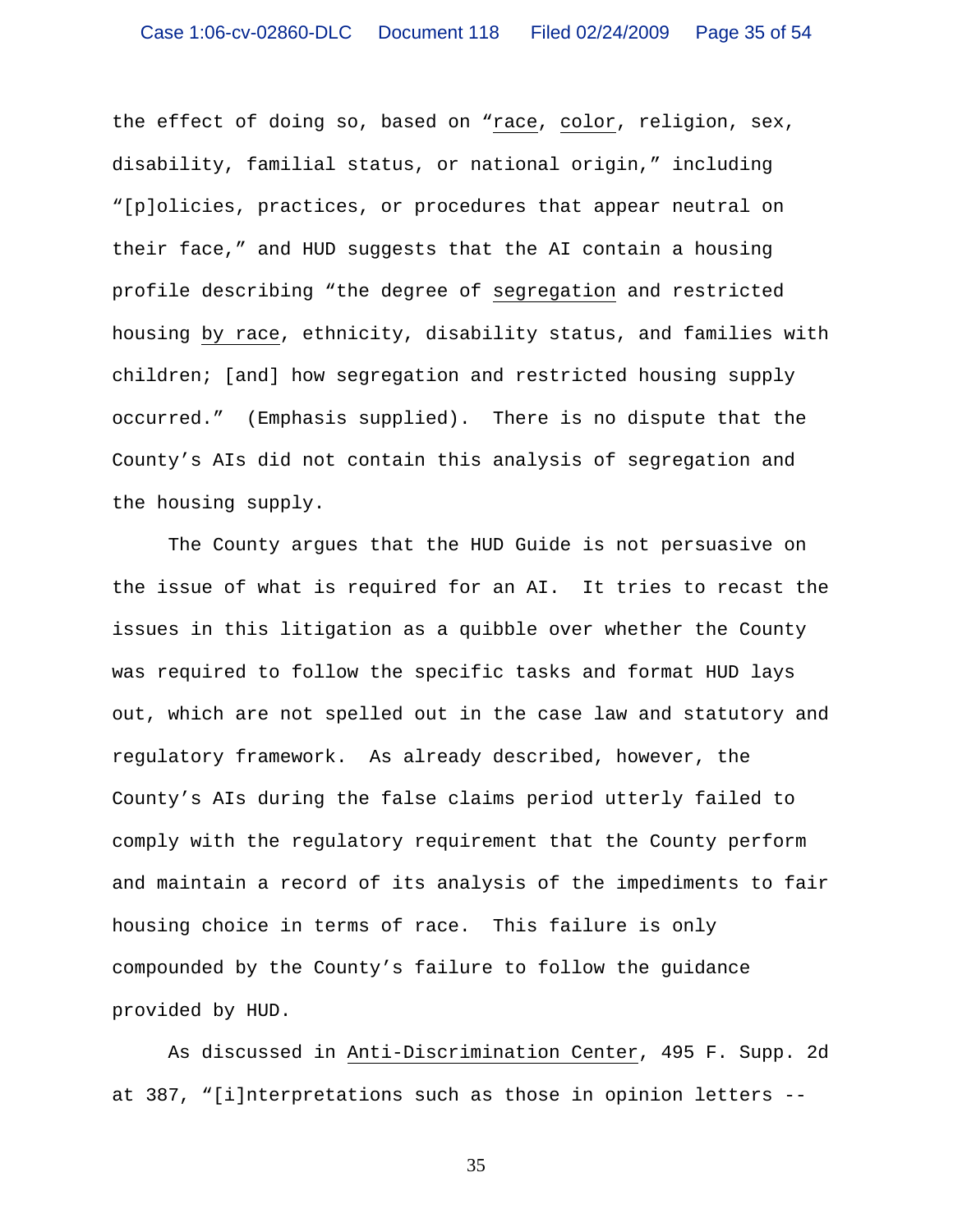like interpretations contained in policy statements, agency manuals, and enforcement guidelines, all of which lack the force of law -- do not warrant Chevron-style deference," Christensen v. Harris County, 529 U.S. 576, 587 (2000), but "[i]nstead, . . . are 'entitled to respect' . . . only to the extent that those interpretations have the 'power to persuade.'" Id. (citation omitted). Since the HUD Guide is firmly rooted in the statutory and regulatory framework and consistent with the case law, it is persuasive on the issue of whether the County was required to analyze race-based impediments in conducting its AI. Anti-Discrimination Center, 495 F. Supp 2d at 387.

The HUD Guide's suggestion that the AI is to focus on acts, omissions, and decisions that restrict housing choice for protected classes, and that the grantee should analyze the degree of segregation within its jurisdiction, are firmly rooted in the statutory and regulatory framework and case law reviewed in Anti-Discrimination Center. See id. at 384-86 (reviewing fair housing statutes and case law underlying the obligation to AFFH and finding goal of HUD grant programs is "to assist in ending discrimination and segregation, to the point where the supply of genuinely open housing increases" (citation omitted)). While the County was certainly not required to follow every specific suggestion or every recommendation in the HUD Guide, it also cannot be completely wide of the mark regarding the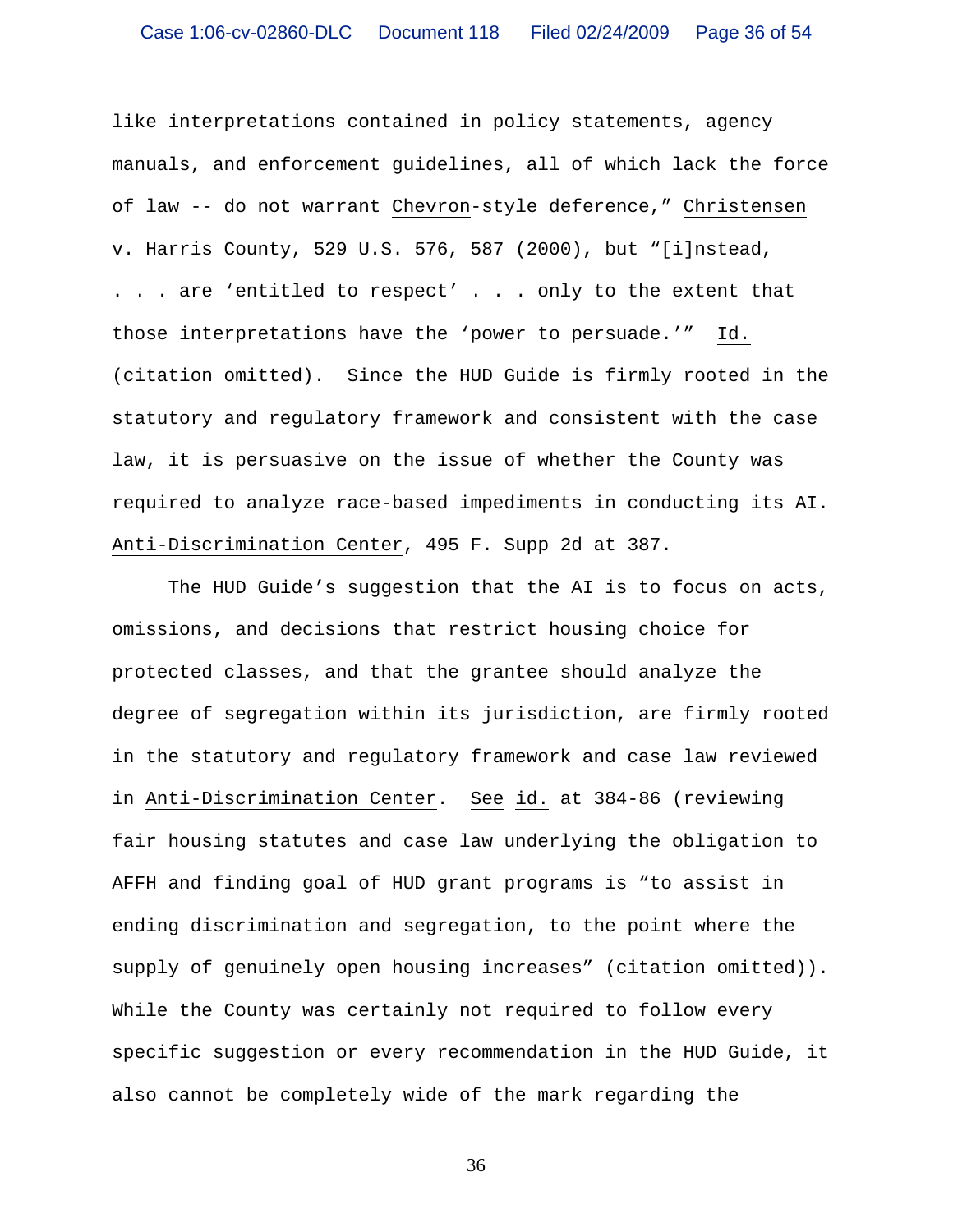suggestions relating to the central goal of the obligation to AFFH -- to end housing discrimination and segregation –- and still be considered compliant with its AFFH obligations.

The actions cited by the County to argue that it "considered race" and therefore conducted an appropriate AI demonstrate in fact that it did not appropriately analyze racebased housing discrimination as required by the obligation to AFFH. While the County claims that it reviewed housing discrimination complaints from the WRO, it does not provide or show any analysis of those complaints and whether they revealed that either discrimination or segregation was an impediment to housing choice. Similarly, the fact that the Consolidated Plans include certain demographic data as to the racial makeup of County and municipality populations does not in any way show that the County conducted any analysis as to how this demographic data related to the existence or lack of race-based impediments to fair housing choice. In sum, the County has put forth no evidence, despite the AFFH obligation to maintain records of its AI, that it conducted an analysis of race as it pertains to impediments to fair housing choice, and likewise no evidence that after conducting any such analysis, the analysis led it to conclude that race-based discrimination or segregation was not an impediment to housing choice and relieved it of the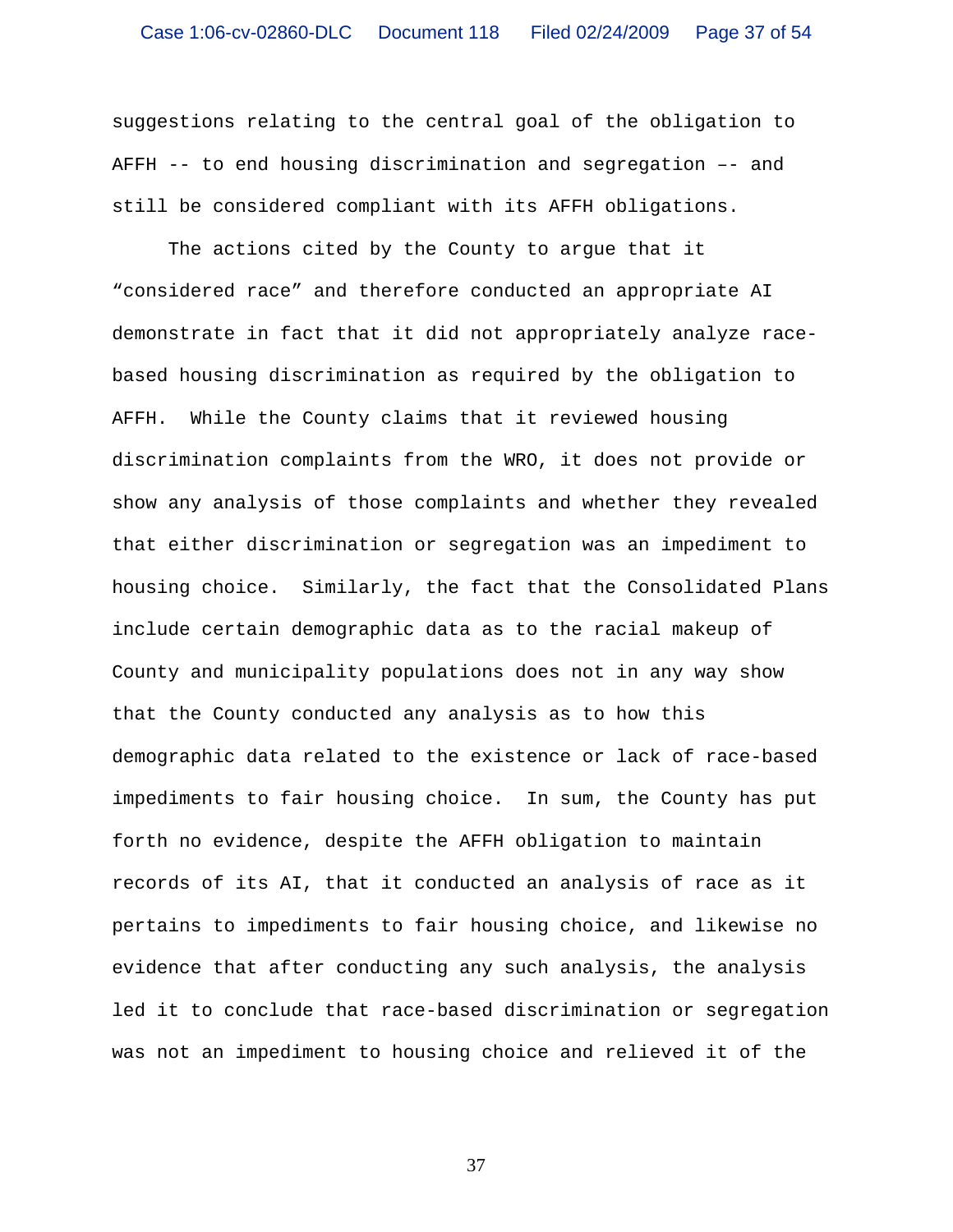duty to take action to overcome the effects that any such discrimination or segregation posed to fair housing choice.

 The County also proffers a fallback argument that, while it may not have explicitly analyzed race-based impediments to housing choice, as required to AFFH, it concluded that it could conduct the required race-based analysis by using income as a proxy for race. For example, a member of the County's planning department testified that statistics from the census and HUD showed that "there was a lack of affordable housing and it was more prominent among lower income persons and likewise racial minorities"; Drummond likewise testified that providing housing to protected classes "unfortunately . . . breaks down mostly to income." The County also cites to data from other parts of the Consolidated Plans for the proposition that minorities made up a disproportionate share of the low income group in need of affordable housing.

The HUD Guide explains that while it is often the case that minorities are disproportionately represented among the lowincome population, simply providing affordable housing for the low-income population "is not in and of itself sufficient to affirmatively further fair housing." This unsurprising statement is grounded in the statutory and regulatory framework behind the obligation to AFFH, which as already discussed, is concerned with addressing whether there are independent barriers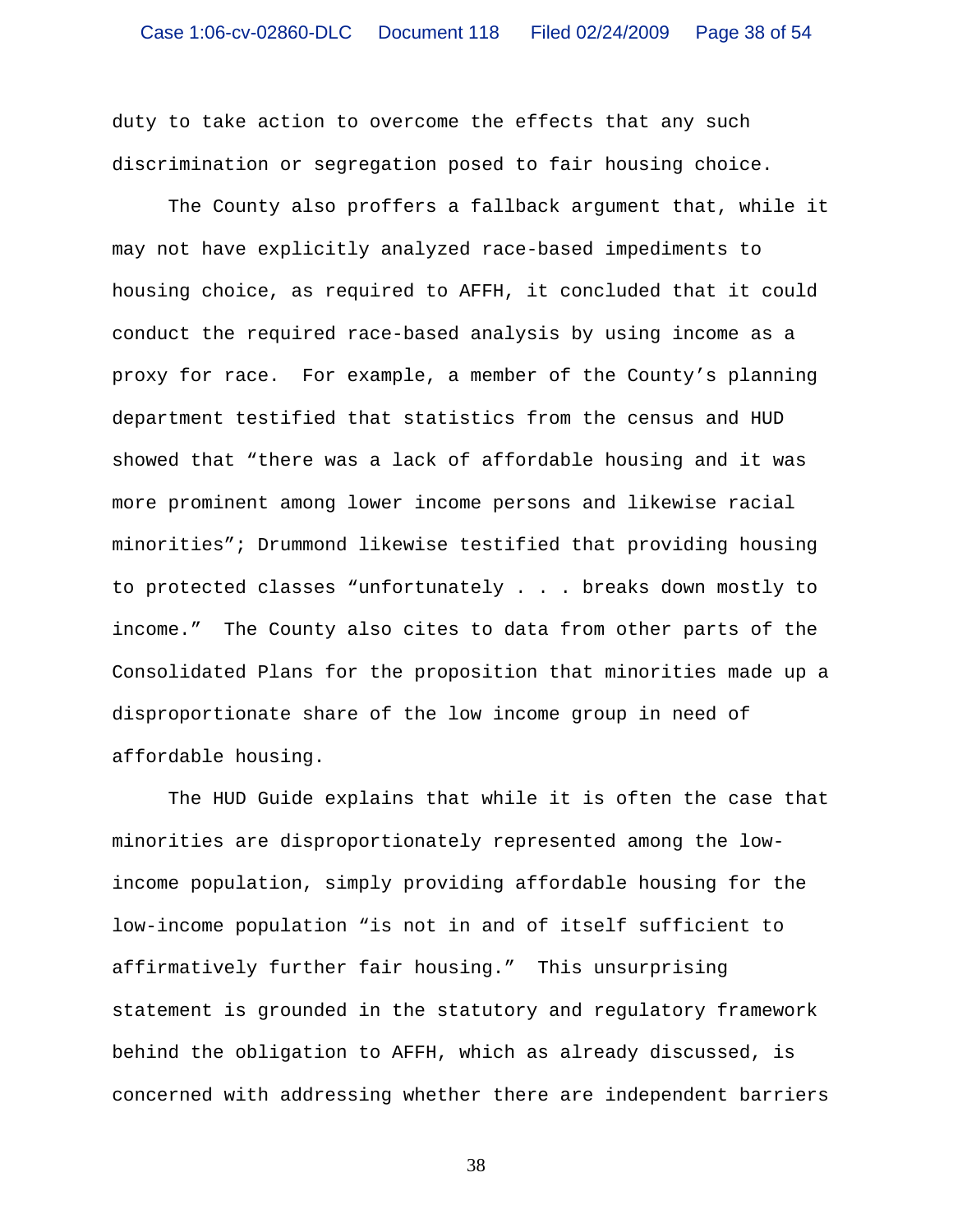to protected classes exercising fair housing choice. As a matter of logic, providing more affordable housing for a low income racial minority will improve its housing stock but may do little to change any pattern of discrimination or segregation. Addressing that pattern would at a minimum necessitate an analysis of where the additional housing is placed.

Moreover, even if the County's analysis led it to conclude that income was an appropriate proxy for race, then it was required to report that analysis and demonstrate how it acted to overcome the effects of that race-based impediment to fair housing. Again, however, the County has not pointed to records reflecting either that analysis or the actions driven by that analysis.<sup>9</sup> The County has simply not shown that it analyzed whether there were race-based impediments to housing choice independent of the problem of low income, and as such, it did not comply with the requirement to AFFH. Thus, the County has not demonstrated an issue of material fact as to whether it appropriately analyzed race in conducting its AI and recorded that analysis, and as such, its certifications to HUD that it would AFFH were false.

 $\overline{a}$ 

 $^9$  While the County argues that the actions it took to address the barriers to affordable housing should be considered actions promoting fair housing and specifically redressing racial discrimination in housing, for the reasons already described, the County cannot defeat this summary judgment motion with this post-hoc analysis. It was required to maintain records reflecting that analysis and those actions and it did not.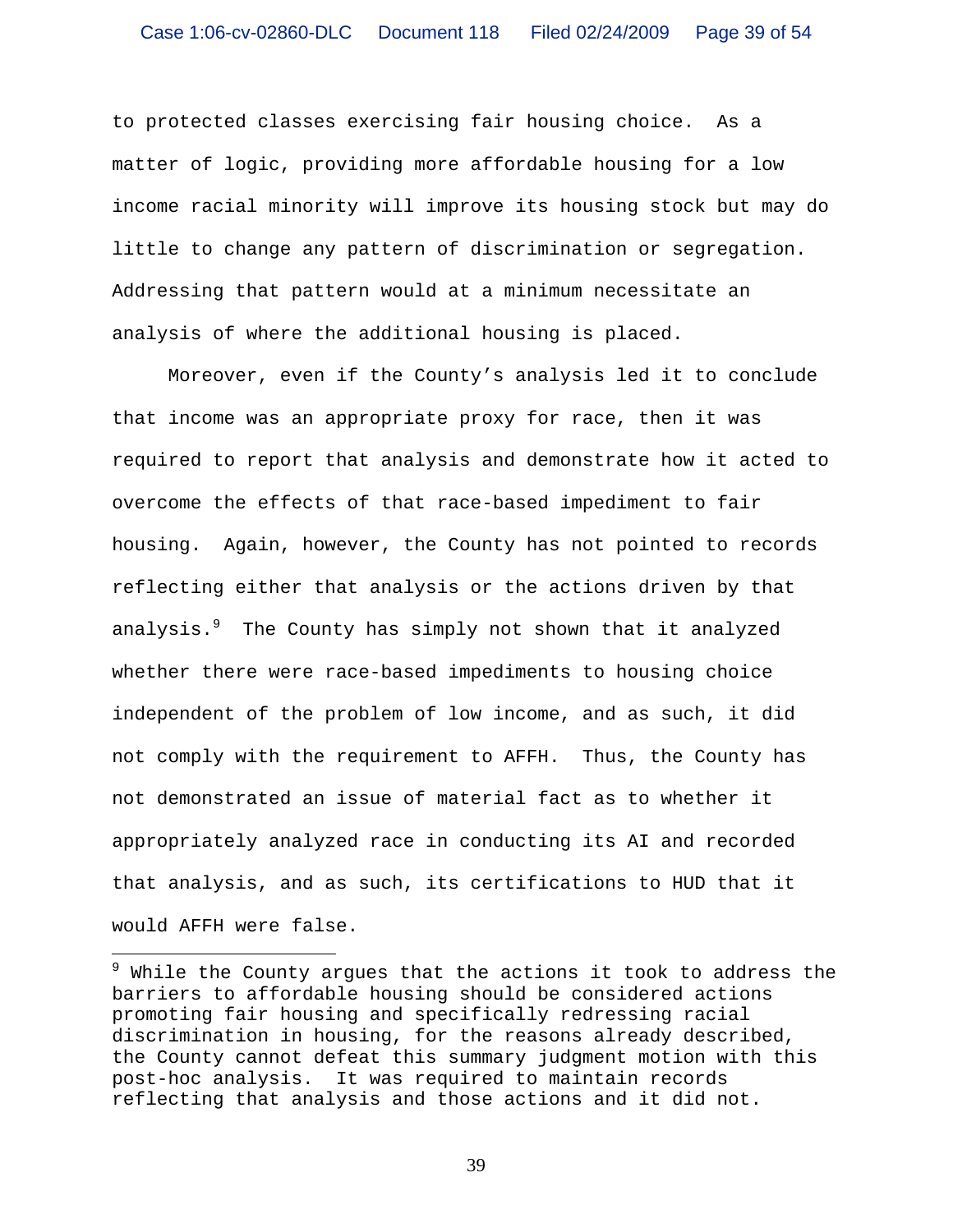Finally, the parties spill much ink disputing whether the County made a reasonable, or indeed, any effort to overcome impediments to fair housing during the false claims period, and thus whether the County's annual certifications that it had taken appropriate actions to overcome the effects of any impediments to fair housing choice were false. The County defends its record by pointing to affordable housing that was built with its assistance and encouragement in municipalities that agreed to accept it. It argues that its cooperative approach with municipalities in its campaign to expand affordable housing stock within the County is the most prudent, realistic, and productive approach. The ADC lists several tactics that it believes the County should have employed but did not to encourage desegregation. Neither of these positions confronts directly the falsity at issue in this litigation.

The statutory and regulatory framework described above imposes no duty on the County to undertake any particular course of action to overcome an impediment to fair housing. After all, one course of action may be effective in one community and futile in another. The law does, however, require the recipient of the federal funds to certify that it will take "appropriate" actions to overcome the effect of the impediments to fair housing choice that its analysis has identified, and to maintain records reflecting both that analysis and those actions. See 24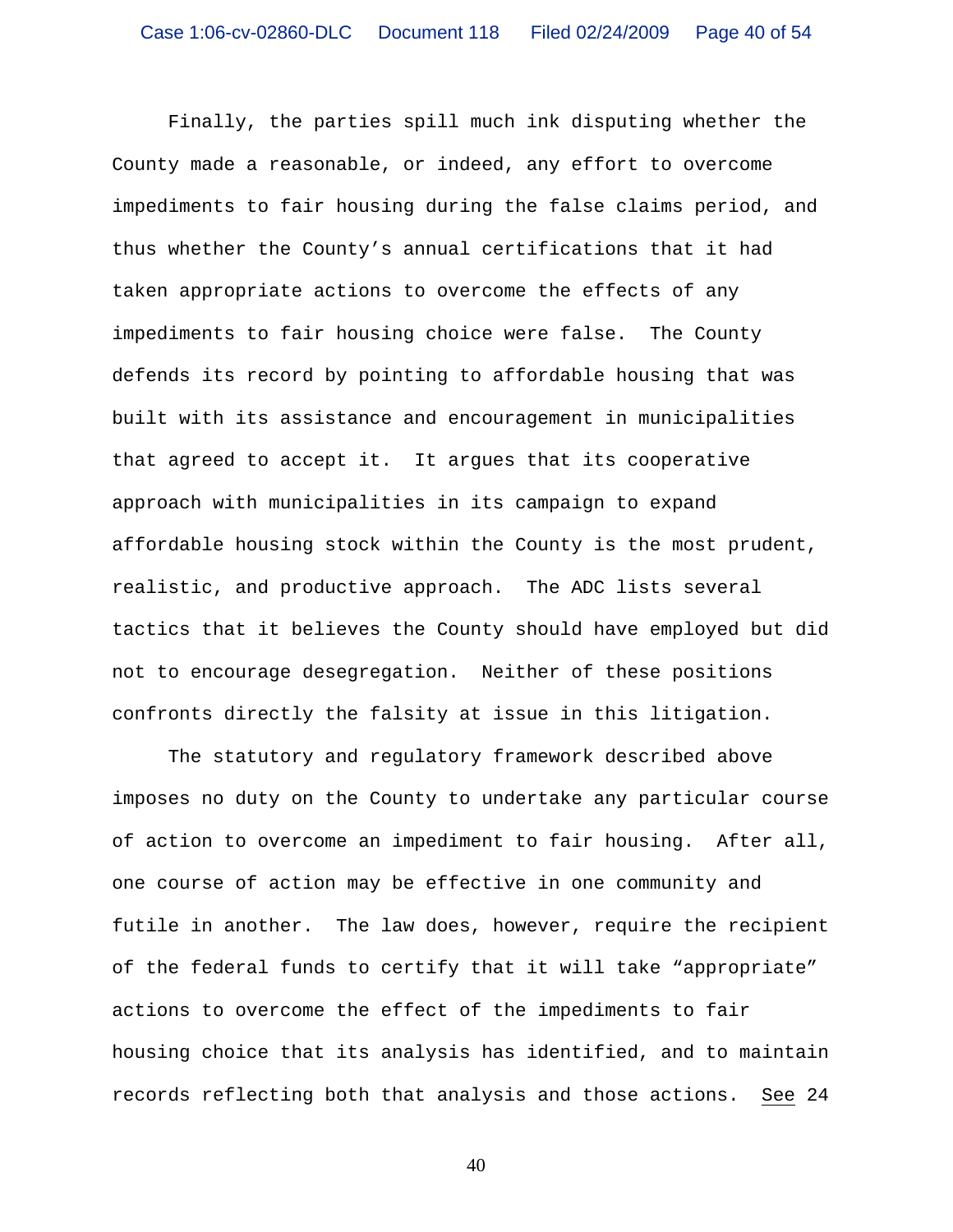C.F.R.  $\S$  91.425(a)(1)(i). Because the County never did the required analysis of race-based impediments, it never created a contemporaneous record of how its management of the HUD-acquired funds or any other "appropriate" steps it could take would overcome the effects of those impediments. Thus, while the parties' evidence regarding the actions the County took and failed to take during the false claims period may be relevant at trial to issues like motive and knowledge, by pointing to its programs regarding affordable housing the County has failed to raise a question of fact as to whether its certifications to HUD were false when they represented that the County would take appropriate actions to overcome the effects of race-based impediments to fair housing choice that its analysis had identified.

#### B. Did the County Make Implied Certifications?

ADC asserts that the County made an implied false certification each time it submitted a payment request to HUD in connection with CDBG and other grants during the false claims period. "An implied false certification claim is based on the notion that the act of submitting a claim for reimbursement itself implies compliance with governing federal rules that are a precondition to payment." Mikes, 274 F.3d at 699. The Second Circuit in Mikes noted that this theory "was applied in Ab-Tech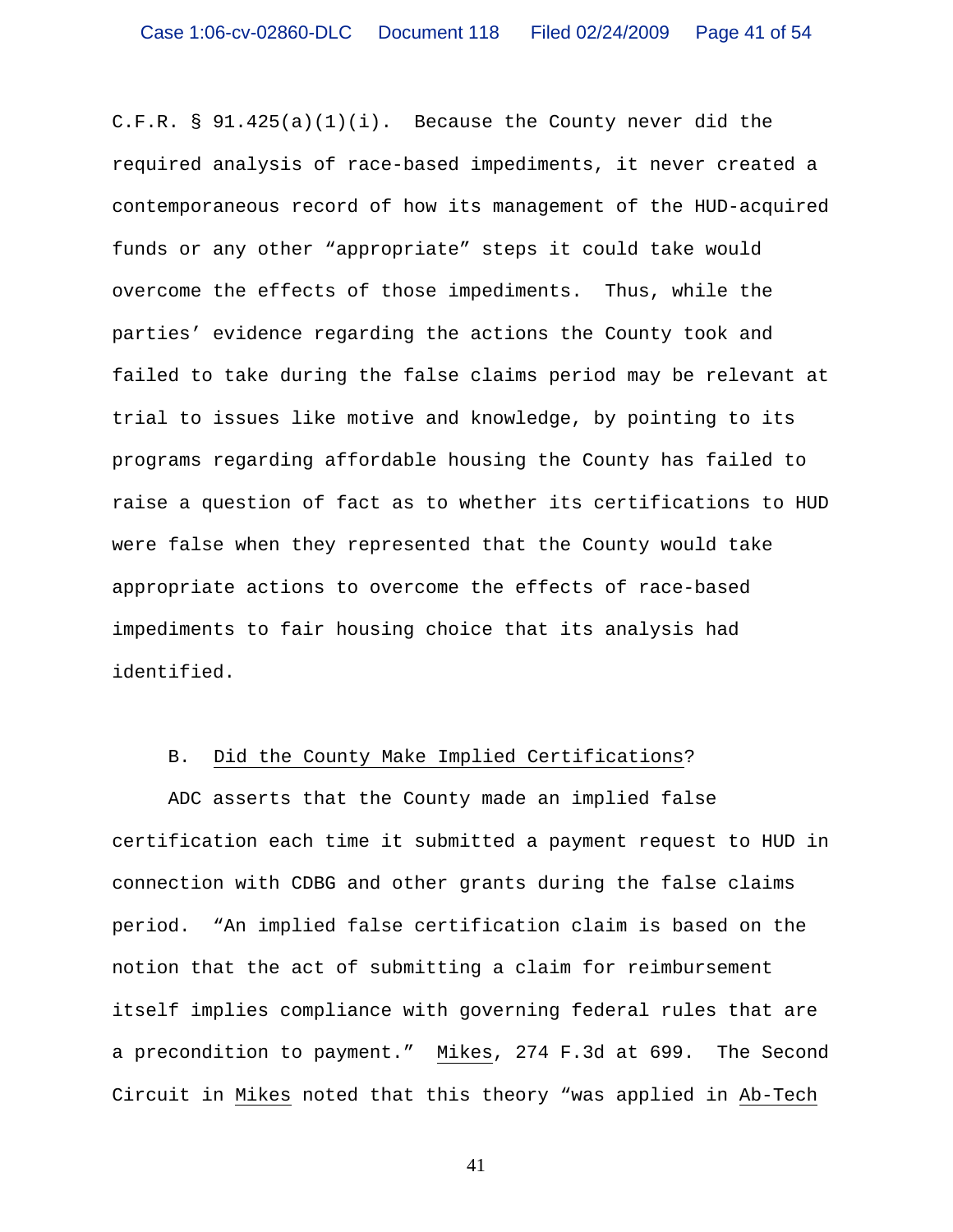Construction, Inc. v. United States, 31 Fed. Cl. 429 (Fed. Cl. 1994), aff'd, 57 F.3d 1084 (Fed. Cir. 1995) (unpublished table decision)," where "[t]he Court of Federal Claims held that the defendants' submission of payment vouchers, although containing no express representation, implicitly certified their continued adherence to the eligibility requirements of a federal small business statutory program," and that therefore "[t]he failure by defendants to honor the terms of this certification rendered their claims for payment false." Mikes, 274 F.3d at 699.

The Second Circuit noted that this implied false certification theory should not be read expansively in the particular context of Mikes, which involved the healthcare field, because "[i]nterests of federalism counsel that the regulation of health and safety matters is primarily, and historically, a matter of local concern," id. at 700 (citation omitted), and because of a concern that "permitting qui tam plaintiffs to assert that defendants' quality of care failed to meet medical standards would promote federalization of medical malpractice." Id. Thus, the court found that "a medical provider should be found to have implicitly certified compliance with a particular rule as a condition of reimbursement in limited circumstances," id., specifically, "only when the underlying statute or regulation upon which the plaintiff relies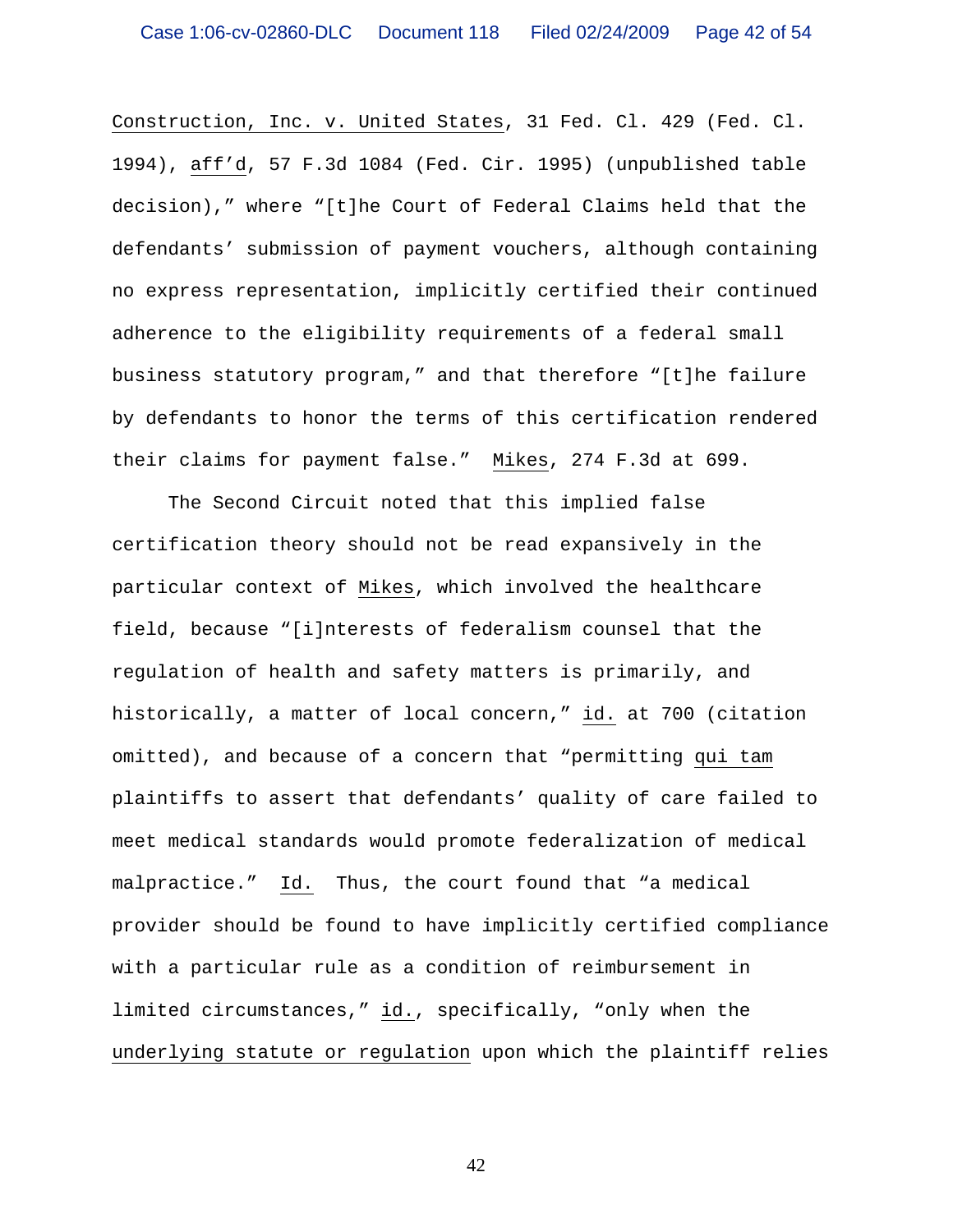expressly states the provider must comply in order to be paid." Id. (first emphasis supplied).

In the instant case, 42 U.S.C. § 5304(b)(2), pertaining to CDBG grants, expressly states that "[a]ny grant under section 5306 of this title shall be made only if the grantee certifies to the satisfaction of the Secretary that . . . the grant will be conducted and administered in conformity with the Civil Rights Act of 1964 and the Fair Housing Act, and the grantee will affirmatively further fair housing." (Emphasis supplied). Likewise, the regulations governing the County's submissions for its annual applications for housing and community development funding provide that the County "must" certify that it will AFFH. See 24 C.F.R. 91.425(a)(1)(i). Given this explicit statutory and regulatory scheme, it is easy to find that federal law conditioned payment of the housing and community development funds on compliance with the duty to AFFH and that each time the County submitted a request for payment of those funds it made an impliedly false certification.

The County argues that because the certification to AFFH is prospective in nature, the underlying provisions should be analyzed as an eligibility requirement for future reimbursement and not an express condition of payment. See Mikes, 274 F.3d at 701-02. The prospective nature of the certification, however, stems from the fact that program at issue here is the awarding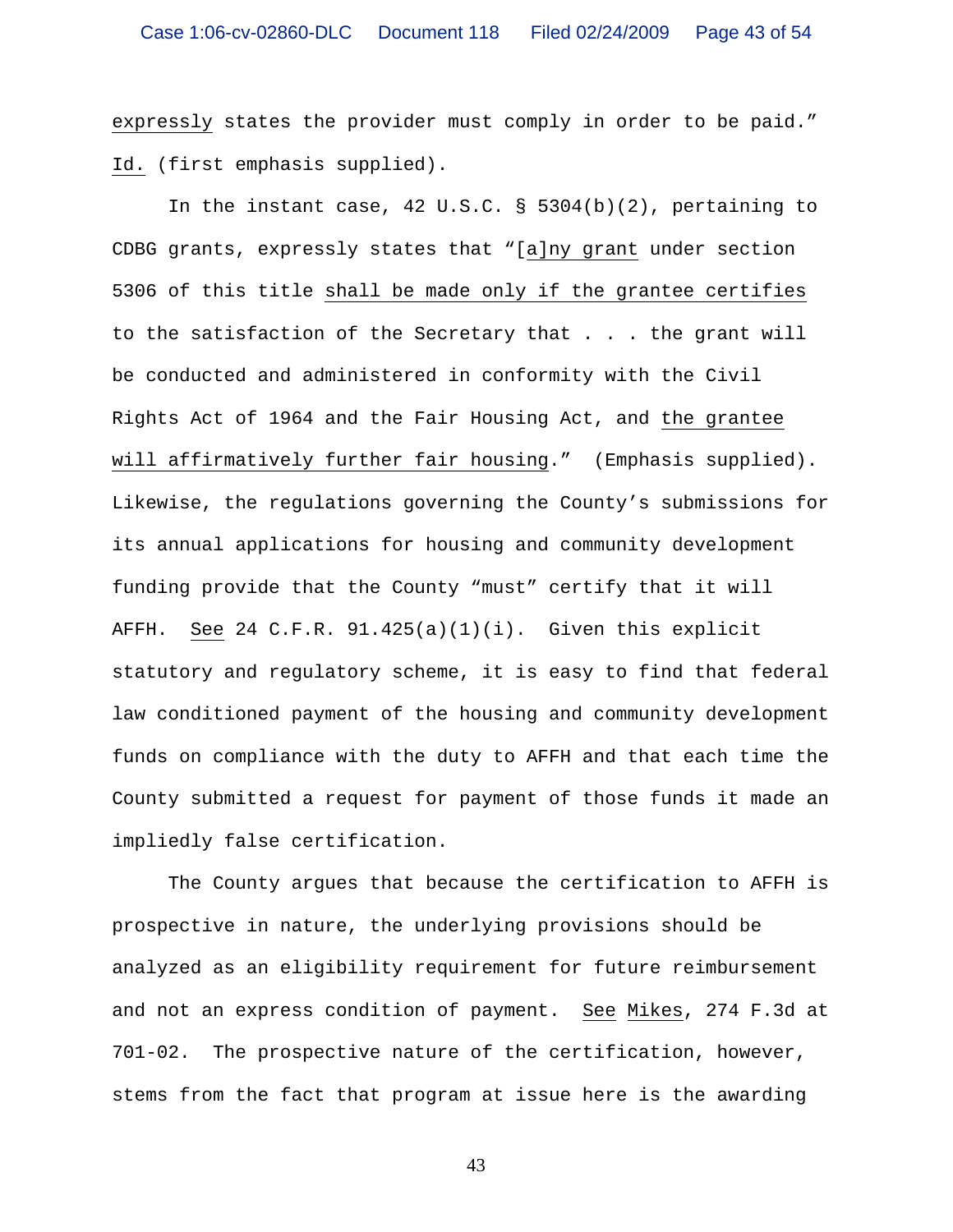of a grant, such that the eligibility and payment inquiries are in a sense the same. Thus, the periodic requests for payment made between the annual certifications are properly considered implied false certifications. See United States ex rel. Hendow v. University of Phoenix, 461 F.3d 1166, 1176 (9th Cir. 2006) (rejecting similar argument in the context of claims by a university for payments under the Higher Education Act, which inter alia banned institutions from paying recruiters on a perstudent basis).

The County's claim that the payment requests cannot be implied certifications because they are related to the draw down of the grant and not the initial award are similarly unavailing. The requests for payments asked the United States to pay certain grant money -– grant money that been expressly conditioned on the certification that the County would AFFH. As such, the requests for payment of those grants funds impliedly certified their compliance with the grant requirements, including the requirement to AFFH.

Finally, the County cites United States ex rel. Conner v. Salina Regional Health Center, Inc., 543 F.3d 1211 (10th Cir. 2008), to support its contention that the certifications involve participation requirements and not payment conditions. Connor, however, is distinguishable. Connor specifically notes that its distinction between payment and participation conditions is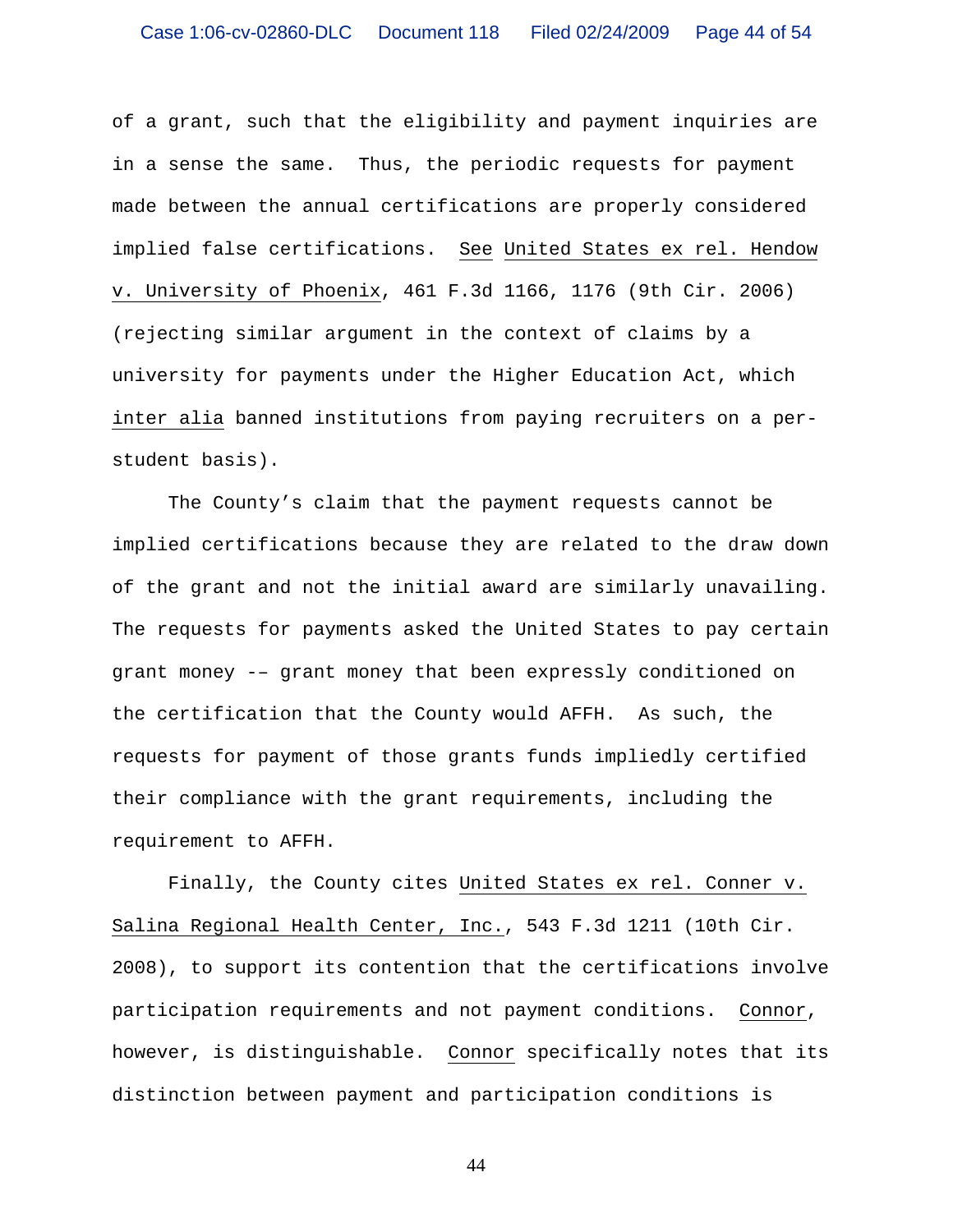important in contexts such as Medicare, "[w]here a contractor participates in [the] government program in order to perform the services for which payments are eventually made." Id. at 1220. In the instant case, the County was not a contractor participating in a program to perform services and then bill the federal government for payment. Rather, in the context of a grant applicant for government funds, the distinction between participation and payment collapses. The County has therefore failed to raise a question of fact as to whether the County's requests for payment of the housing and community development grant funds during the false claims period were implied false certifications.

## B. Knowledge of the Claims' Falsity

 Both the County and ADC contend that they are entitled to summary judgment on the issue of the County's knowing submission of false claims. "The Act defines 'knowingly' as either: (1) possessing actual knowledge; (2) acting in deliberate ignorance of falsity; or (3) acting in reckless disregard of falsity." Mikes, 274 F.3d at 696 (citing 31 U.S.C. § 3729(b)). "[N]o proof of specific intent to defraud is required." 31 U.S.C.  $$3729(b).$ 

In U.S. ex rel. Kreindler & Kreindler v. United Technologies Corp., the Second Circuit adopted the position that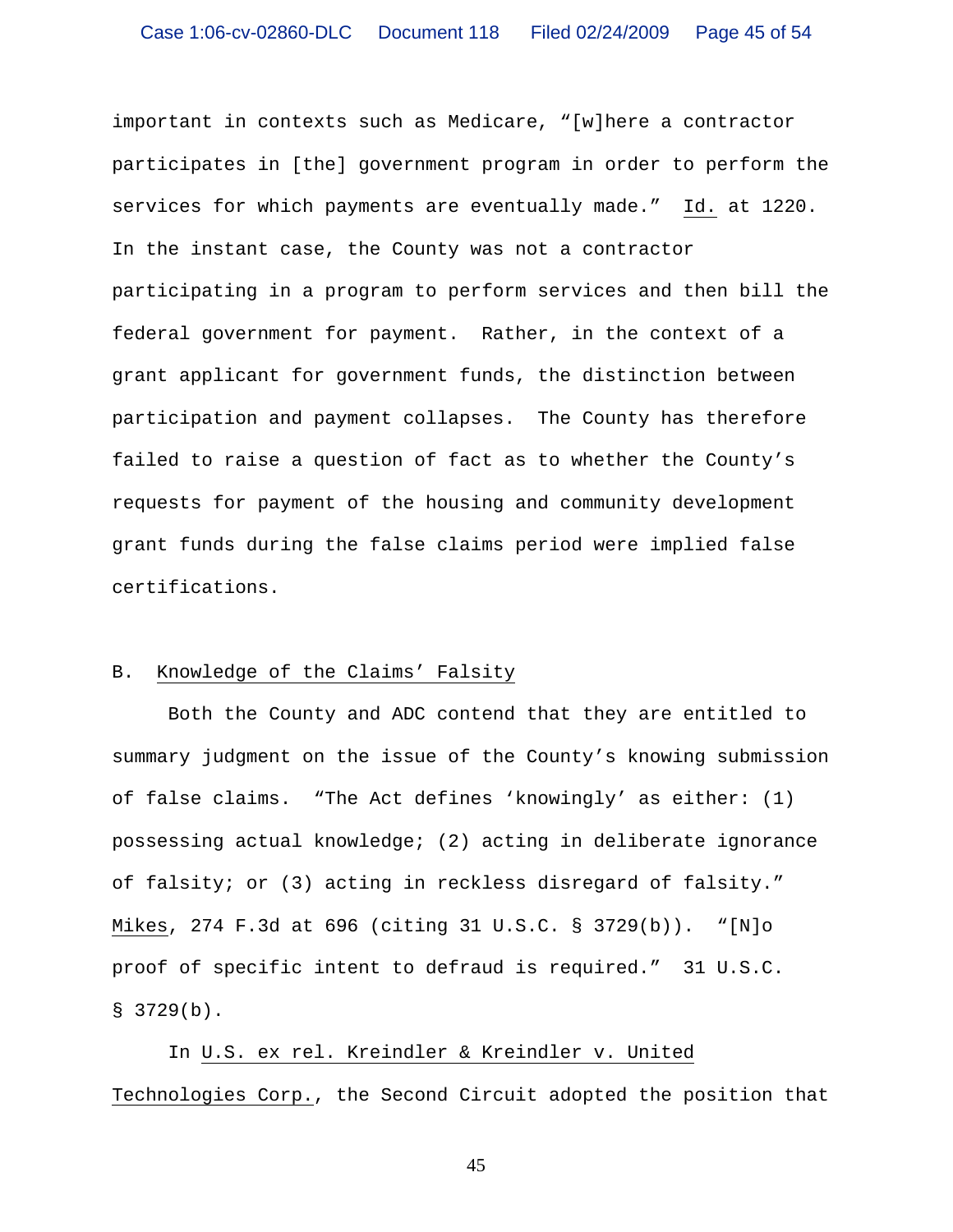"[t]he requisite intent is the knowing presentation of what is known to be false. That the relevant [federal] government officials know of the falsity is not in itself a defense." 985 F.2d 1148, 1156 (2d Cir. 1993) (citation omitted). The court noted, however, that

on the other hand, [federal] government knowledge may be relevant to a defendant's liability: The fact that a contractor has fully disclosed all information to the government may show that the contractor has not "knowingly" submitted a false claim, that is, that it did not act with "deliberate ignorance" or "reckless disregard for the truth."

Id. at 1157 (citation omitted).

 The County has presented sufficient evidence to raise issues of fact as to whether it knowingly submitted false certifications and payment requests to the federal government. Conversely, the ADC also survives the County's motion for summary judgment on the element of knowledge.

Given the evidence ADC adduced, including the HUD Planning Guide, the training materials Drummond received, and the internal County Planning Department memoranda, all of which informed the County that failing to analyze race appropriately was a violation of its AFFH obligations, a reasonable factfinder could find that the County acted in knowingly or in reckless disregard as to the falsity of its certifications. This evidence, while supporting an inference of the County's knowing or reckless disregard for the falsity of its certifications,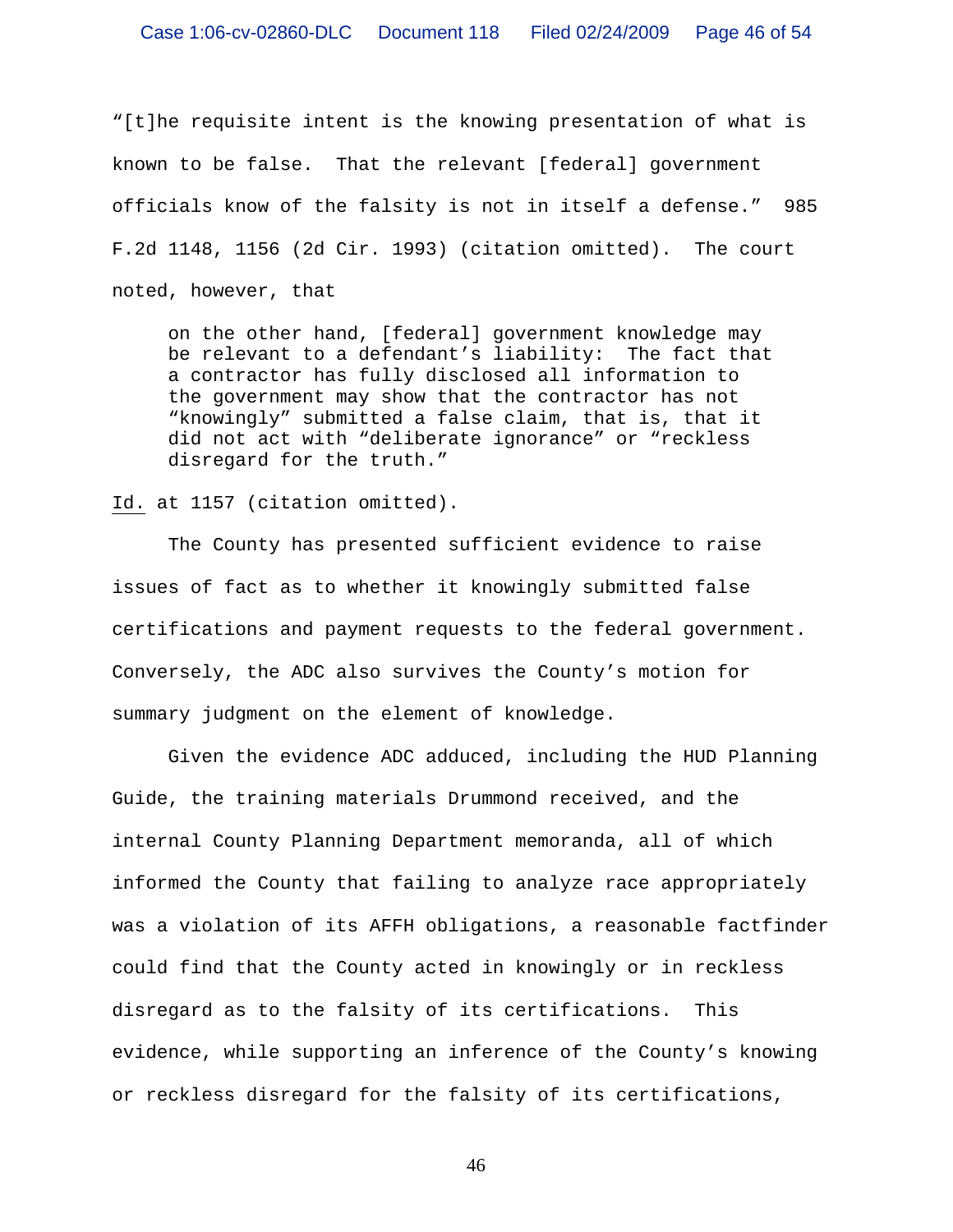however, does not compel such a conclusion. As explained in Kreindler, while the fact that the federal government officials may have known of the falsity does not bar FCA liability, disclosure by the County to the federal government is relevant to the issue of the County's knowledge or reckless disregard. Despite the fact that HUD regulations do not require the submission of the AIs to HUD, the County submitted the AIs to HUD as part of the Consolidated Plans. While ADC cites the HUD Guide to demonstrate that it was not HUD's role to review or approve AIs, whether or not HUD was to review the submissions, the County's voluntary submission at least permits the inference that the County did not act in knowing and reckless disregard as to the falsity of its certifications.

## C. Materiality and Damages

 The County argues that an FCA claim requires proof of materiality and damages, in addition to the elements of the claim outlined in Mikes, 274 F.3d at 695, and that it is entitled to summary judgment on both elements. While the ADC will be required to show that the falsity in the certifications was material, the FCA does not impose a duty to prove damages. Moreover, disputed issues of fact require that the County's motion for summary judgment on the issue of materiality be denied.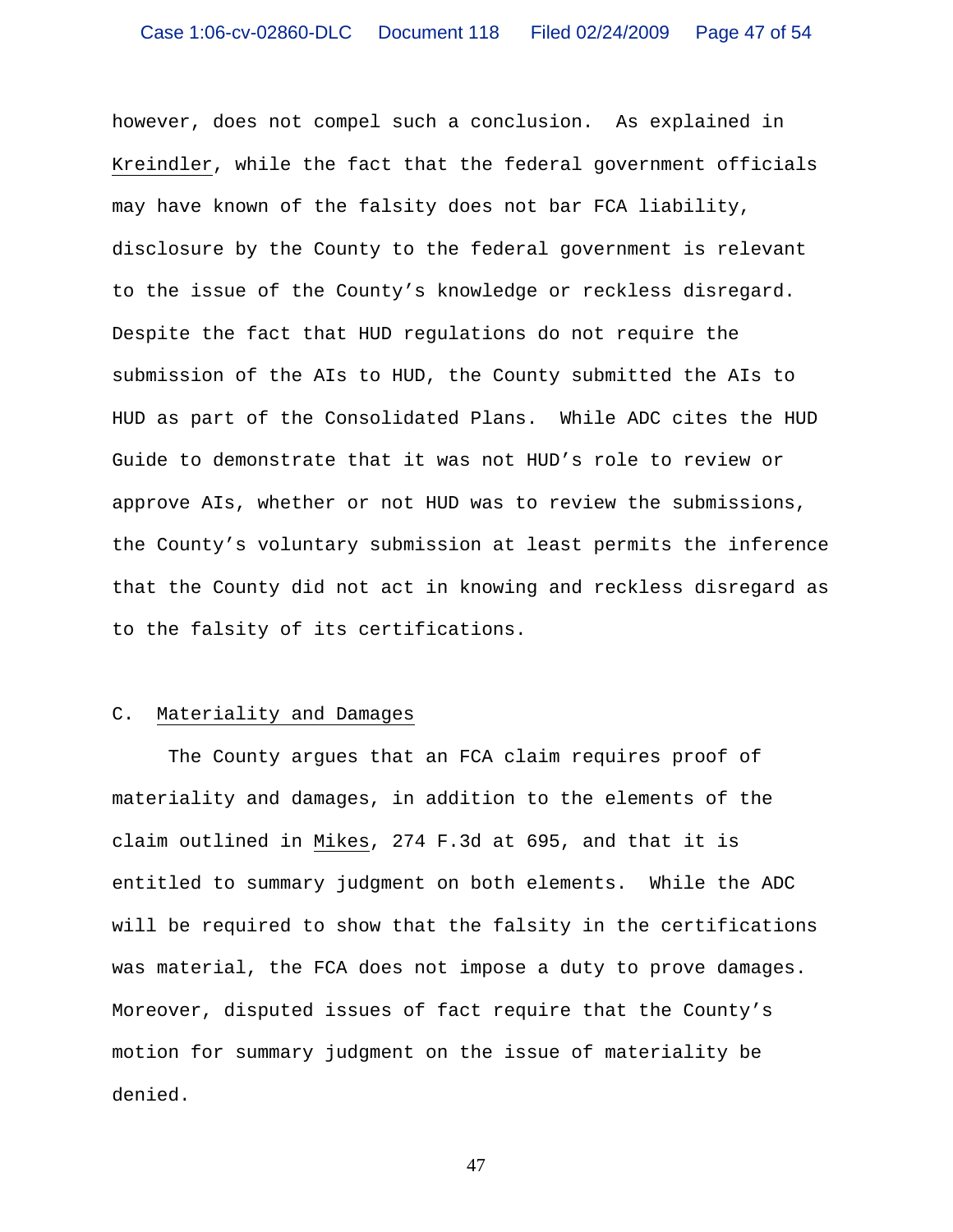As for the issue of damages, Mikes cites Harrison v. Westinghouse Savannah River Co., 176 F.3d 776 (4th Cir. 1999) ("Harrison I"), for the proposition that there is a split of authority as to whether damage to the government is an element of the offense. Mikes, 274 F.3d at 695. As Harrison I notes, there is no such requirement in the FCA itself of damages. Harrison I, 176 F.3d at 785 n.7. The statute provides for recovery of both a) two to three times the damages to the government and b) a civil penalty for the false or fraudulent claims. 31 U.S.C. § 3729(a). Blusal Meats, Inc. v. United States, 638 F. Supp. 824, 827 (S.D.N.Y. 1986), cited both by the County and the Fourth Circuit in Harrison I for the proposition that some courts consider damages as an element of an FCA offense, itself recognized that a violation of the (pre-1986 amendments) FCA could be found even in the absence of proof of damages to the United States, because of the civil penalty provisions of the FCA. Thus, the most faithful interpretation of the statutory language is a conclusion that damages to the United States need not be shown in order to establish FCA liability.

 While the Second Circuit has declined to decide whether there is a materiality element for FCA violations, and therefore has not adopted a definition of materiality in this context, Mikes, 274 F.3d at 697, several other Circuits have found that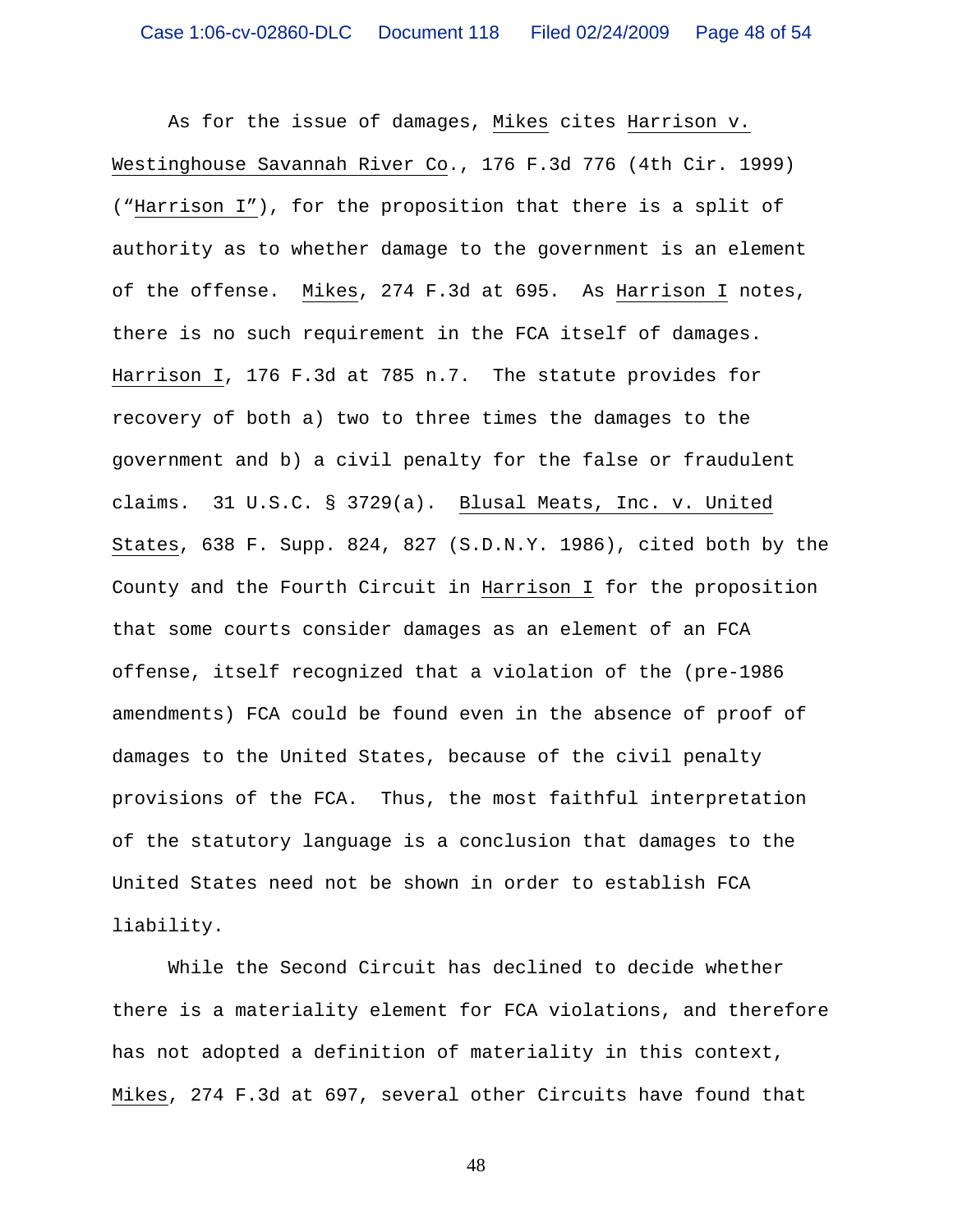an FCA claim requires a showing of materiality. See United States v. Bourseau, 531 F.3d 1159, 1170-71 (9th Cir. 2008) (reviewing cases and finding that First, Fourth, Fifth, Sixth and Eighth Circuits all have a materiality element for FCA claims); see also Connor, 543 F.3d at 1219 n.6 (adopting materiality element in Tenth Circuit for false certification claims). But see United States ex rel. Cantekin v. Univ. of Pittsburgh, 192 F.3d 402, 415 (3d Cir. 1999) (questioning whether materiality is an element, but declining to resolve the issue).

The circuits that have adopted a materiality element for an FCA claim have adopted different standards for assessing materiality. Some have looked to the Supreme Court's statement in Neder v. United States that "[i]n general, a false statement is material if it has a natural tendency to influence, or [is] capable of influencing, the decision of the decisionmaking body to which it was addressed," 527 U.S. 1, 16 (1999) (citation omitted), and therefore have "adopted a 'natural tendency test' for materiality, which focuses on the potential effect of the false statement when it is made rather than on the false statement's actual effect after it is discovered." Bourseau, 531 F.3d at 1171 (emphasis supplied); see also United States v. Gaudin, 515 U.S. 506, 509 (1995) (applying natural tendency definition of materiality in the context of 18 U.S.C. § 1001,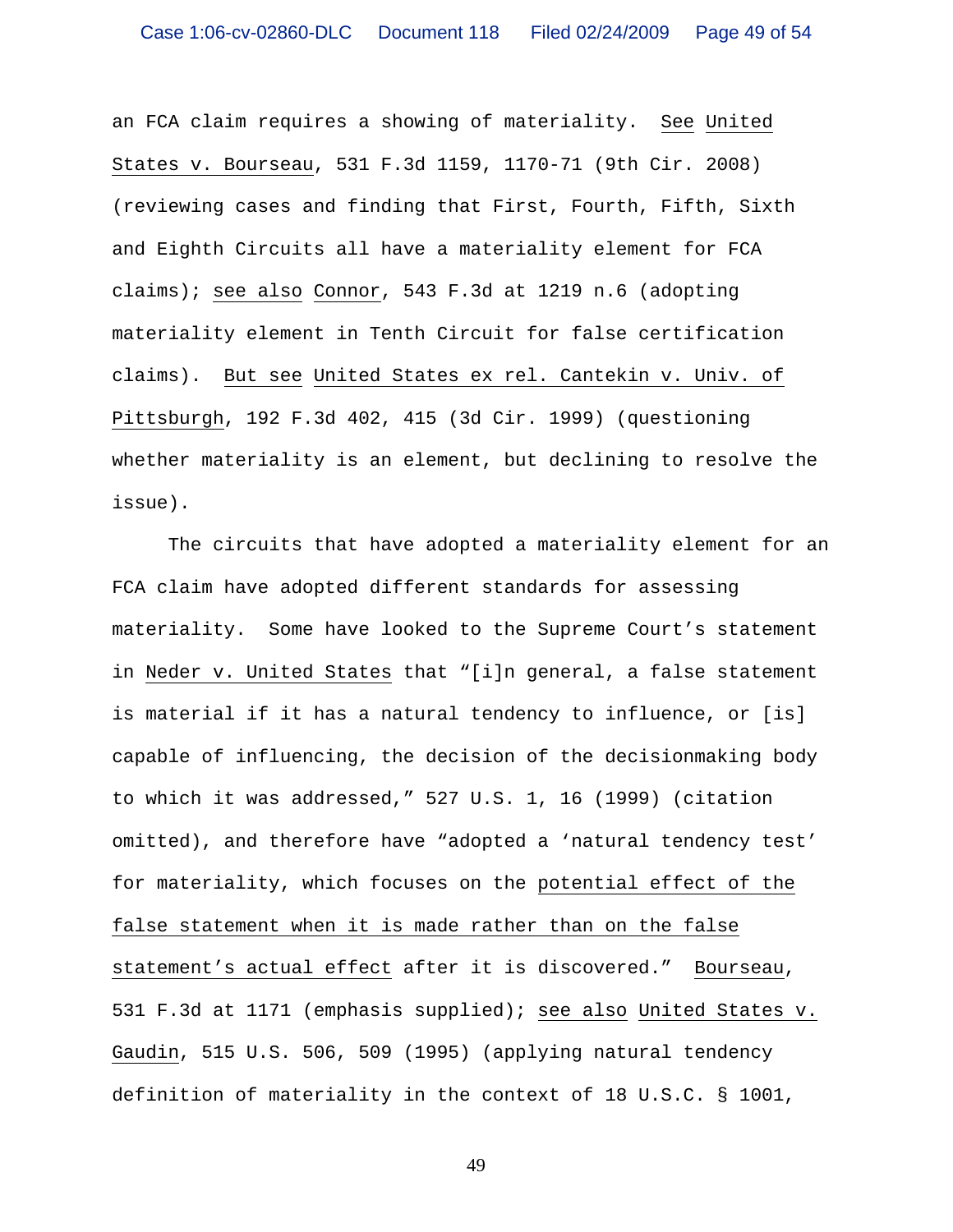which proscribes making materially false or fraudulent statements in a matter within the jurisdiction of a federal agency). Other courts have adopted "a more restrictive 'outcome materiality test,' which requires a showing that the defendant's actions (1) had the purpose and effect of causing the United States to pay out money it is not obligated to pay, or (2) intentionally deprive[d] the United States of money it is lawfully due." Bourseau, 531 F.3d at 1171 (citation omitted).

This Court finds the reasoning requiring proof of materiality and adopting the "natural tendency test" for materiality, with its focus on the potential effect of the statement when made, more persuasive. See, e.g., United States ex rel. A+ Homecare, Inc. v. Medshares Management Group, Inc., 400 F.3d 428, 446 (6th Cir. 2005) (explaining that natural tendency test is more consistent with the plain language and underlying purposes of the FCA).

As discussed above in regard to the related question of legally false certifications, the grant funds at issue in this case were expressly conditioned on the AFFH certification requirement. The AFFH certification was not a mere boilerplate formality, but rather was a substantive requirement, rooted in the history and purpose of the fair housing laws and regulations, requiring the County to conduct an AI, take appropriate actions in response, and to document its analysis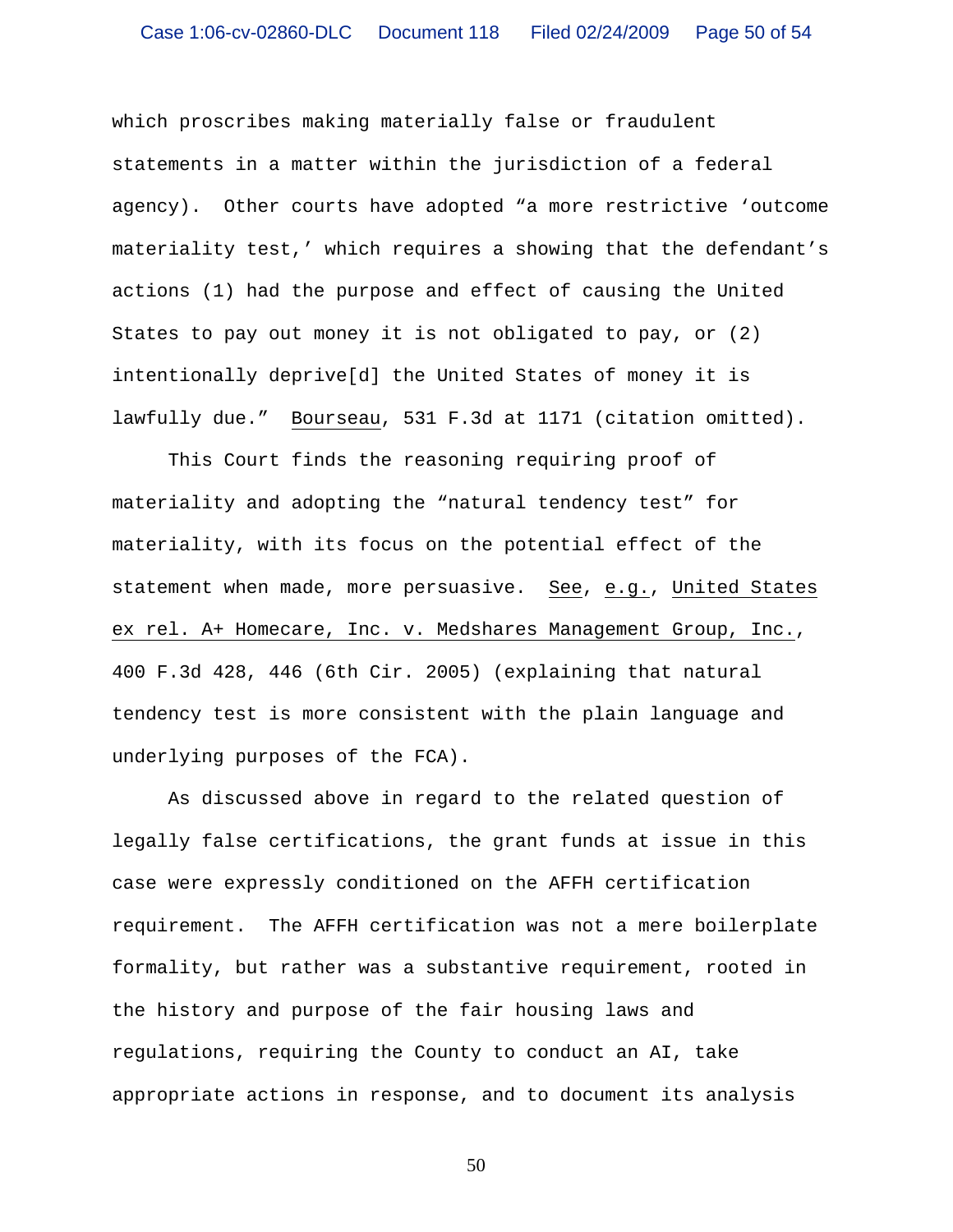and actions. The County's motion for summary judgment is therefore denied. See Hendow, 461 F.3d at 1175 (finding the parties' argument over whether the false statements were material "largely academic" where the government funding was expressly conditioned on the particular requirement to which the false statements pertained); see also United States ex rel. Harrison v. Westinghouse Savannah River Co. ("Harrison II"), 352 F.3d 908, 915-17 (4th Cir. 2003) (rejecting argument that a certification was not material simply because the federal government continued to fund a subcontract after learning the certification was false where the certification was a prerequisite for bidding on the subcontract).

The County contends that correspondence between the County and HUD has shown that the certifications could not have been material to HUD's funding decision as a matter of law, because HUD "knew" how the County interpreted its AFFH requirements based on the County's submissions to HUD, and funded the County anyway.<sup>10</sup> The County points to, inter alia, the fact that it submitted its Action Plans and CAPERs to HUD, which the County asserts showed HUD how it approached its AFFH obligations, and

 $\overline{a}$ 

 $^{10}$  The ADC contends that the County admitted in its answer that the certifications were a material condition for funding, while the County seeks to distinguish that admission or amend its answer in light of information it learned in discovery. The County's statement in its answer will not preclude the ADC from having to prove materiality at trial.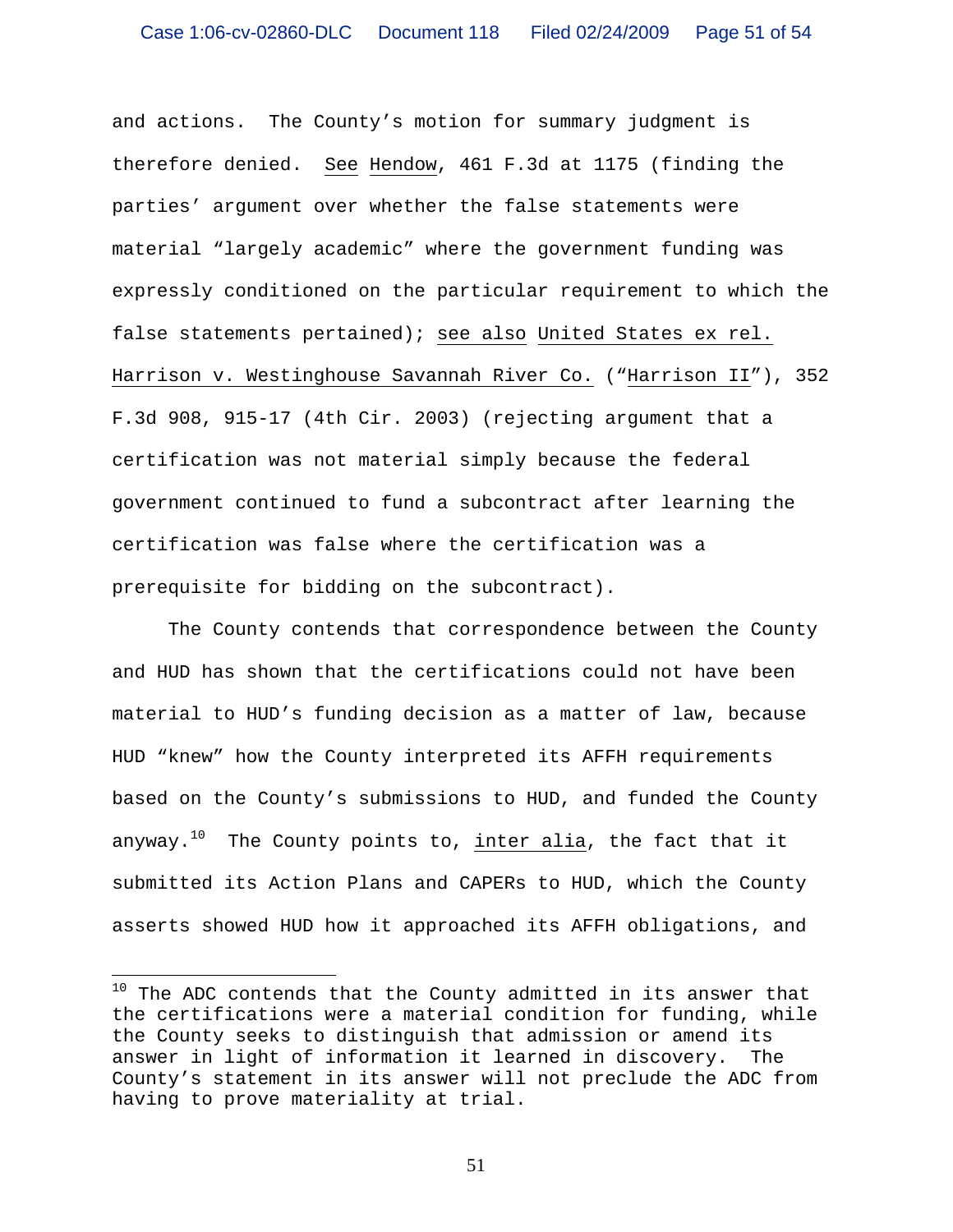the fact that the County received correspondence back from HUD related to these submissions approving the County's submissions and funding. For example, a letter from HUD relating to the 2002 Action Plan states in a Matter of Advice that HUD's Office of Fair Housing and Equal Opportunity ("FHEO") "noted that the Action Plan did not describe activities to address all of the housing needs of racial/ethnic groups with a disproportionate need," and that "[p]olicies or actions that have a discriminatory impact on protected classes were not identified," and that "[f]uture[] submissions could be improved by including such information"; the letter for the 2001 Action Plan had a similar notice.Additionally, a letter from HUD related to the 1999 CAPER advised the County that HUD's FHEO noticed that the CAPER did not "identify/indicate the benefits to minorities by activity, the extent that CDBG [and other] funded activities benefited each racial and ethnic group, racial and ethnic group housing needs, and the proportion of expenditures received in relation to the needs of each racial/ethnic group" and that "[t]he County should have this information on file in the event of a HUD on-site review." The County received a similar notice of insufficiency from HUD for the 2000 and 2001 CAPERs.

 Westchester's argument that its false certifications could not have been material because it submitted its AIs and related documents to HUD, and HUD continued to grant it funds, misses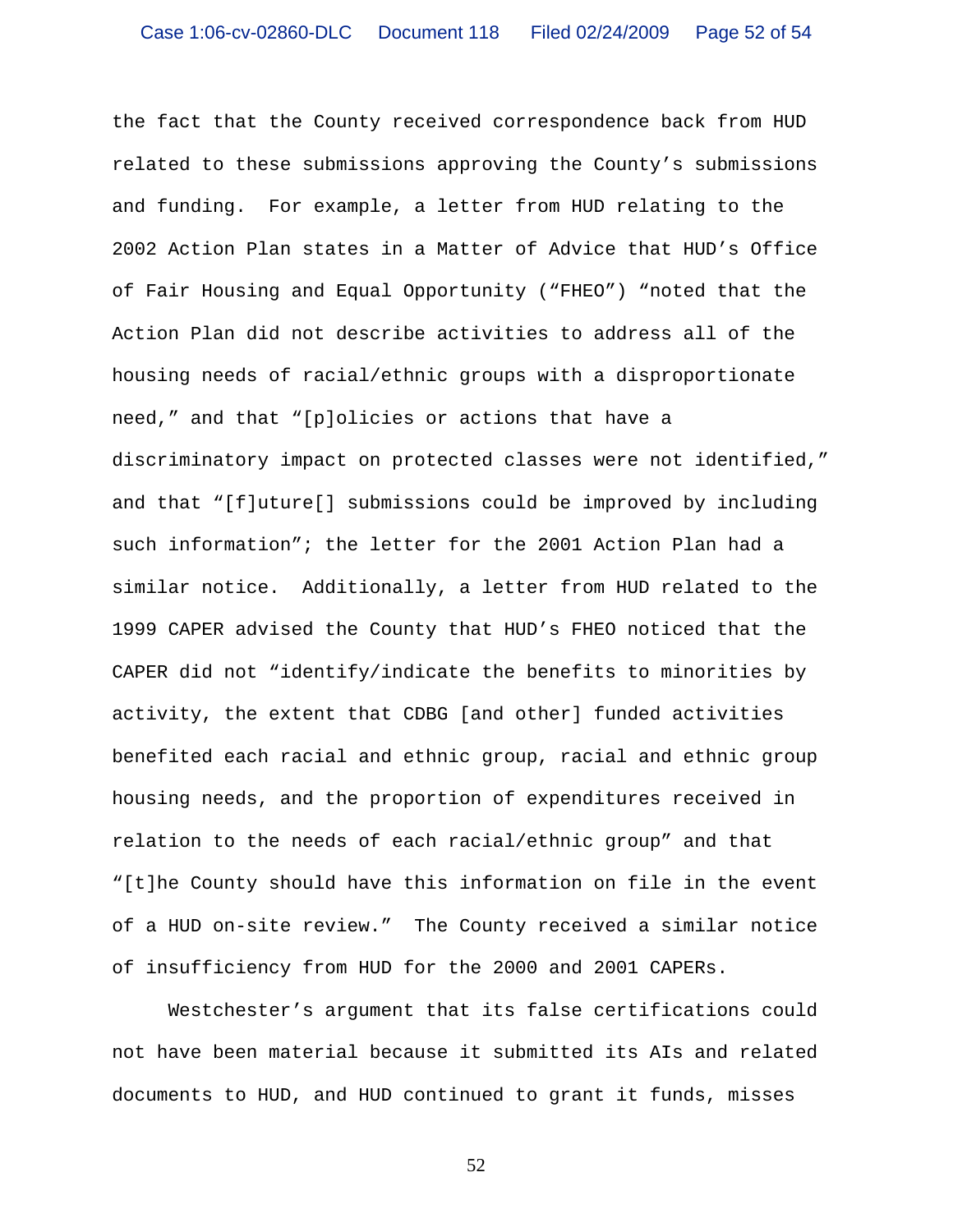the mark in several respects. First, it overlooks the fact that submission of these materials does not establish that HUD "knew" precisely how the County was conducting its AI and its AFFH compliance. More significantly, the test for materiality is an objective one. There is no requirement that the plaintiff show that any grant official actually relied on the false certification in making the decision to send HUD fair housing and community development funds to the County. Conversely, an individual government employee's decision to approve or continue such funding, even with full access to all relevant information or knowledge of the falsity of the applicants certification does not demonstrate that the falsity was not material. After all, the FCA is intended to police the integrity of those claims submitted to the government for payment, and the materiality of statements made in those claims is tested as of the time of submission to the government and in the context of the regulatory requirements. Thus, the assertion that certain HUD bureaucrats reviewed the County's submissions and continued to grant the County funding cannot somehow make the false AFFH certifications immaterial, where the funding was explicitly conditioned on the certifications.<sup>11</sup>

<sup>&</sup>lt;sup>11</sup> The County also relies on United States v. Southland Management Corp., 326 F.3d 669 (5th Cir. 2003), to argue that its statements were not material, but that case is distinguishable. There, the United States sued "the owners of